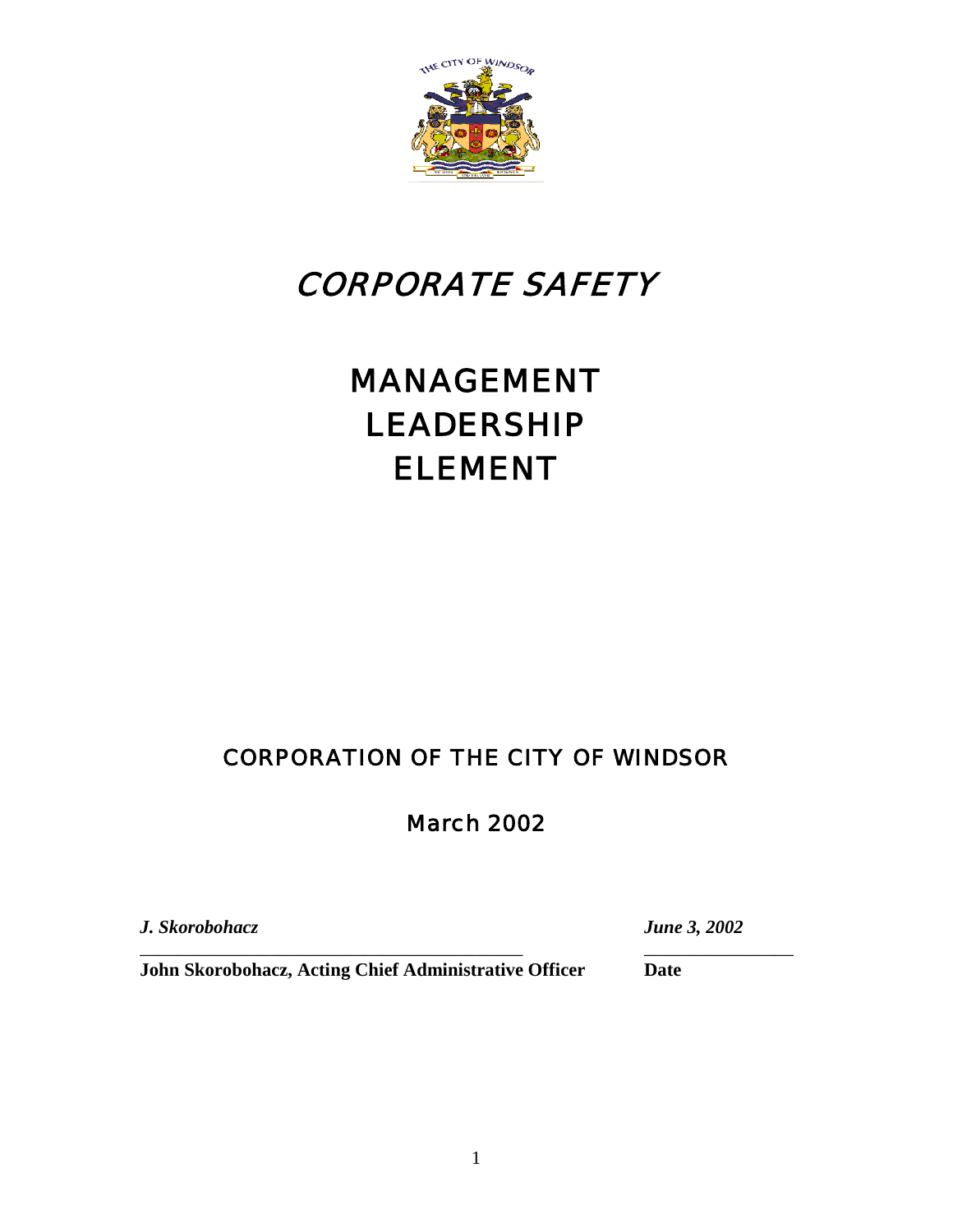

## CORPORATE SAFETY

## **MANAGEMENT LEADERSHIP ELEMENT**

## **TABLE OF CONTENTS**

| <b>ITEM</b>                                                                           | <b>PAGE</b> |
|---------------------------------------------------------------------------------------|-------------|
| <b>POLICY STATEMENT</b><br><b>IMPLEMENTATION STATEMENT</b><br><b>PROGRAM OVERVIEW</b> | 3           |
| PROGRAM DUTIES AND RESPONSIBILITIES                                                   | 11          |
| <b>DISPUTE RESOLUTION</b>                                                             | 16          |
| <b>REPORTING HAZARDOUS CONDITIONS</b>                                                 | 17          |
| <b>RIGHT TO REFUSE</b>                                                                | 19          |
| <b>RIGHT TO STOP WORK</b>                                                             | 22          |
| <b>MINISTRY OF LABOUR REQUIREMENTS</b>                                                | 25          |
| <b>STEERING COMMITTEE GUIDELINES</b>                                                  | 33          |
| <b>ALLEGED REPRISALS</b>                                                              | 43          |
| <b>DISCIPLINE AND ENFORCEMENT</b>                                                     | 44          |
| <b>MANAGEMENT COMMUNICATION</b>                                                       | 48          |
| <b>PHYSICAL CONDITIONS INSPECTIONS</b>                                                | 51          |
| <b>COMPLIANCE ACTIVITY PLAN TEMPLATE</b>                                              | 54          |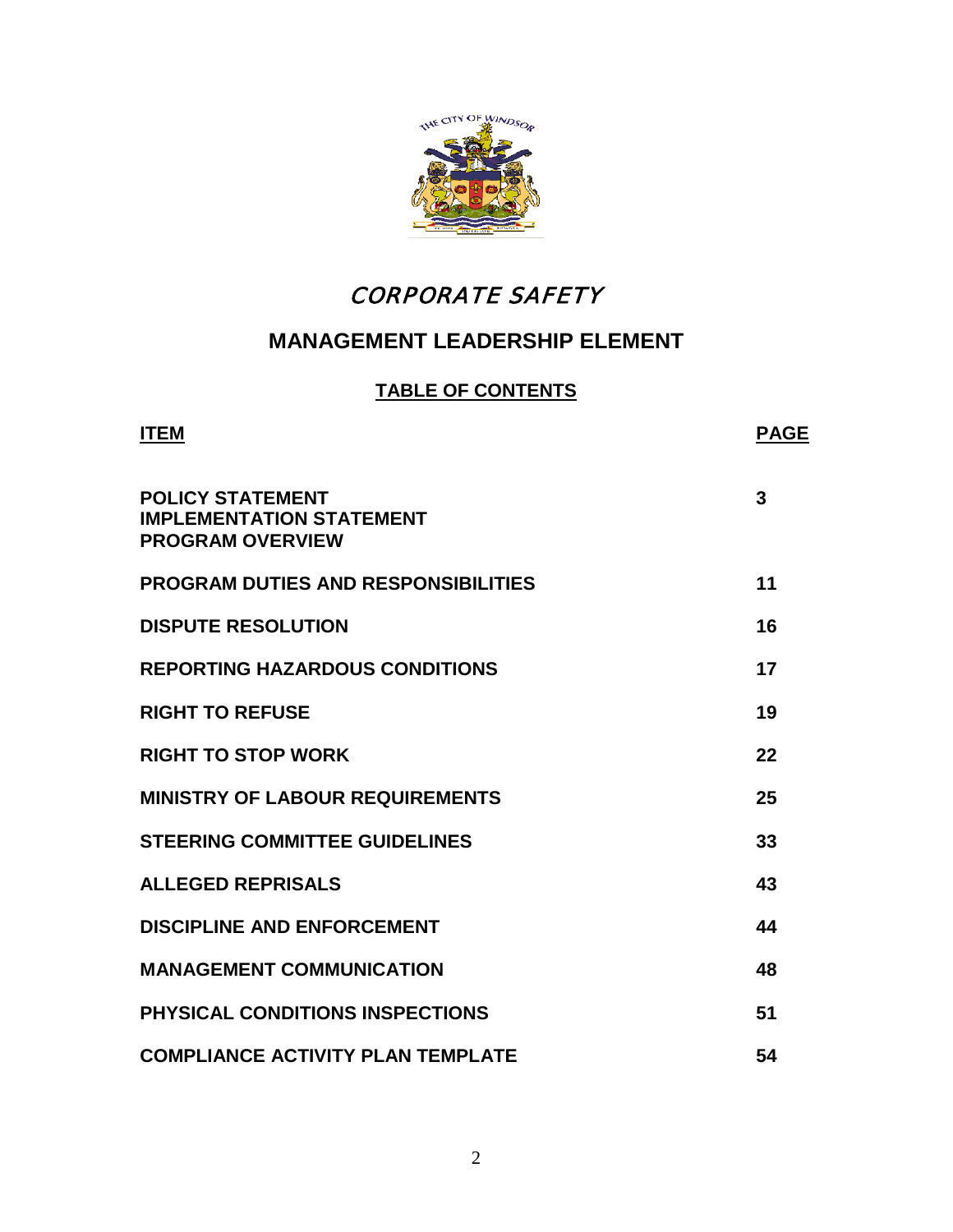## OCCUPATIONAL HEALTH AND SAFETY

## POLICY STATEMENT

*The Corporation of the City of Windsor (Corporation*) acknowledges its duty and responsibility to provide safe and healthy working conditions and training as required for all employees. The Corporation is committed to the care, welfare, safety and security of all employees. Safety policies and workplace specific procedures will be developed, documented and implemented to maintain safe and healthy working conditions at all work locations; the Corporation will comply with applicable health and safety legislation; maintain equipment, materials, devices and premises in good and safe condition as required, and ensure that all employees comply with all applicable health and safety procedures.

As the Employer*, the Corporation* is committed to and will:

- i) Take all reasonable steps to ensure that all employees are treated with dignity and respect in the workplace.
- ii) Take all reasonable steps to prevent harassment and bullying in the workplace.
- iii) Take all reasonable steps to prevent personal injury to employees and to the public, and maintain a safe and healthy working environment.
- iv) Comply with the Occupational Health and Safety Act (OHSA) and its applicable regulations.
- v) Hold accountable, all levels of management, supervision and adherence to this policy as specified in the Corporate Management and Leadership Policy.
- vi) Take disciplinary action, up to and including termination, against those persons who fail to comply with, or adhere to this policy**,** and the programs and procedures established under it.
- vii) Establish and maintain a joint management/labour health and safety committee system to promote employee involvement and cooperation; and to assist in the continuous improvement of employee and workplace health and safety.
- viii) Ensure that all contractors and subcontractors performing work on behalf of the Corporation shall, as part of their contracts, agree to comply with all relevant workplace health & safety legislation, codes, standards and practices.
- ix) Review this policy annually to determine its effectiveness.
- x) Employees who direct work will ensure that relevant regulations and safe work procedures are followed by their employees, that effective training is provided to their employees and that safe work procedures are implemented and followed.
- xi) All employees are responsible for observing applicable legislation in their work area and for following safe work procedures. Employees shall report unsafe behaviour to his/her Supervisor.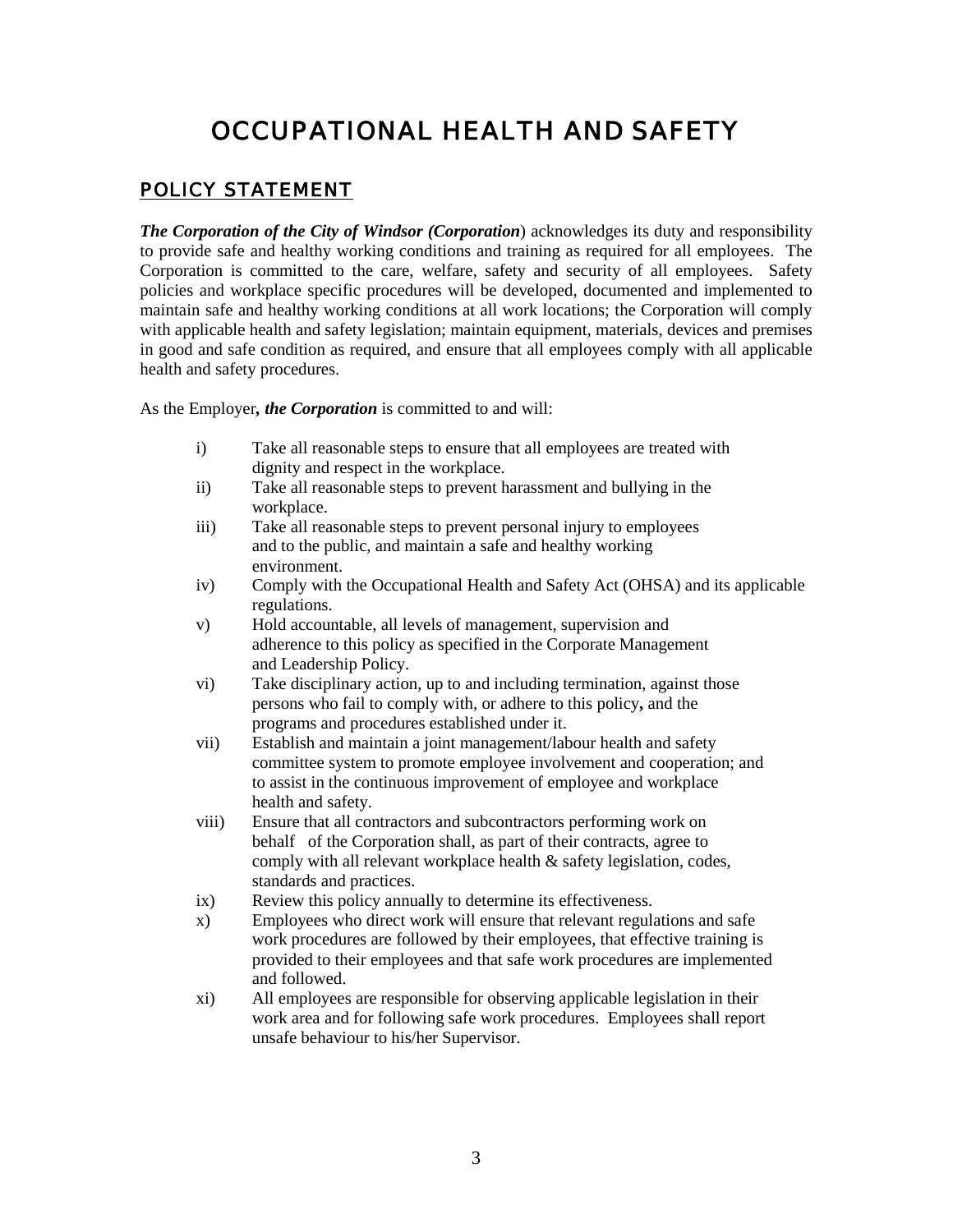The Corporation recognizes and emphasizes that all employees, at all levels and functions, must accept responsibility for achieving the policy objectives. Health and Safety performance is an important indicator of managerial leadership and individual performance.

#### *John Skorobohacz May 15, 2006*

**\_\_\_\_\_\_\_\_\_\_\_\_\_\_\_\_\_\_\_\_\_\_\_\_\_\_\_\_\_\_\_\_\_\_\_\_ \_\_\_\_\_\_\_\_\_\_\_\_\_\_\_\_\_\_\_\_\_\_ Chief Administrative Officer Date** The Corporation of the City of Windsor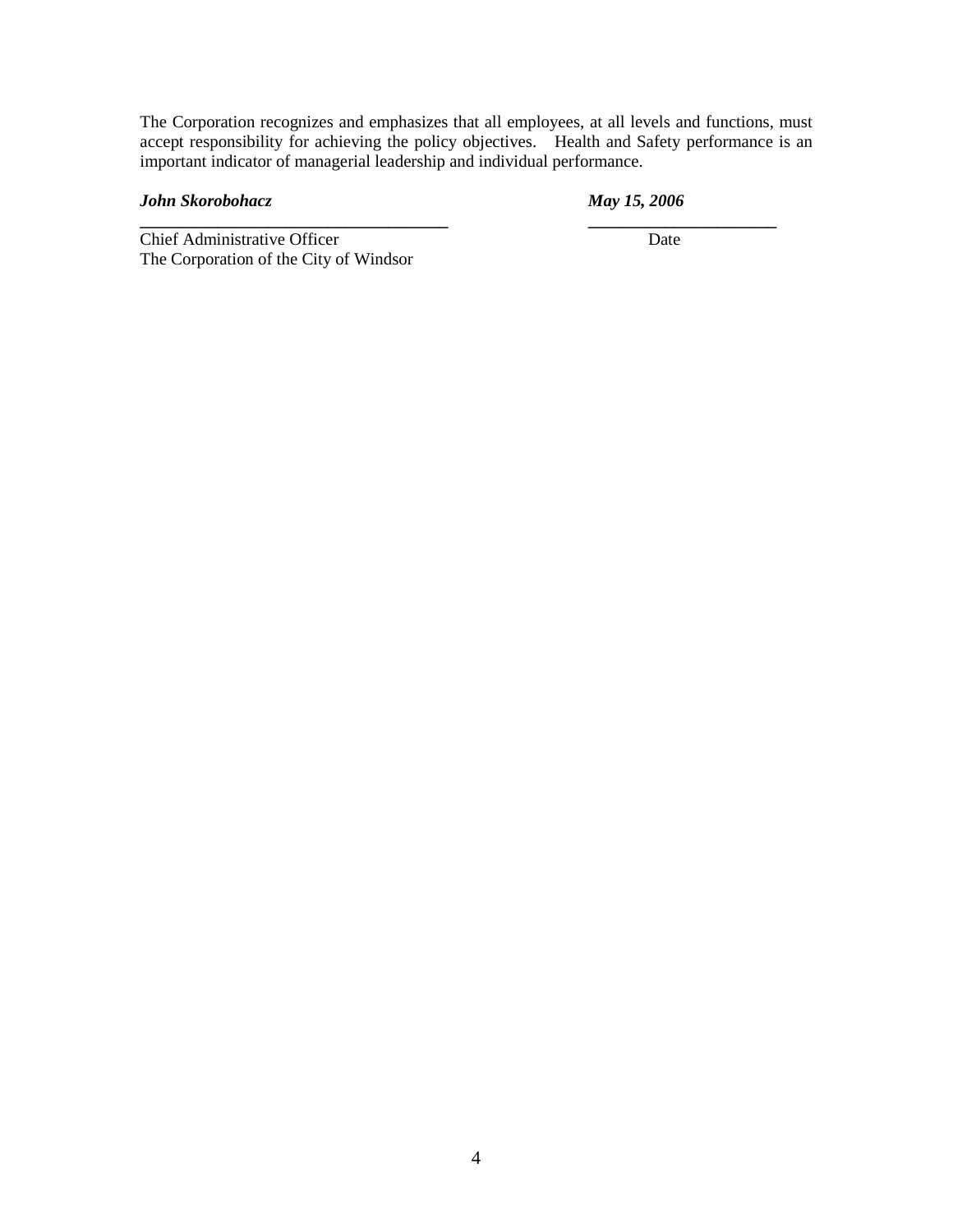## OCCUPATIONAL HEALTH AND SAFETY

## IMPLEMENTATION STATEMENT

The Corporation's Occupational Health and Safety (OHS) policy requires the establishment and maintenance of a program in order to effectively implement the policy. The program will implement and put into effect the policy objectives and will set, communicate and enforce the health and safety standards that protect employees of the Corporation. The development of standards will be based on the legislative requirements of the *OHSA and regulations*. Where no specific legislative requirements exist, standards will be developed based on… *taking every precaution reasonable in the circumstances for the protection of an employee*.

Corporate OHS Program standards will be established in writing and will contain all the necessary information to allow employees to perform hazardous tasks or activities safely; or allow employees to carry out health or safety related functions effectively. Standards will be understandable, clear and concise and kept current through a revision process to reflect changes in workplace conditions and legislative requirements. The complexity of the content of standards will be determined by the degree of risk of the task or activity.

Standards will be made available and accessible to all employees expected to adhere to, and comply with them.

Written standards will communicate the following to employees:

- i) Required safety and protective equipment;
- ii) Instructions for pre-operational safety checks of equipment;
- iii) Precautions for safe equipment operation; and
- iv) Additional safety information, where appropriate.

Written standards will contain the following information:

- i) Preparation date;
- ii) Procedure subject;
- iii) Required safety or protective equipment for the task or activity;
- iv) Preparatory instructions and safety checks for the task or activity;
- v) Performance instructions for the task or activity; and
- vi) Instructions for completing related documentation, records, forms, checklists, etc. associated with the task or activity.

All *Management Levels* of the Corporation are responsible for the implementation of the OHS Policy and for ensuring that all health, safety and medical protection resources, programs and standards are in place and maintained.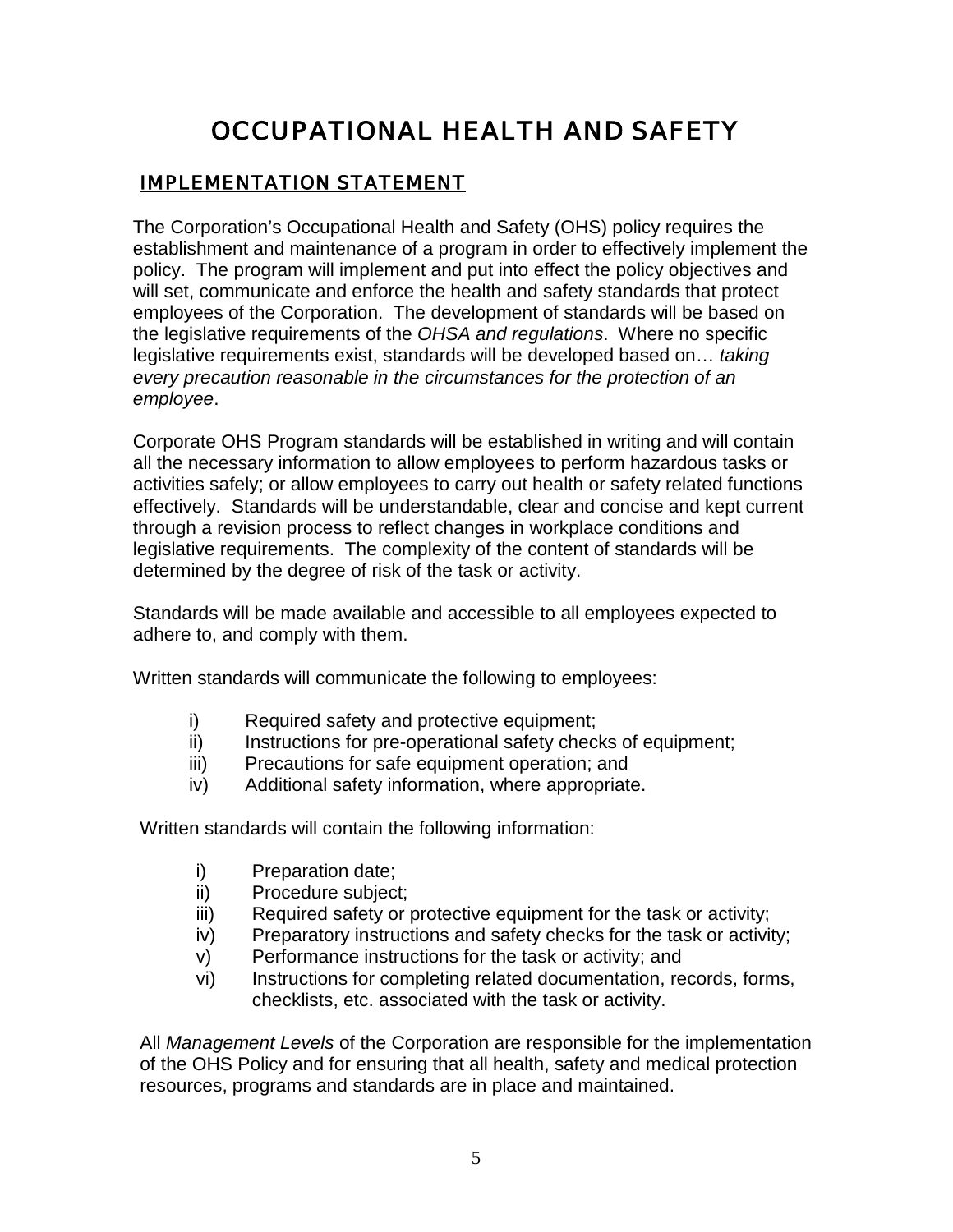## OCCUPATIONAL HEALTH AND SAFETY

## MISSION STATEMENT

The Corporation, with the involvement of its employees, will provide and maintain a safe and healthy work environment, where Occupational Health and Safety (OHS) is integrated into all operations and services conducted and provided by the Corporation.

## OBJECTIVE

Develop, implement and maintain a Corporate OHS Program that is integrated into the Corporation's related management systems and provides for:

- The safeguarding of employees;
- Legislative compliance;
- Due diligence for the corporation, directors and officers; and
- The control and reduction of costs.

The Corporate OHS Program will be developed, implemented and maintained by continuous improvement and evaluation that will incorporate the following:

- Corporate audits and inspections;
- Departmental/Divisional audits and inspections; and
- Central and Divisional Joint Health & Safety Committee inspections and meetings.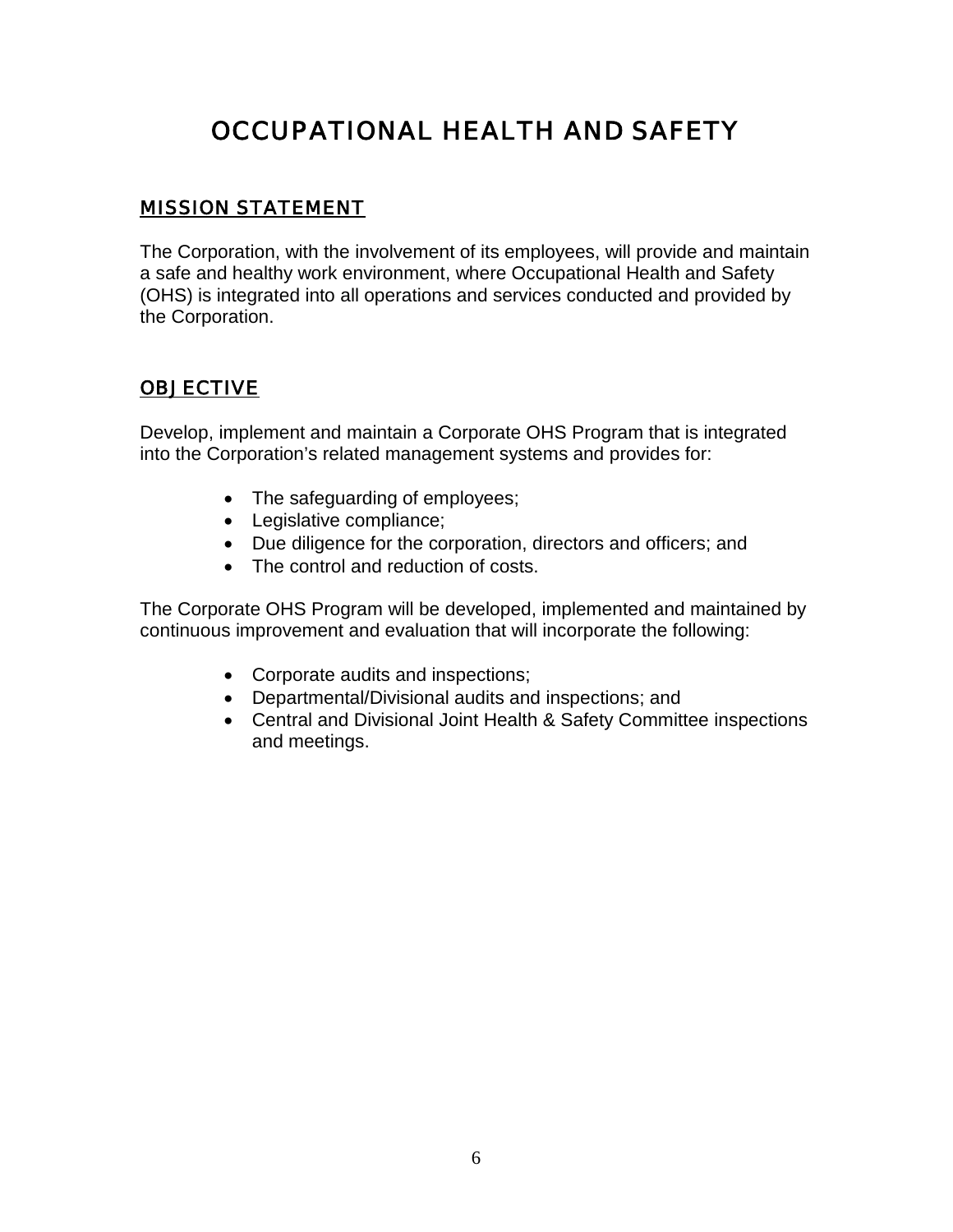## PROGRAM MANAGEMENT PRINCIPLES

#### 1. *Planning*

The development and implementation of the Corporate OHS Program requires the establishment of action plans and performance schedules. These will provide management, supervision and workers with consistent direction.

#### 2. *Organization – Shared Responsibility*

The Corporate OHS Program (organizational) Structure will be clearly and continually communicated and promoted to all employees. Personal responsibility and accountability will be emphasized as an important overall element of the Program. All employees must take ownership and responsibility for their own health and safety; the health and safety of other employees; and employees under their supervision. This principle must be consistently fostered and communicated through training, communication and information.

#### 3. *Leadership*

The success of the Corporate OHS Program will involve both organizational and individual changes in the operational approach and philosophy of the provision, delivery and maintenance of occupational health and safety services. The visible and demonstrated support of senior management will facilitate these changes and create an infrastructure to support this process.

#### 4. *Proactive and Prevention Based Strategies*

The Corporate OHS Program will focus on the proactive assessment, control and management of hazards; and communication of that information to employees. This approach will seek to improve the *OHS System.*

#### 5. *Continuous Improvement*

Success of the Corporate OHS Program will be achieved by the monitoring and evaluating to *established program standards*. Identification of deficiencies; opportunities for improvement and root cause analyses will seek to reduce the *repetitive* identification and correction of hazards.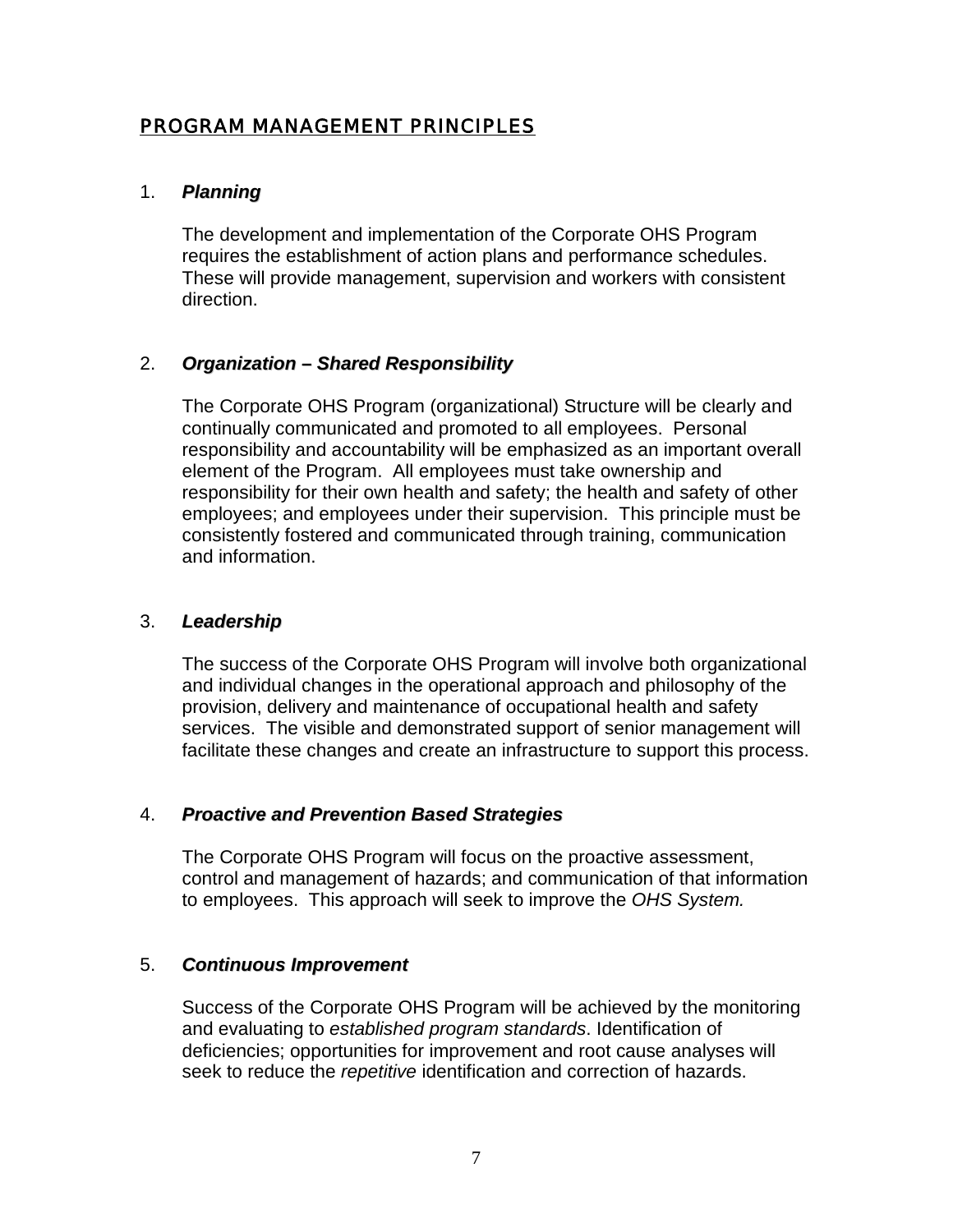## CORPORATE OHS PROGRAM

## MANAGEMENT SYSTEM ELEMENTS

- **1. Management Leadership**
- **2. Training & Communication**
- **3. Hazard Control**
- **4. Equipment Safety**
- **5. Occupational Hygiene**
- **6. Project & Service Contractors**
- **7. Accident & Incident Investigation**
- **8. Ergonomic Injury Prevention**
- **9. Hazardous Materials**
- **10.Evaluation & Improvement**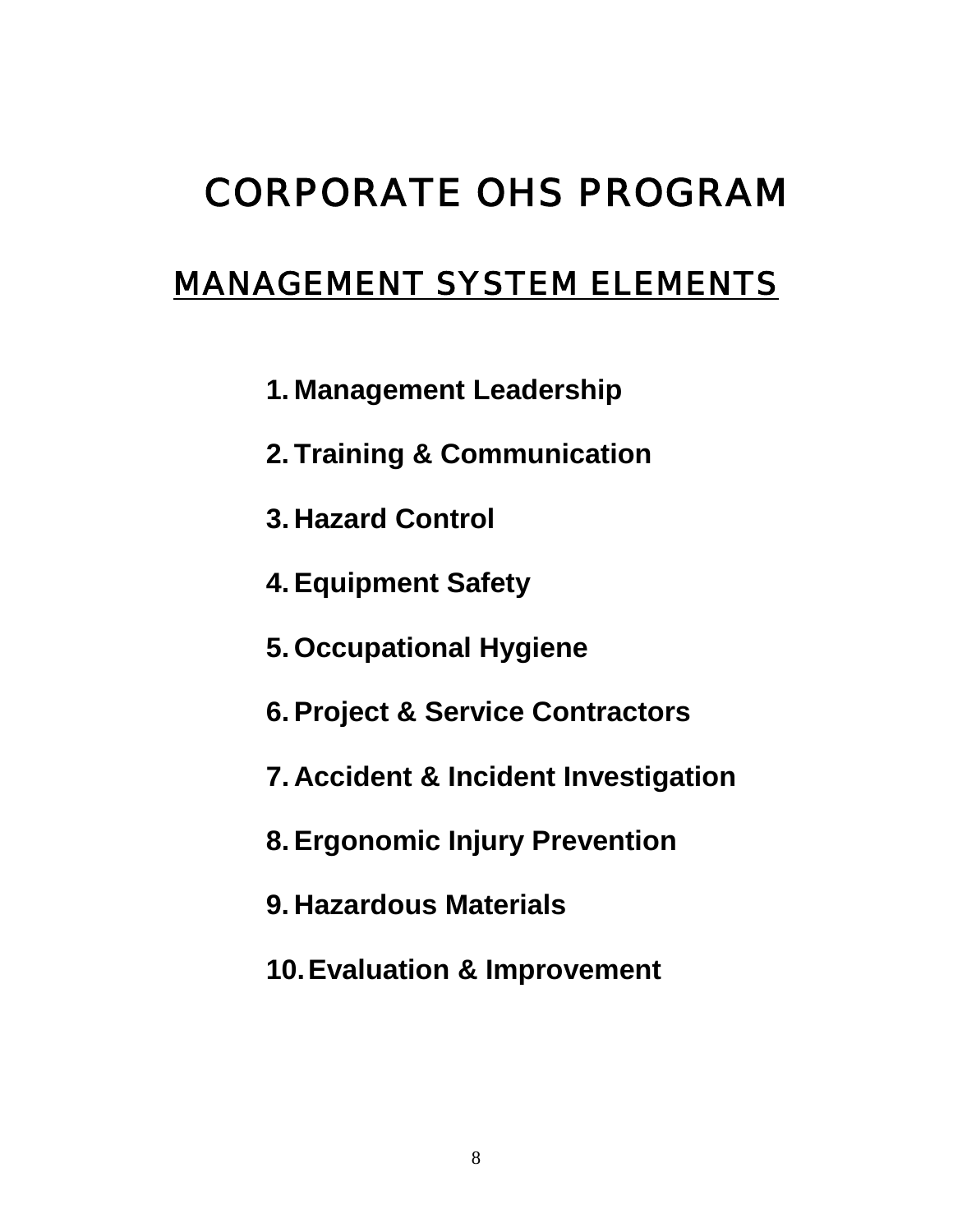# CORPORATE OHS PROGRAM

## DEVELOPMENT PROCESS

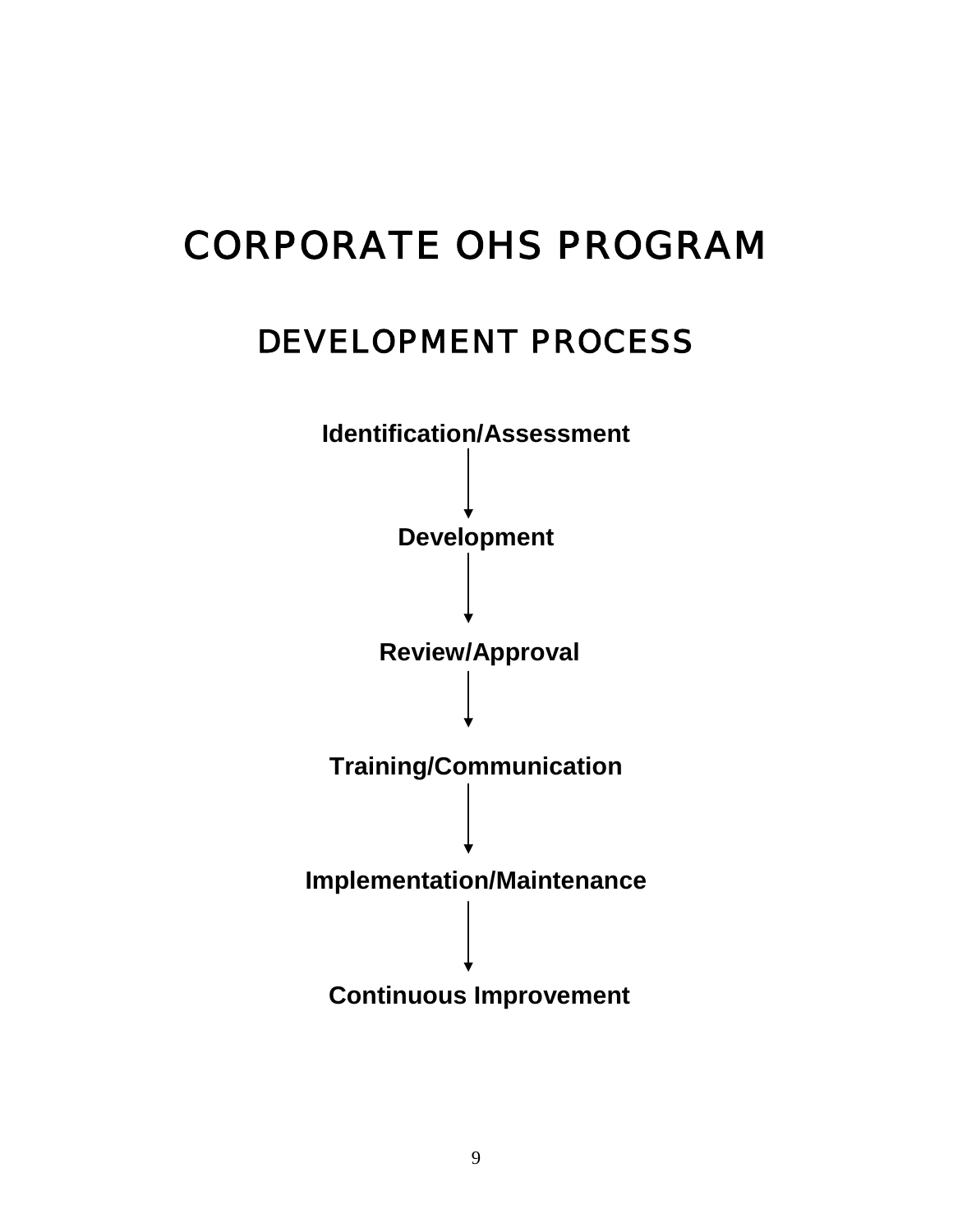# CORPORATE OHS PROGRAM TRAINING AND COMMUNICATION PROCESS

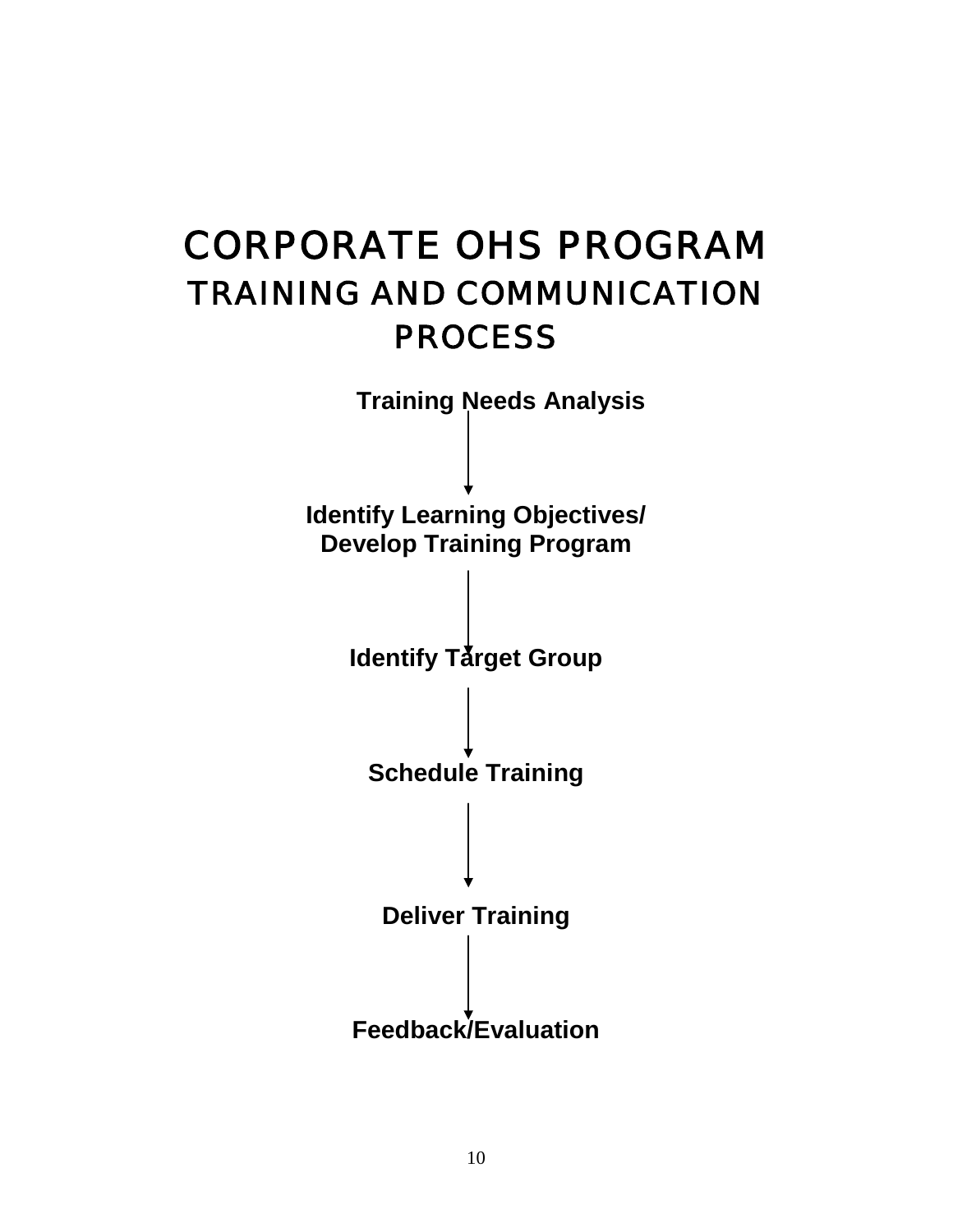# CORPORATE OHS PROGRAM

## IMPLEMENTATION PROCESS

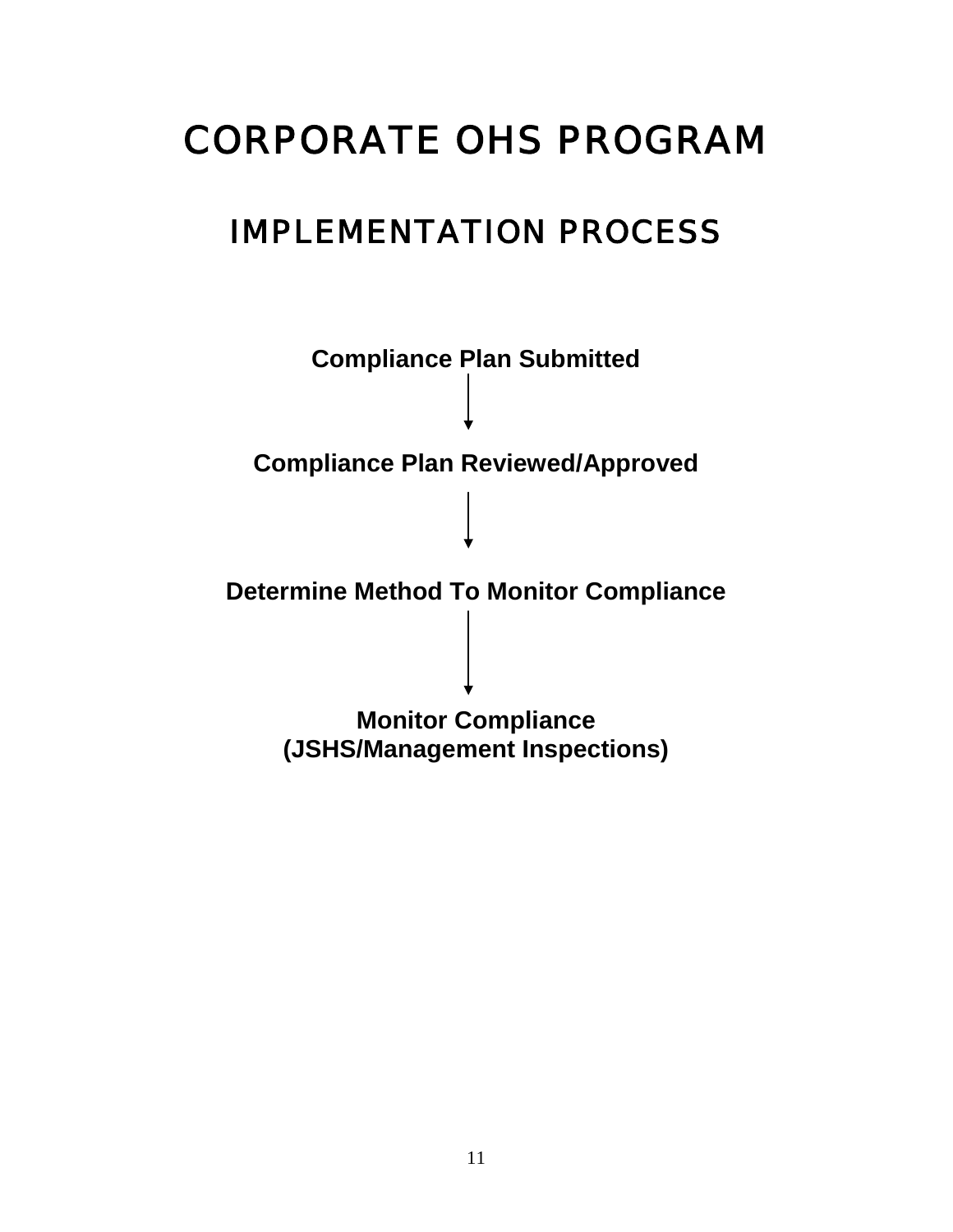## CORPORATE OHS ORGANIZATIONAL STRUCTURE

## DUTIES AND RESPONSIBILITIES

## CITY COUNCIL

Responsible to establish a management system and structure to ensure that the Corporation is duly diligent in taking reasonable care, pursuant to the OHSA section 32, to comply with:

- 1. The OHSA and regulations;
- 2. Orders and requirements of inspectors; and
- 3. Orders of the Minister.

City Council is responsible for ensuring the Corporation's due diligence and providing a safe and healthy workplace for employees. These OHS activities are delegated throughout the Corporation's management structure.

## CHIEF ADMINISTRATIVE OFFICER (CAO)

In addition to the duties and responsibilities outlined in the OHSA, sections 27 and 28, the CAO shall be responsible for directing the Corporation OHS activities and ensuring that:

- 1. A Corporate OHS Program is developed, established, put into effect and maintained to implement the OHS policy;
- 2. The performance reviews of employees include evaluation of their OHS Program responsibilities;
- 3. Corporate OHS Program Plans and Schedules are developed and put into effect;
- 4. The performance and evaluation of the Corporate OHS Program is an agenda item in Senior Management Team (SMT) meetings;
- 5. Corporate OHS Program promotional and educational activities are supported through active participation; and
- 6. The continuous improvement of the Corporate OHS Program.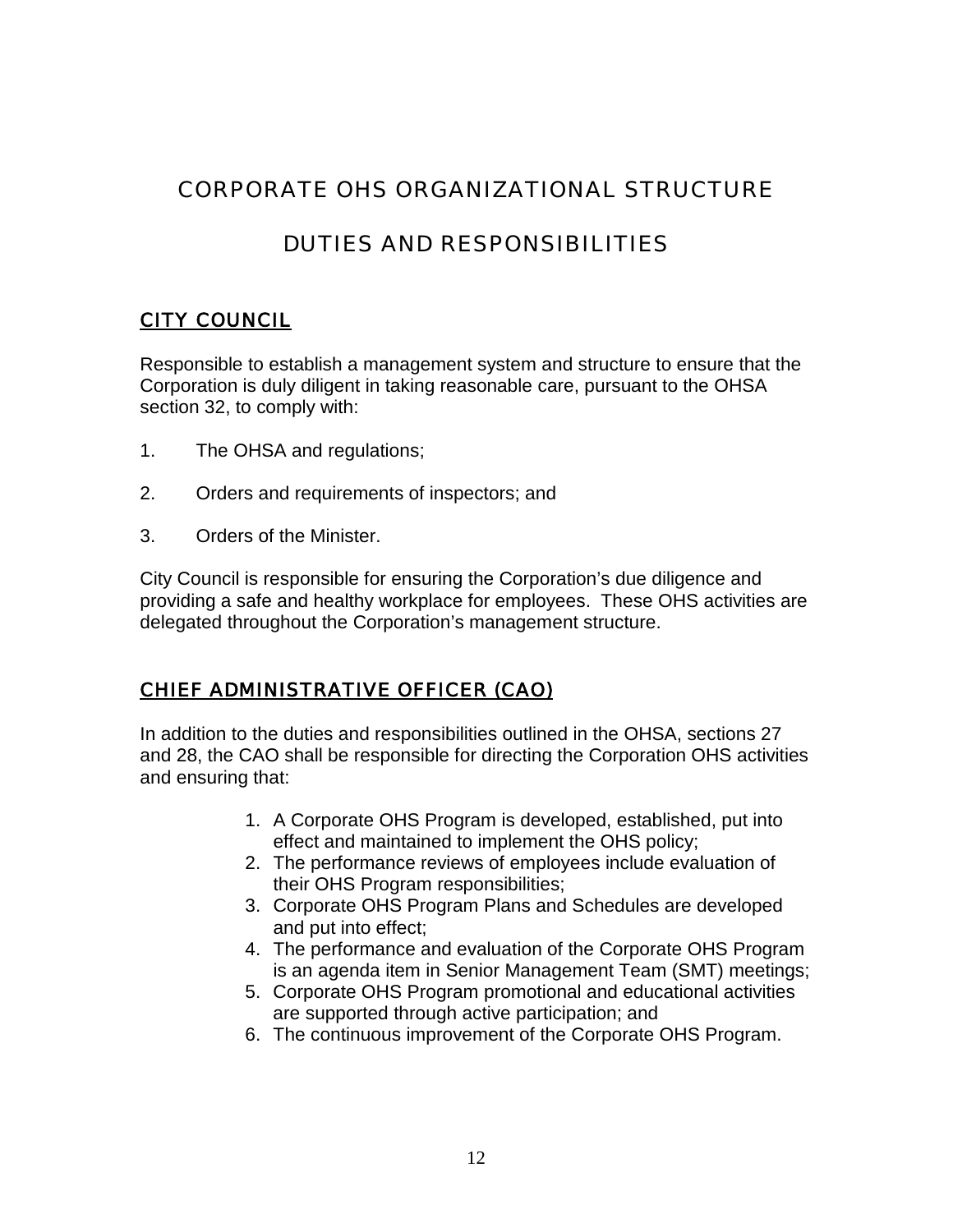## HUMAN RESOURCES DEPARTMENT

Responsible for development of the Corporate OHS Program, and to:

- 1. Develop and establish Corporate OHS Program standards and procedures;
- 2. Facilitate SMT review and approval of Corporate OHS Program standards and procedures;
- 3. Distribute Corporate OHS Program standards and procedures to Departments;
- 4. Provide advice and assistance to Departments in the preparation of departmental compliance plans;
- 5. Prepare and submit Corporate OHS Program compliance plans to the SMT for review and approval;
- 6. Develop, schedule and deliver training and communication programs for all levels of employees in Corporate OHS Program standards and procedures;
- 7. Determine and establish corporate and departmental compliance to established Corporate OHS Program standards and procedures; and recommend opportunities for improvement;
- *8.* Conduct regular audits and inspections of Corporate workplaces;
- *9.* Collect, analyze and distribute (to the SMT and Departments) Corporate injury and incident statistics;
- 10.Monitor Central and Departmental Committee activities and recommend opportunities for improvement;
- 11.Support the Corporate OHS Program through promotional, educational and advisory activities and the development of OHS programs; and
- 12.Assist in the continuous improvement of the Corporate OHS Program.

## DEPARTMENTS

Responsible for implementing and maintaining, in an effective manner, all applicable requirements of the Corporate OHS program, and to:

- 1. Implement/maintain Corporate OHS Program standards and procedures;
- 2. Prepare and submit compliance plans to Human Resources Department for all applicable Corporate OHS Program standards and procedures;
- 3. Schedule employee attendance at required Corporate OHS Program training and communication sessions;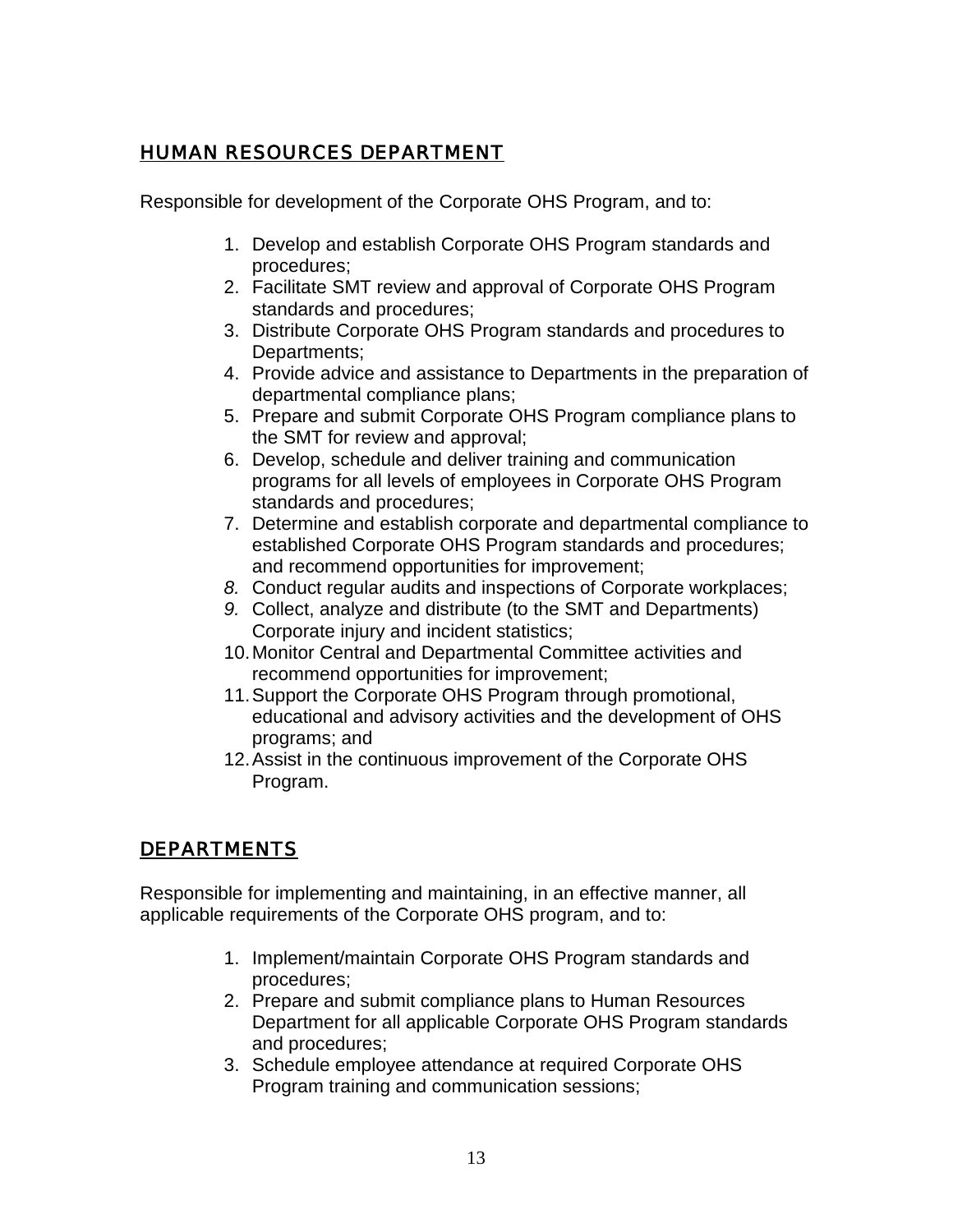- 4. Develop monitoring and enforcement strategies for established Corporate OHS Program standards and procedures; and recommend opportunities for improvement;
- 5. Support the Corporate OHS Program through departmental promotional, educational and advisory activities; and
- 6. Ensure the continuous improvement of the department's Corporate OHS Program activities.

## JOINT HEALTH & SAFETY COMMITTEES (COMMITTEES)

The Corporation's *Committees* are advisory bodies to the Corporation and its employees, as specified under section 9 of the OHSA. In addition to these legislated functions and powers, the *Committees'* roles are to:

- 1. Audit the effectiveness of the Corporate OHS Program development, implementation and maintenance process;
- 2. Identify and recommend opportunities for improvement in the Corporate OHS Program management system;
- 3. Establish roles, goals and objectives associated with Corporate OHS Program activities;
- 4. Liaise with management and employees to identify and reduce the risk of injury and illness at the Corporation's workplaces; and
- 5. Promote the continuous improvement of the Corporate OHS Program.

## GENERAL MANAGERS

In addition to the duties and responsibilities outlined in the OHSA, sections 27 and 28, the General Managers are responsible for directing their respective Department's OHS activities and ensuring:

- 1. The Corporate OHS Program is implemented and maintained, in an effective manner, for the protection of each employee under the Department's jurisdiction;
- 2. Each employee's OHS performance is evaluated to Corporate OHS Program standards and procedures;
- 3. Compliance plans are developed and submitted to the Human Resources Department for implementation of applicable Corporate OHS Program standards and procedures;
- 4. Employees authorized with responsibility under the Corporate OHS Program are provided with the equipment, protective devices and resources to carry out those responsibilities;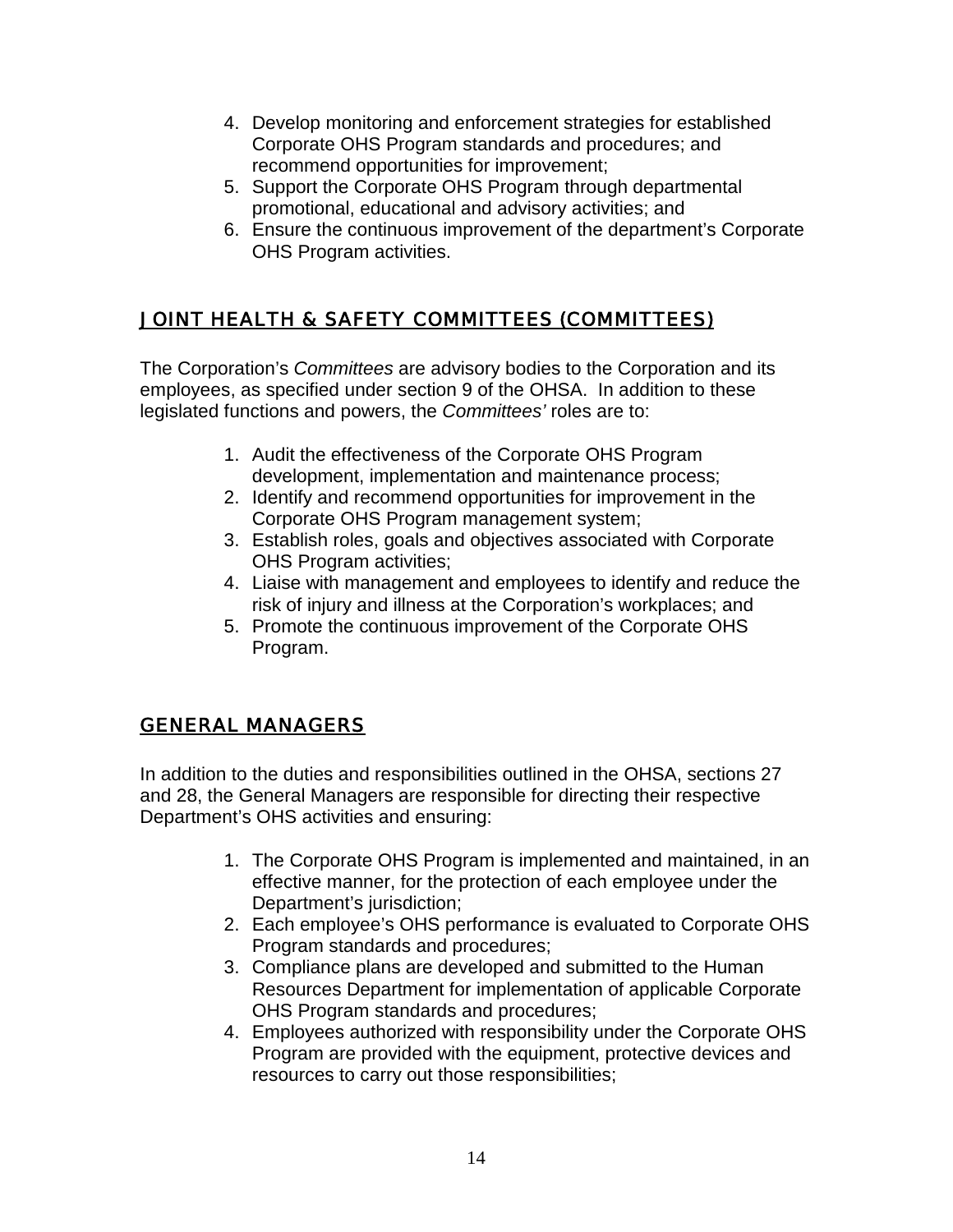- 5. Implementation and maintenance of Corporate OHS Program standards and procedures is an agenda item in Departmental management meetings;
- 6. The Corporate OHS Program is supported through departmental promotional and educational activities; and
- 7. The development and maintenance of a continuous improvement process for Corporate OHS Program activities.

## EXECUTIVE DIRECTORS

In addition to the duties and responsibilities outlined in the OHSA, sections 27 and 28, *Executive Directors* are responsible for directing Divisional OHS activities, as delegated by the General Managers, and ensuring:

- 1. Employees are aware of applicable requirements of the Corporate OHS Program;
- 2. Employees work with, and in compliance with the applicable requirements of the Corporate OHS Program;
- 3. Employees are aware of the Corporate OHS Program criteria for employee performance;
- 4. Employee participation in Corporate OHS Program promotional and educational activities; and
- 5. The implementation, maintenance and promotion of the department's continuous improvement process.

## MANAGERS

In addition to the duties and responsibilities outlined in the OHSA, sections 27 and 28, *Managers* are responsible for directing OHS activities within the Division, as delegated by the Executive Directors, and ensuring:

- 1. Employees work in compliance with Corporate OHS Program standards and procedures;
- 2. Employees work in such a manner, and refrain from activities that may endanger themselves or other employees;
- 3. Employees are aware of any potential or actual dangers and hazards in divisional workplaces;
- 4. Potential or actual dangers and hazards in divisional workplaces are reported and corrected; and
- 5. Employees attend applicable Corporate OHS Program training and communication sessions.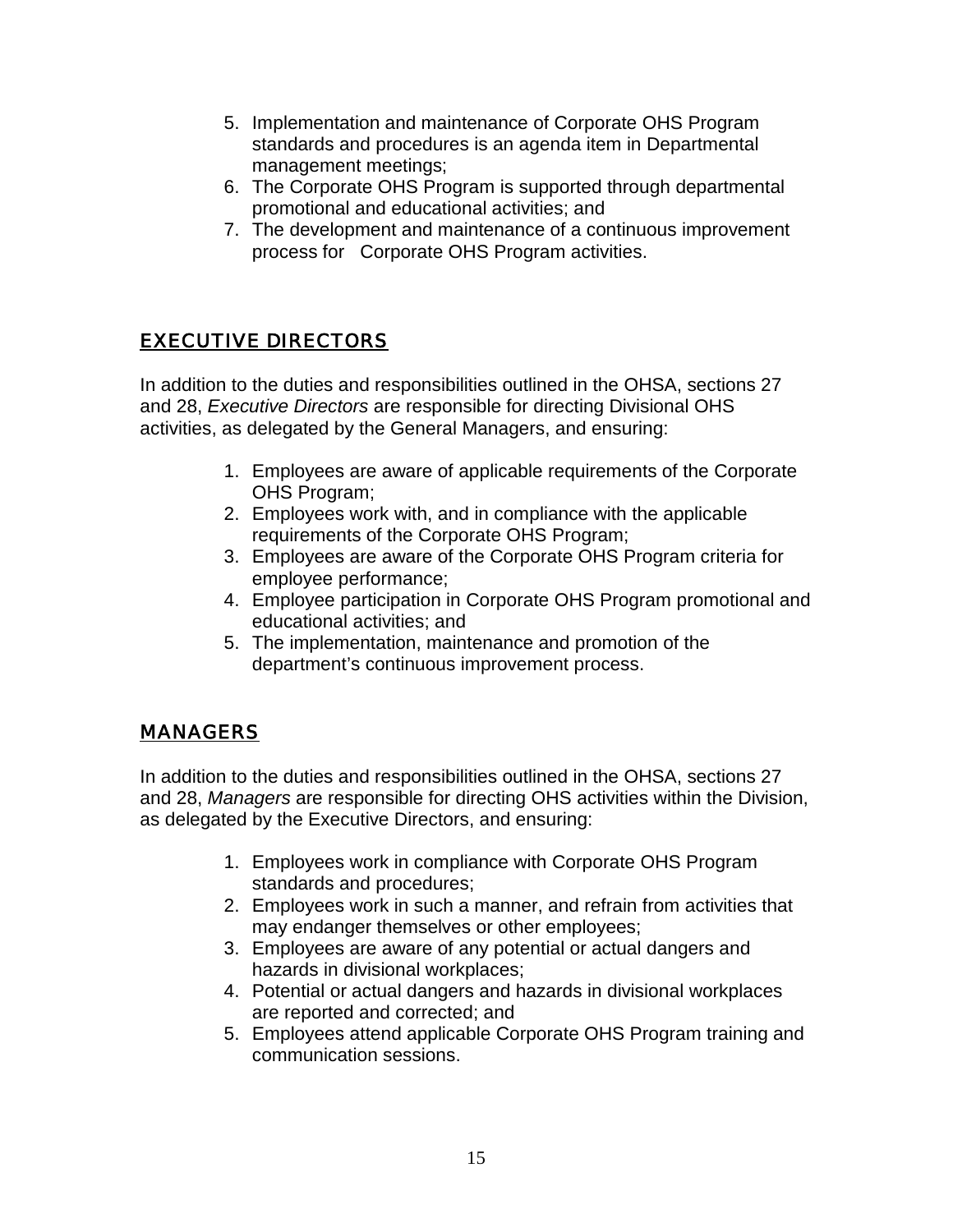## **SUPERVISORS**

In addition to the duties and responsibilities outlined in the OHSA, sections 27 and 28, *Supervisors* shall ensure, that each employee under their direct supervision:

- 1. Works in compliance with Corporate OHS Program standards and procedures;
- 2. Works in such a manner, and refrains from activities that may endanger themselves or other employees;
- 3. Is aware of any potential or actual dangers and hazards in the workplace; and
- 4. Reports potential or actual dangers and hazards.

## **EMPLOYEES**

In addition to the duties and responsibilities outlined in the OHSA, section 27, *an Employee* (i.e., *a worker as defined in the OHSA, section 1*) shall:

- 1. Comply with all applicable requirements of the Corporate OHS Program;
- 2. Immediately report potential or actual hazards or dangers (that the employee is aware of) to their immediate supervisor;
- 3. Take an active role in protecting and promoting the health and safety of themselves and other employees;
- 4. Refrain from activities that may jeopardize the health and safety of themselves and other employees; and
- 5. Participate in applicable Corporate OHS Program training.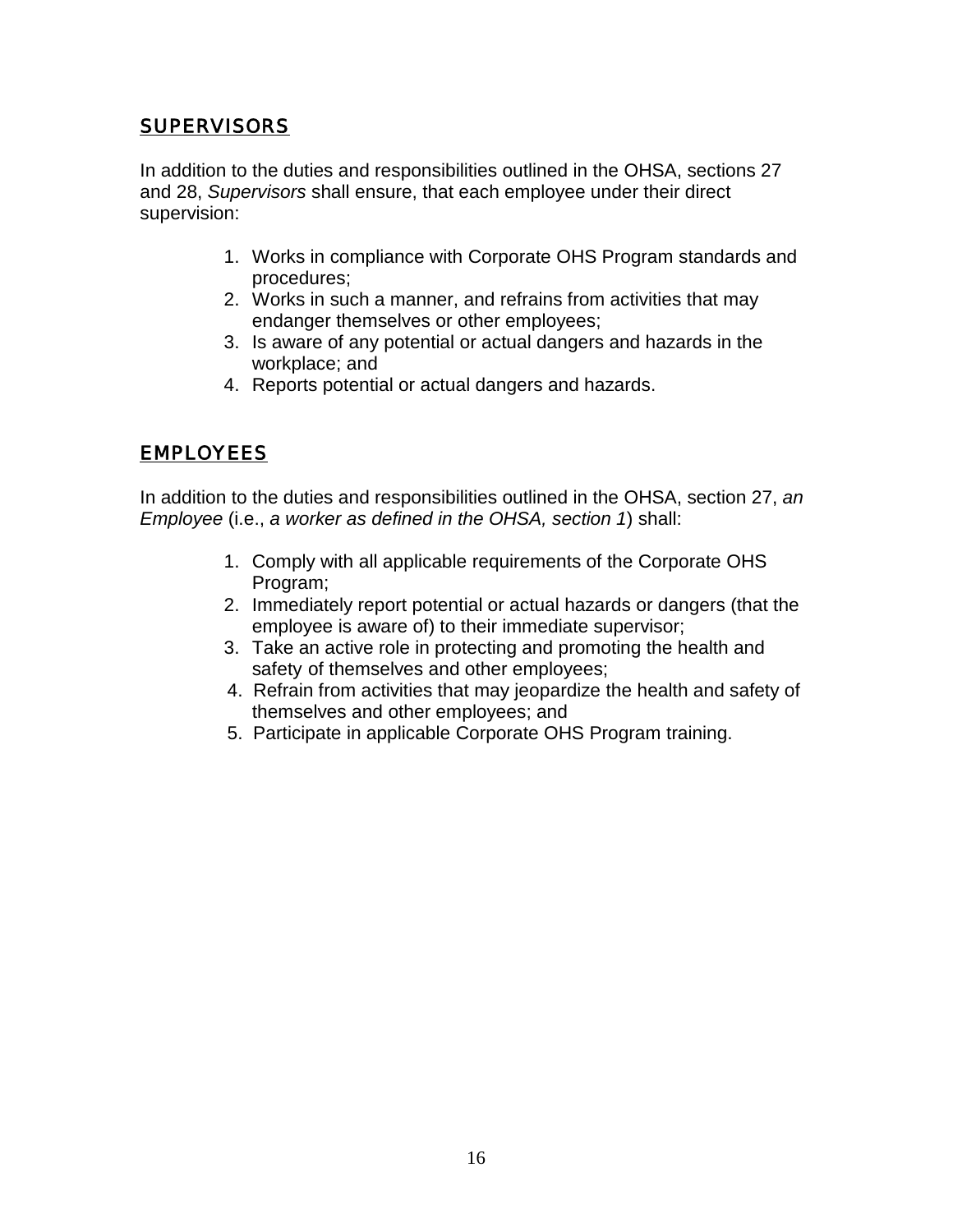## **DISPUTE RESOLUTION**

### **PURPOSE**

To provide a systematic mechanism that will resolve disputes arising from the development, implementation or maintenance of the Corporate Health and Safety Program.

To provide to departmental staff, a protocol which identifies disputes and initiates a mechanism whereby disputes are resolved in a timely manner, an in such a way as to not negatively impact on the Corporate Health and Safety Program.

### **WHEN A DISPUTE ARISES**

- 1, Health and Safety staff will work with front-line departmental staff in order to achieve consensus.
- 2. If consensus is not achieved, the matter will be referred to the appropriate Director and the Corporate Supervisor of Health & Safety in an attempt to achieve resolution. Review at this step is to be completed within five working days.
- 3. In the absence of an accord, the concern will be referred to the SMT and tabled at the next regularly scheduled meeting.

The above will provide a streamlined process in order to address any issues that arise.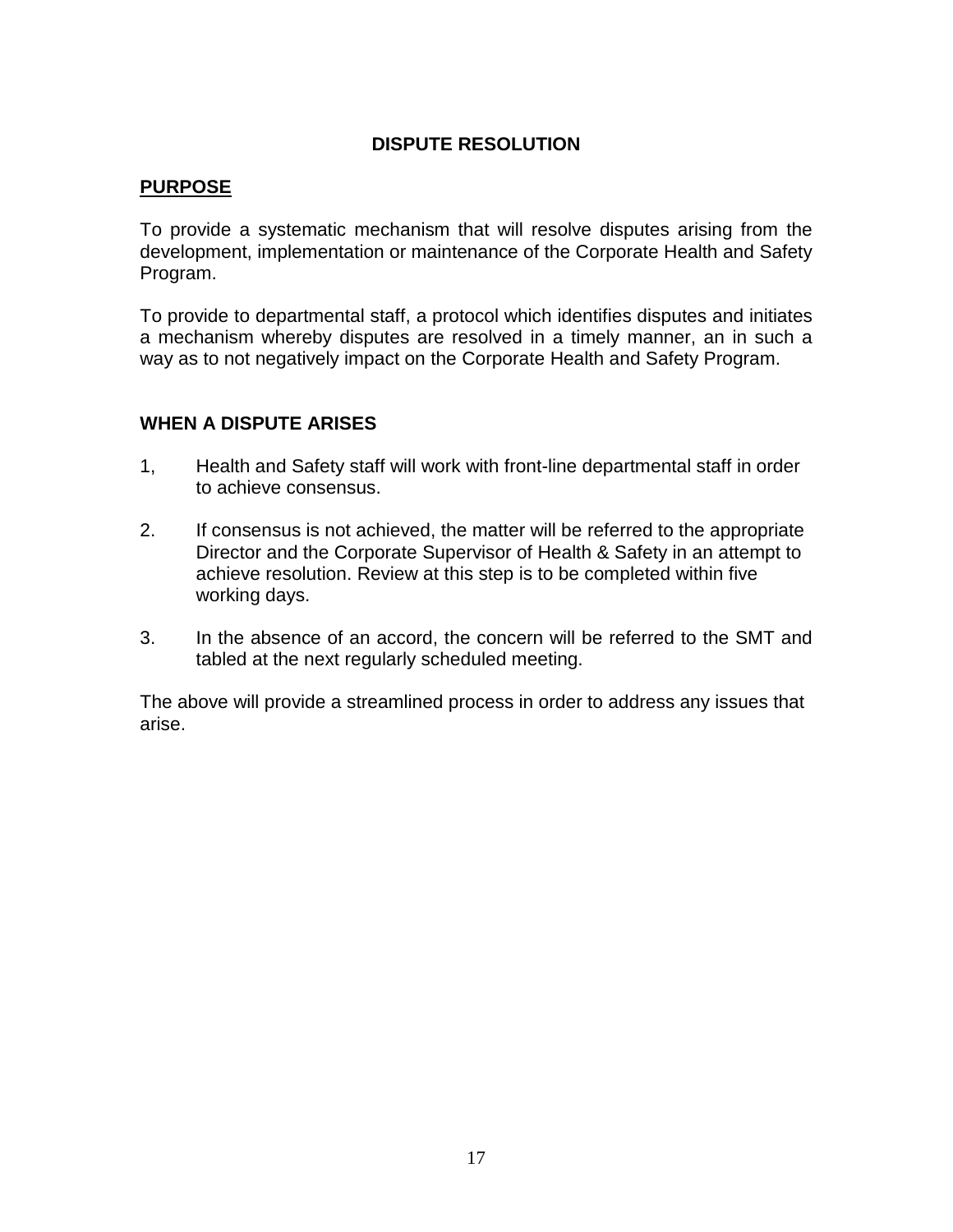## REPORTING HAZARDOUS OR UNSAFE CONDITIONS

## PROCEDURE

*The following steps must be followed when an employee becomes aware of*…the existence of a hazard or potential hazard that may endanger himself/herself or another employee; a contravention of the *OHSA* or *regulations* that may endanger himself/herself or another employee; or a missing or defective protective device or protective equipment:

- 1. The employee shall immediately report the matter to his/her supervisor.
- 2. The supervisor shall promptly investigate the matter and correct, or take steps to correct the matter.
- 3. Where, for any reason the matter cannot be resolved or corrected, (i.e., at least by the end of the work shift) the matter will be corrected as soon as is reasonable and practical in the circumstances given the degree of risk to which the employee(s) are exposed.
- 4. Where the supervisor determines that the matter is such that an employee may be exposed to imminent danger, then immediate corrective action shall be taken in a way that does not endanger any employee.
- 5. The corrective actions, or steps taken to correct any reported matter will be communicated to the employee(s).
- 6. The supervisor shall document the actions taken to resolve all reported matters.
- 7. Where the supervisor fails to correct, or take steps to correct the matter; or the employee is not satisfied with the supervisor's response or action, then the employee should report the matter to a Committee member, and the member shall consider the information.
- 8. A supervisor or employee who fails to comply with the requirements of this procedure is subject to disciplinary action, up to and including termination.

*Reference:**OHSA Sections 27 and 28.*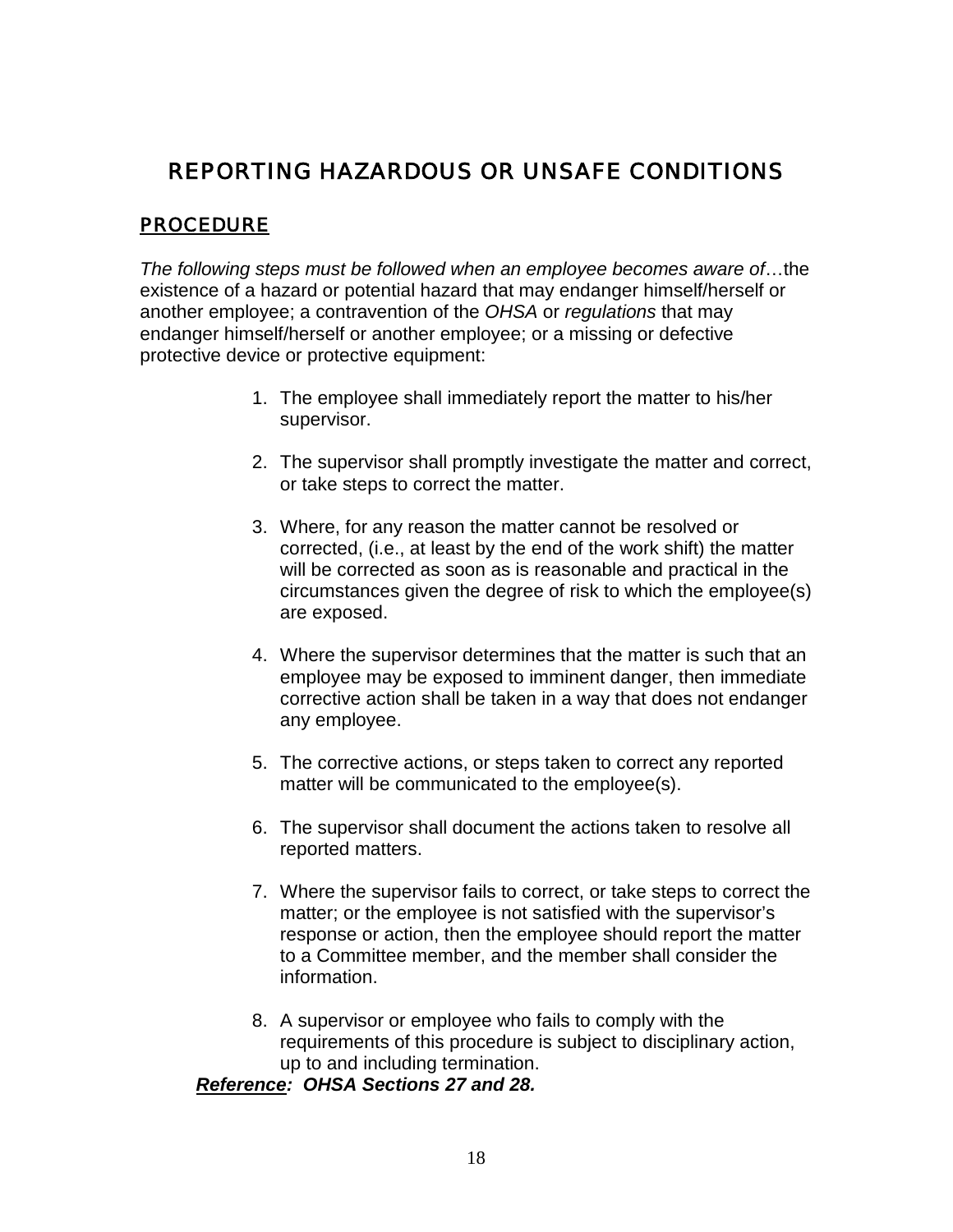## REPORT OF HAZARDOUS OR UNSAFE CONDITIONS

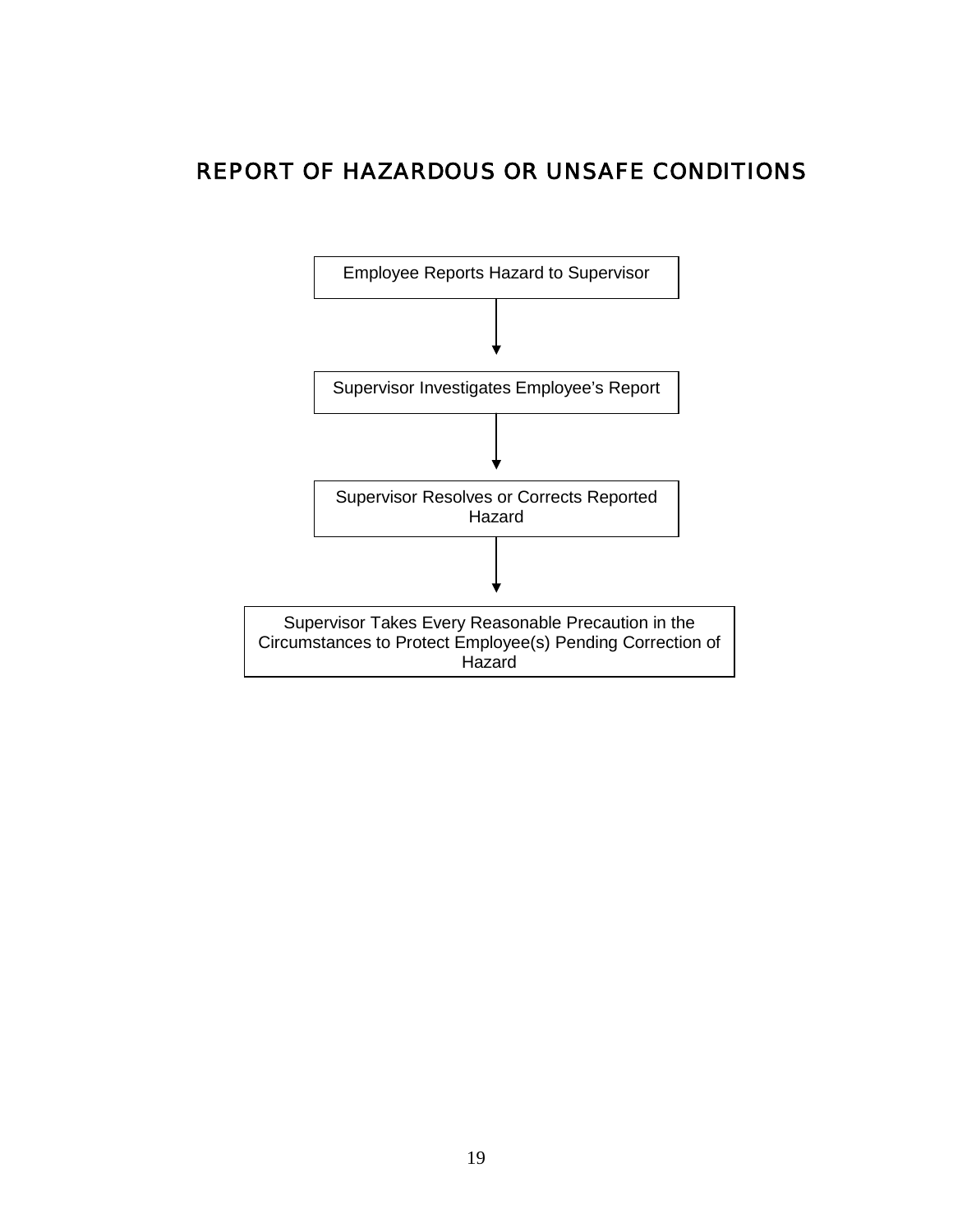## RIGHT TO REFUSE **WHERE** HEALTH AND SAFETY IN DANGER

## PROCEDURE

It is the policy of the Corporation to ensure that employees are provided with a safe and healthy work environment; and that hazardous or dangerous conditions are promptly corrected for the protection of all employees. Where an employee has a reason to believe that a hazardous or dangerous condition exists and that condition may endanger him or her, *and refuses to work,* then an investigation will be established.

*The reporting and investigation protocol will comply with the requirements of OHSA section 43.*

- 1. The employee shall promptly report to his/her immediate (or first available) supervisor the circumstances of his/her refusal to work.
- 2. The supervisor shall clarify that the refusal to work is occupational health and safety (OHS) related; and not a concern or complaint.

*Note:* Where the employee is reporting an OHS concern or complaint, the *Reporting Hazardous or Unsafe Conditions Procedure* shall apply and will be followed.

- 3. The supervisor shall thoroughly document the refusal to work using the prescribed "**Work Refusal and Investigation" Reporting Form**. This form is located in the Corporate Health and Safety web page on Dashboard under the heading *Health and Safety Forms.*
- 4. The supervisor shall ensure the employee remains in a safe place near his/her workstation pending the investigation.

*Note:* The refusing employee is not to be assigned other work. No employee is to be assigned the work, or work activity related to work refusal.

5. The supervisor shall notify and immediately make available a Committee member (who represents workers, **if applicable**), or union representative to be present for the investigation.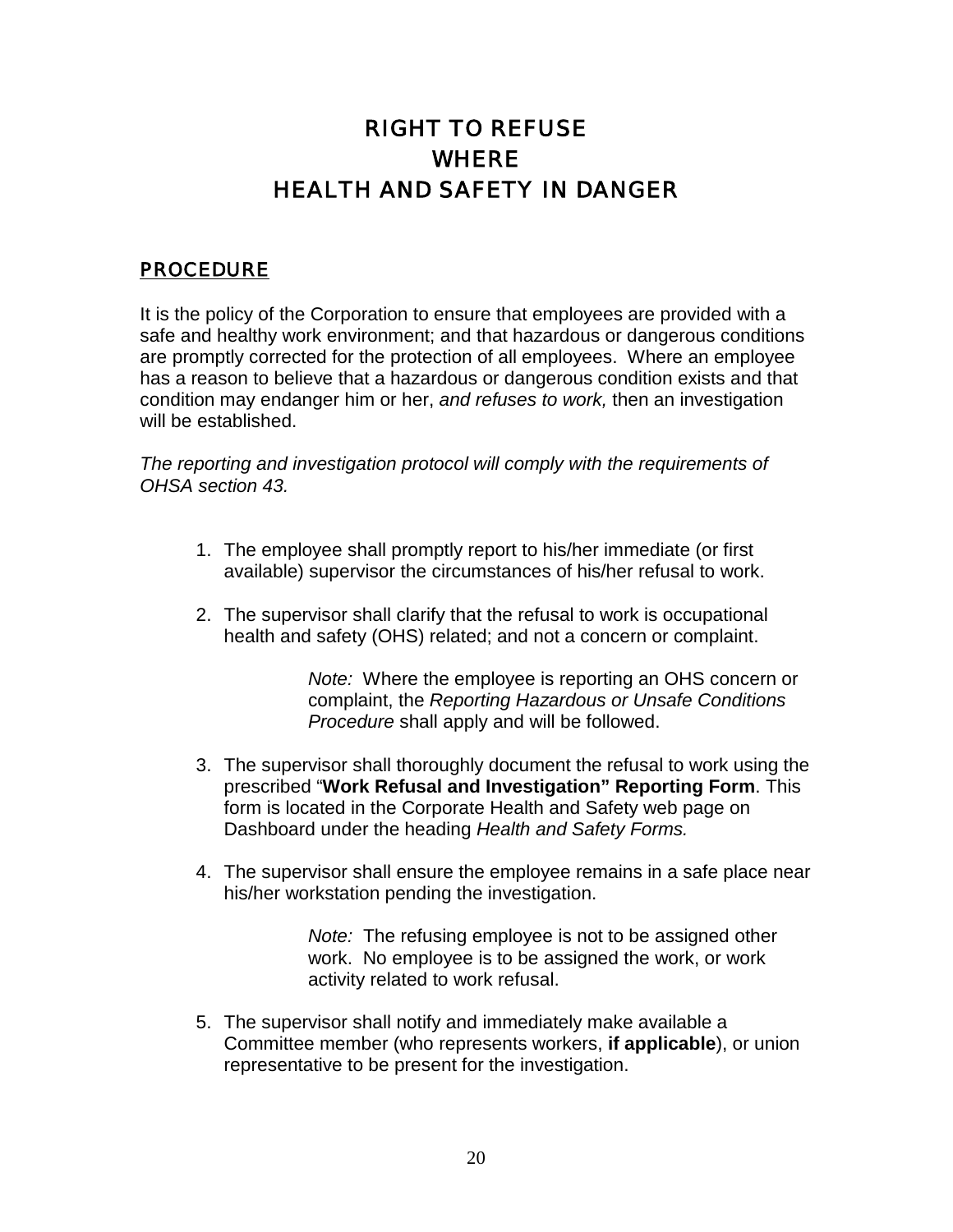- 6. The supervisor shall ensure that the employee; and Committee member or union representative are present for the investigation.
- 7. The supervisor shall immediately report the circumstances of the refusal to work to the Corporate Supervisor of Health and Safety.
- 8. The supervisor shall provide all reasonable and pertinent information (related to the circumstances of the employee's refusal to work) to the employee pending arrival of the Supervisor of Health and Safety.
- 9. Where the supervisor agrees that the circumstances related to the employee's refusal to work are likely to endanger the employee, the supervisor in consultation with the Supervisor of Health and Safety shall correct, or take steps to correct the hazardous or dangerous condition(s) immediately.
- 10.Where following the investigation, or any steps to deal with the circumstances of the employee's refusal to work, and the employee has stated his/her… *reasonable grounds to believe that the hazardous or dangerous condition continues to exist*, the supervisor and Supervisor of Health and Safety shall:
	- document the employee's *reasonable grounds to continue to refuse to work*; and
	- arrange for reasonable alternative work for the employee.
	- *Note:* Other employees may be asked to perform the work, or work activity related to the refusal to work, but only in the presence of a Committee member or union representative.
- 11.The Supervisor of Health and Safety shall contact the Ministry of Labour (MOL) and report the circumstances of the refusal to work.
- 12. Following the conclusion of the work refusal, the subsequent investigation and any follow up to the particular circumstances have been dealt with, the supervisor investigating the refusal shall ensure documentation is completed on the prescribed form, the "**Work Refusal and Investigation" Reporting Form".** This supervisor shall then ensure that the completed document is disseminated to the following distribution list: the refusing employee, the respective JSHS, and the General Manager of the department in which the work refusal occurred and the Supervisor of Health and Safety. The supervisor shall retain a copy of the completed Reporting Form for his or her own records.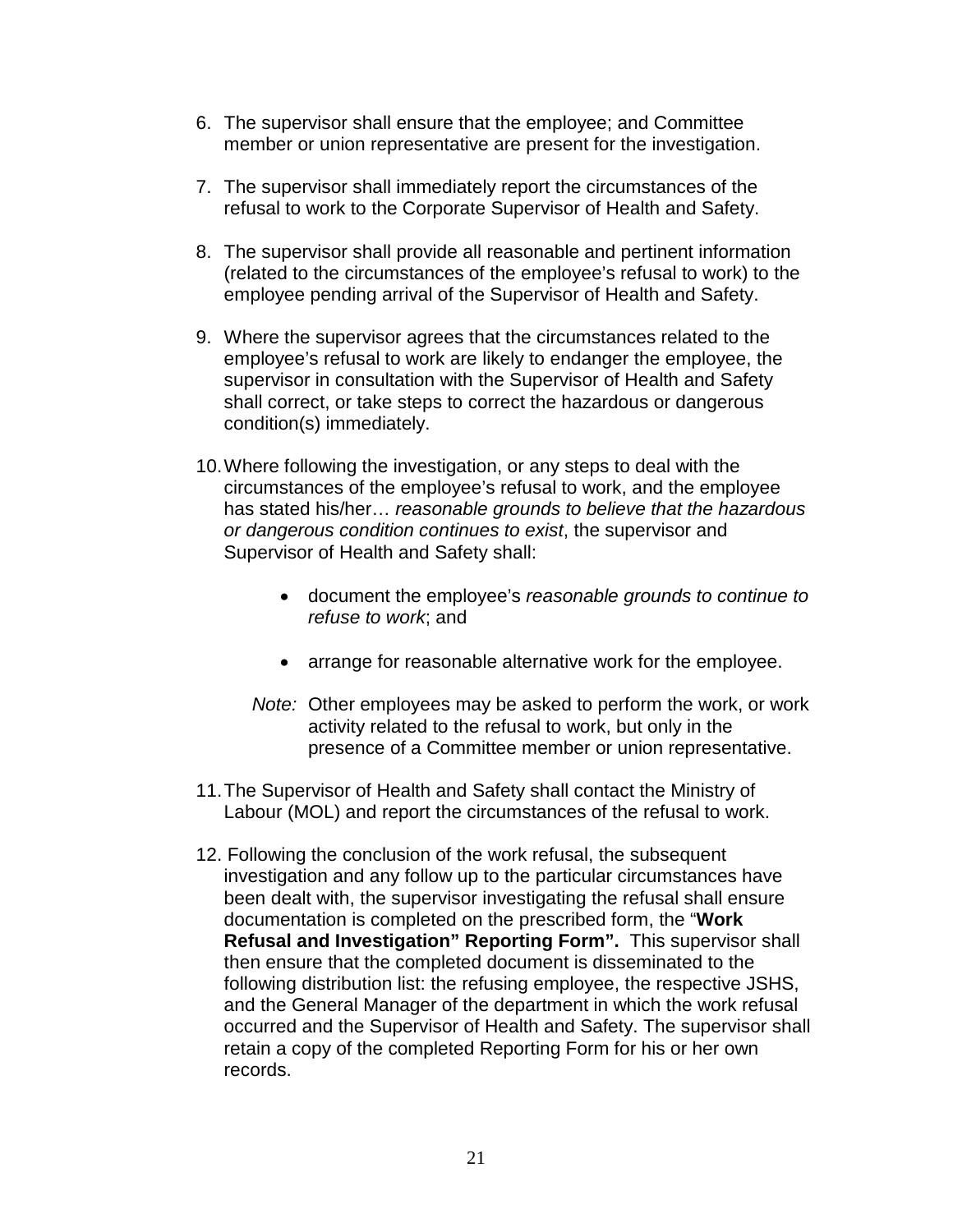## WORK REFUSAL CHART

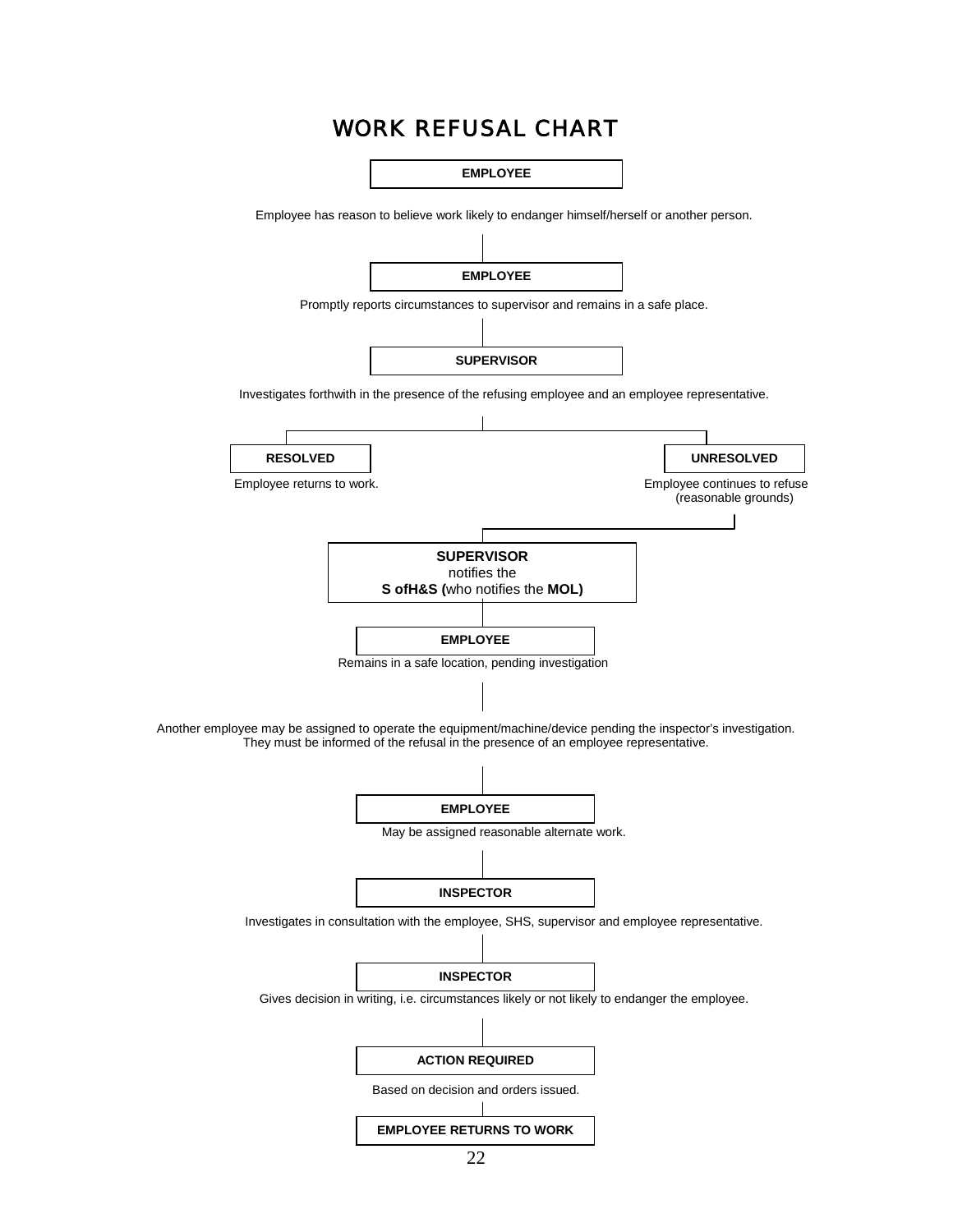## RIGHT TO STOP WORK **WHERE** HEALTH OR SAFETY IN DANGER

## PROCEDURE

It is the policy of the Corporation to ensure that a safe and healthy work environment is provided and maintained for employees. Hazardous or dangerous conditions will be promptly corrected for the protection of all employees. However, where a certified committee member has a *reason to believe* that *dangerous circumstances* exist, the Corporation will investigate the matter forthwith. These requirements apply to a request for an investigation by a certified committee member, who has reason to believe that *dangerous circumstances* exist, or where a certified committee member receives a complaint that *dangerous circumstances* exist and the *dangerous circumstances* meet the definition outlined in OHSA subsection 44(1).

*Dangerous circumstances means a situation in which:*

- a provision of the OHSA or regulations is being contravened;
- the contravention poses a danger or a hazard to an employee; and
- the danger or hazard is such that any delay in controlling it may seriously endanger an employee.

Section 44 defines *dangerous circumstances* for the purposes of *OHSA sections 45-48.*

The reporting and investigation protocol will comply with the requirements of OHSA section 45 .

- 1. An employee shall promptly report all hazardous or dangerous conditions to their immediate supervisor or to an available supervisor.
- 2. Where a certified committee member becomes aware of the existence of *dangerous circumstances*, the member shall immediately report the matter to a supervisor.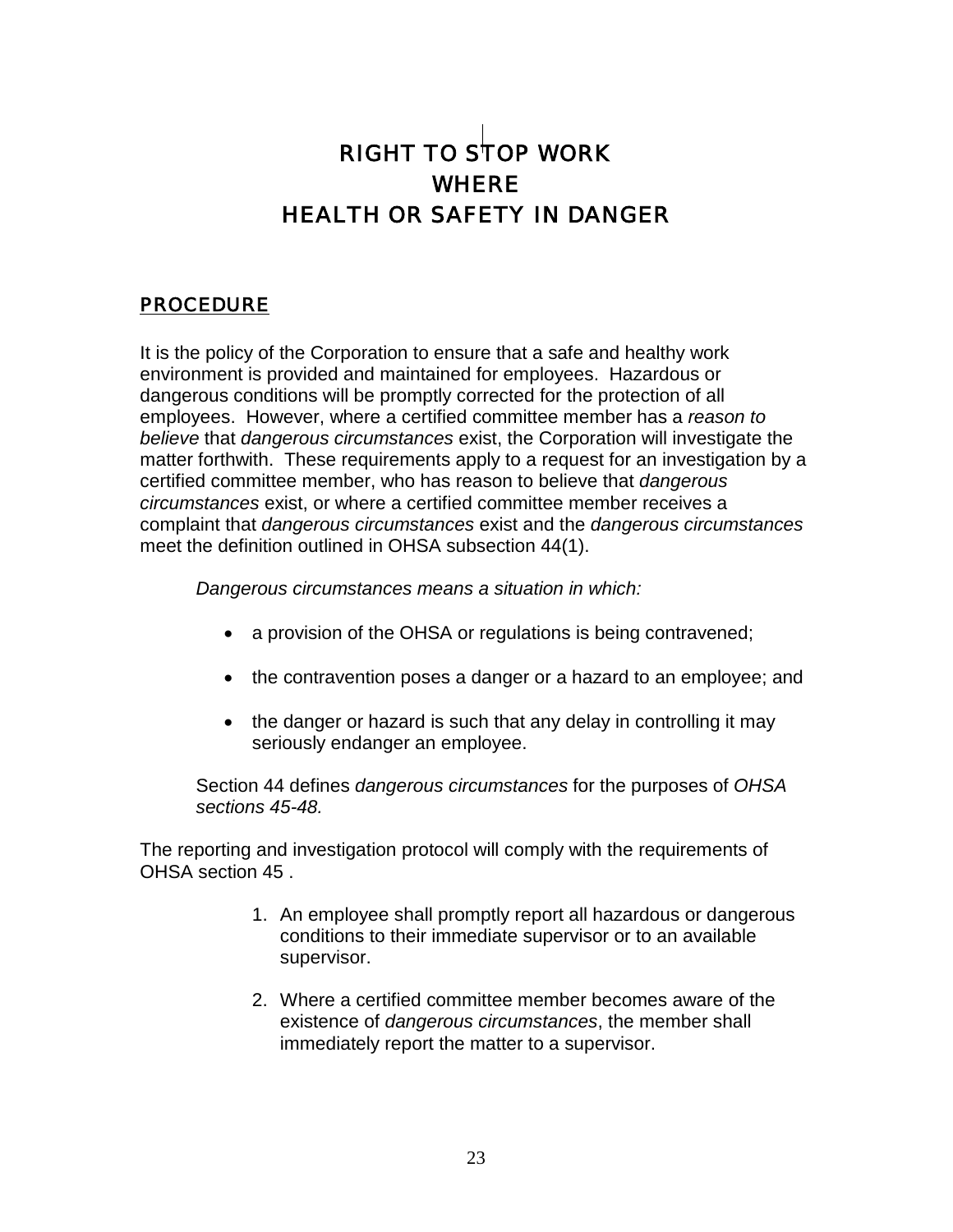- 3. The supervisor shall promptly investigate the report of *dangerous circumstances* by the certified committee member in the presence of that member.
- *4.* Following the investigation, or any steps taken to resolve the matter, the certified committee member may request the presence of a second certified committee member (representing the other workplace party) to investigate the matter. The supervisor shall notify the second member forthwith and the *Corporation's Supervisor of Health and Safety (SHS).*
- *Note: This is only initiated where dangerous circumstances continue to exist following the initial investigation.*
- 5. The second certified committee member shall promptly investigate the matter in the presence of the first member, the supervisor and the SHS.
- 6. If both certified committee members agree that *dangerous circumstances* exist, the supervisor shall stop the work or the use of any equipment, machinery, etc. that is causing the *dangerous circumstances*.
- 7. The supervisor shall correct, or take steps to correct the situation that caused the *dangerous circumstances*. Where the certified committee members *do not* agree whether *dangerous circumstances* exist, the SHS shall immediately notify the Ministry of Labour (MOL) of the matter.
- 8. No employee shall be directed or requested to perform the work, or work activity related to the *dangerous circumstances*  until the matter is resolved.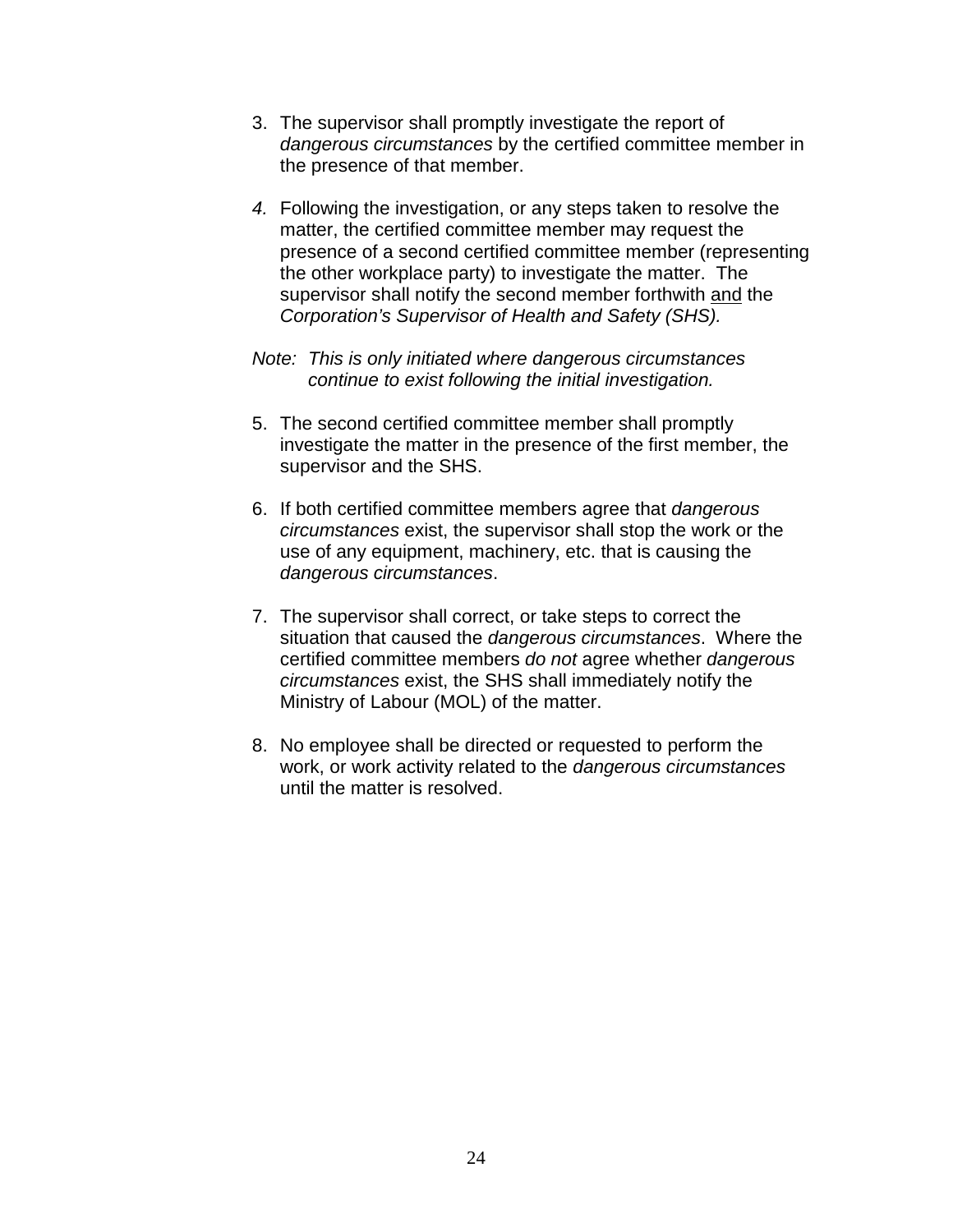## CERTIFIED MEMBER WORK STOPPAGE REFERENCE CHART

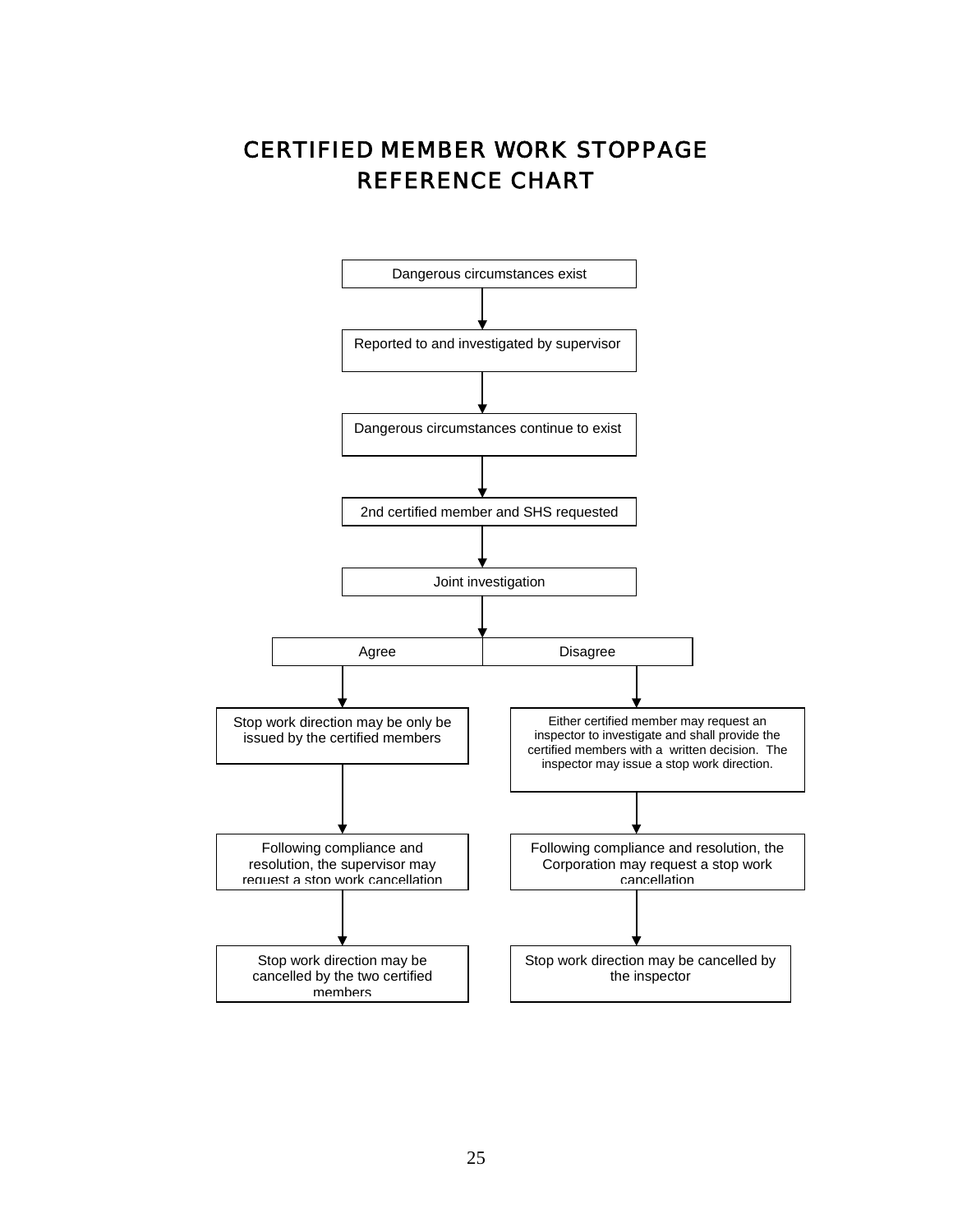## MINISTRY OF LABOUR - INSPECTION, INVESTIGATION AND PROTOCOL REQUIREMENTS

## **POLICY**

It is the policy of the Corporation to promote and establish a co-operative and professional working relationship with Ministry of Labour (MOL) Inspectors. The Corporation is committed to improving health and safety at the workplace. Fostering a positive relationship with the MOL and accepting their inspection and investigation mandate is recognized as part of the improvement process. These requirements seek to promote this philosophy, and to ensure that the Corporation provides accurate information while managing exposure to legal liability.

## PURPOSE

The purpose of these requirements is to ensure a consistent response and working relationship is maintained with MOL Inspectors while they carry out their duties and powers under the OHSA.

## **SCOPE**

These requirements apply to all Corporation employees; and when an MOL Inspector is conducting an inspection or an investigation at the workplace under the powers conferred pursuant to 54(1) of the OHSA. These requirements **do not apply** to construction, or a construction project, as defined in Section 1 of the OHSA, where the Corporation is strictly the Owner, as defined in Section 1 of the **OHSA** 

## *Definitions*

*OHSA* - Occupational Health & Safety OHSA, 1990

*Approved* - Approved by the Corporation

*Authorized* - Authorized by the Corporation

*Committee* - means a joint health and safety *committee* as defined in Section 1 of the OHSA

*Inspector* - means a Ministry of Labour Inspector as defined in Section 1 of the OHSA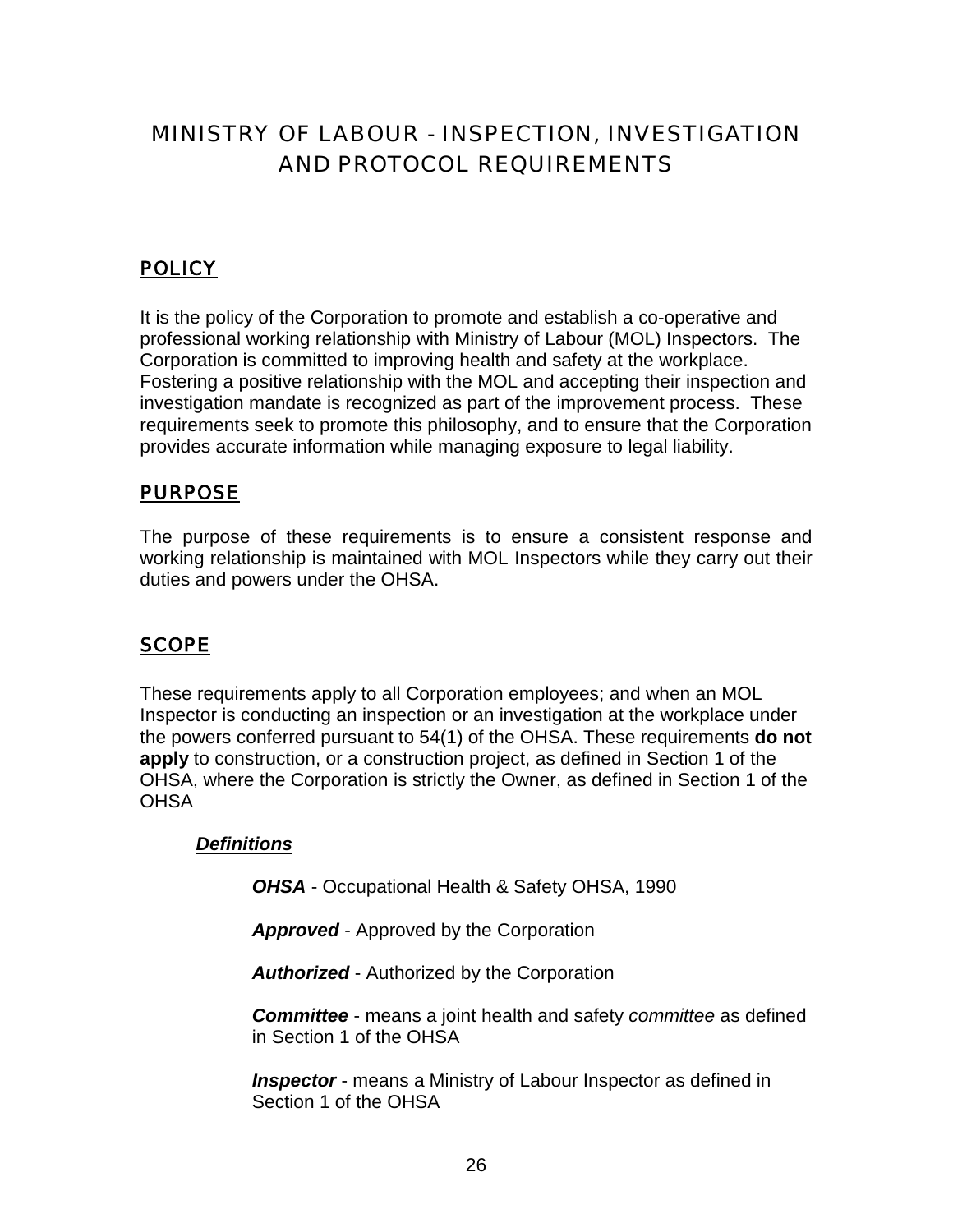*Employee* - a person who supplies/provides services and is employed by the Corporation

*Workplace* - land, facilities and premises including mobile equipment and vehicles being utilized by the Corporation, and where a employee is working or may work.

#### **Responsibility**

#### *Employees*

Responsible to comply with these requirements.

Responsible to fully co-operate with an Inspector in the carrying out of their duties and powers under the OHSA.

Responsible, to the extent possible, that an Inspector is not hindered, obstructed, or interfered with, in the carrying out of their duties and powers under the OHSA.

#### *Managers & Supervisors*

Responsible to ensure employees comply with these requirements.

Responsible to continue the process of Job Performance Management.

#### *Executive Directors*

Responsible for ensuring the division is in compliance with applicable provincial Health & Safety legislation.

Responsible for ensuring the division is in compliance with these requirements.

#### *General Managers*

Responsible for ensuring the department is in compliance with applicable provincial Health & Safety legislation.

Responsible for ensuring the department is in compliance with these requirements.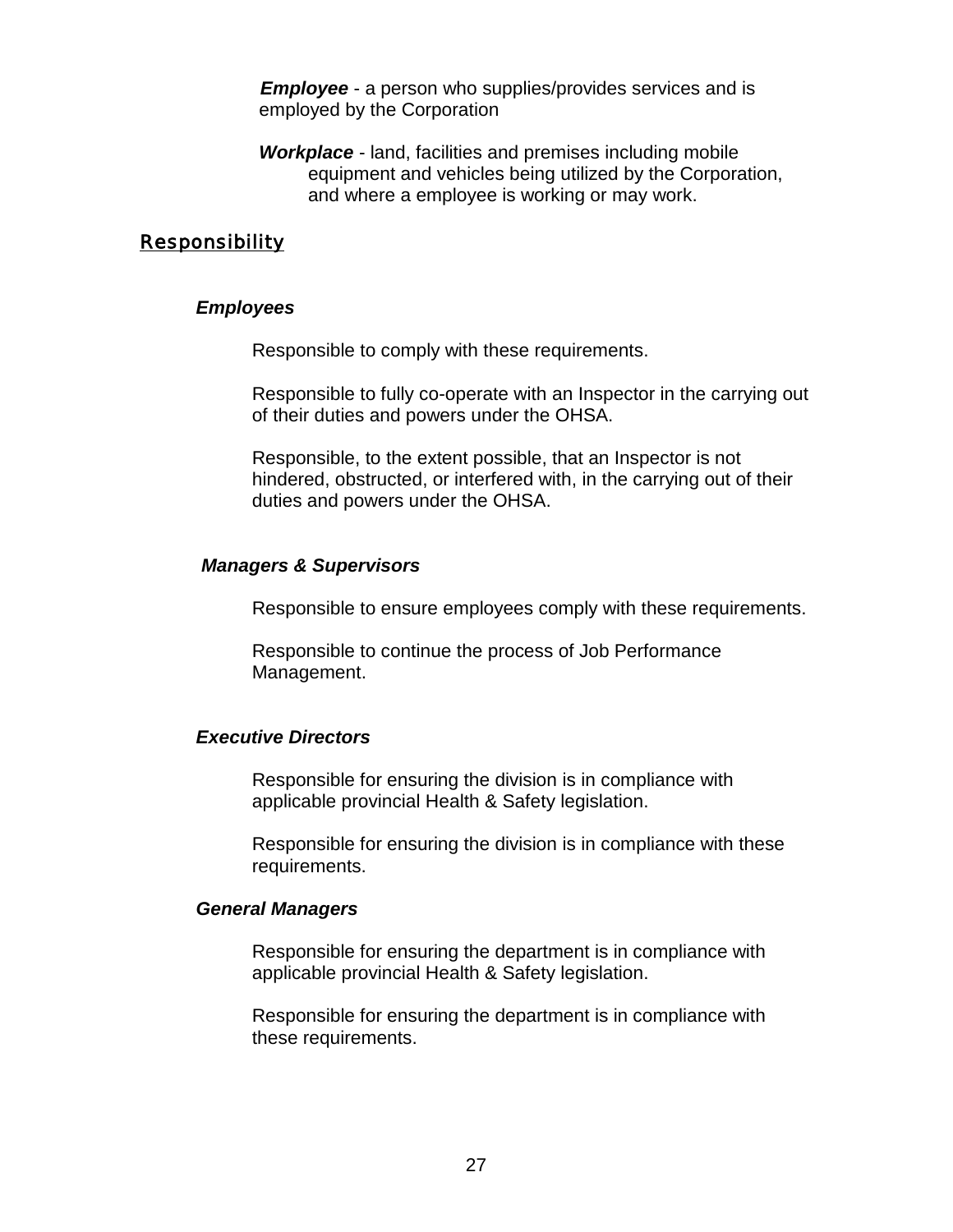## Procedure

## *General*

- 1. Every employee shall furnish all necessary means to facilitate any entry, inspection, examination or inquiry by an Inspector in the exercise of their powers or performance of their power under the OHSA or regulations.
- 2. Upon an Inspector's arrival at the workplace, the most senior management level (at the site) must immediately be notified.
- 3. The site management representative will determine the reason for the visit (i.e. inspection, investigation, etc.) and what persons the Inspector requires to conduct the inspection/investigation.
- 4. The site management representative will immediately notify and contact the Supervisor of Health and Safety (SHS), or **designate** and inform the SHS of the Inspector's presence at the workplace and the reason for the visit.
- 5. The SHS shall attend without delay.
- 6. Pending the arrival of the SHS, the site management representative shall:
	- arrange for the persons mentioned in 3. to be made available;
	- arrange for any committee documents to be made available;
	- arrange for a meeting room to be made available; and
	- prepare relevant notes.
- 7. Pending the arrival of the SHS, the site management representative shall co-operate fully with the Inspector.
- 8. Requests for relevant information or documents in the committee's possession (or provided to the committee by the Employer) should be met on a priority basis.
- 9. Requests for additional information should be referred to the SHS.
- 10.The SHS or site management representative shall accompany the Inspector during the course of any inspection/investigation and actively participate in that inspection.
- 11.The SHS or site management representative shall make notes of observations, and any comments made by the Inspector during the inspection/investigation.
- 12.No employee shall hinder, obstruct, molest or interfere with an Inspector in the exercise of a power or the performance of their duty under the OHSA.
- 13.An employee who knowingly fails to comply with these requirements or their intent, or who knowingly permits a employee under his/her supervision to fail to comply with these requirements is in contravention of these requirements and is subject to disciplinary action up to and including termination.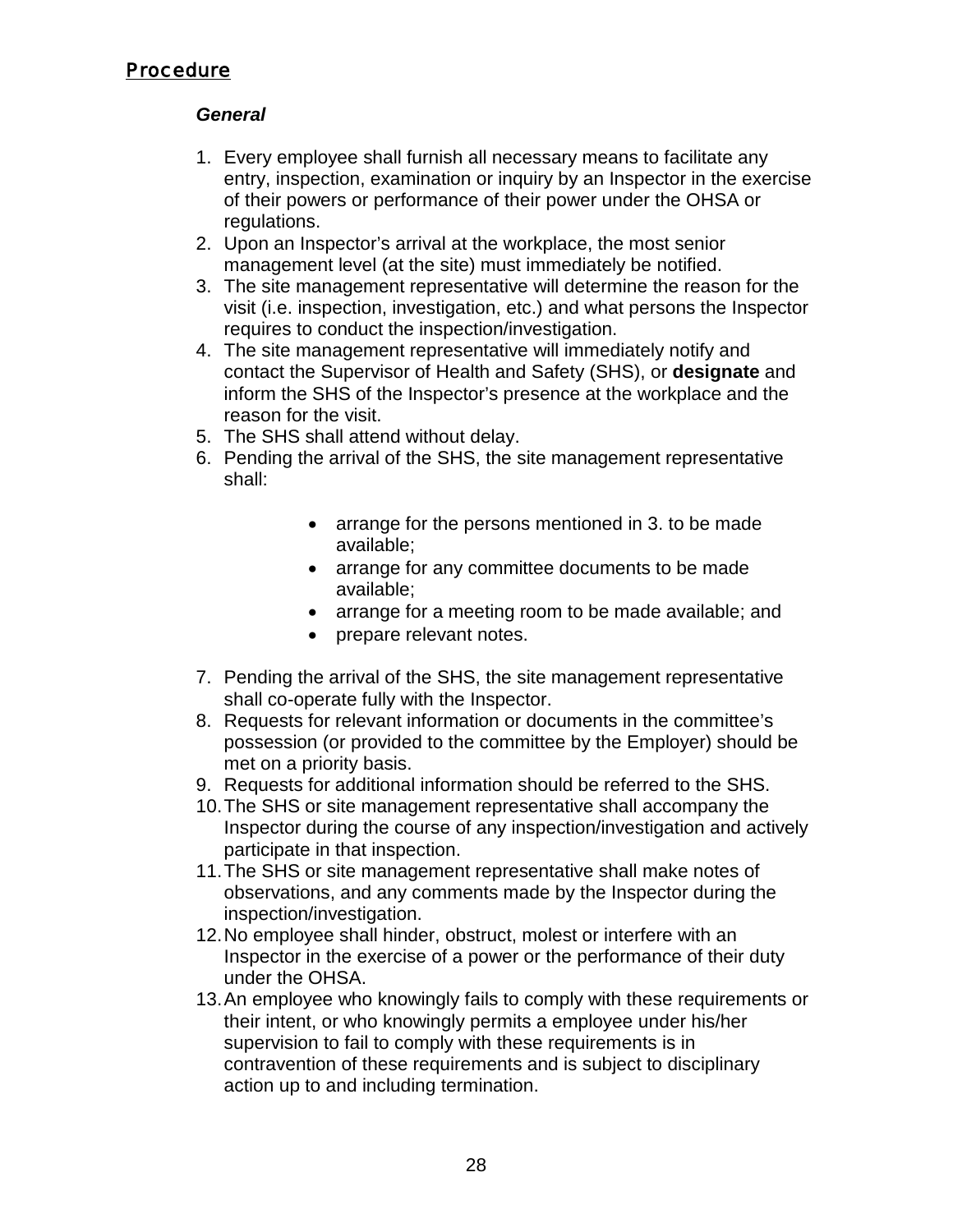### *MOL Orders or* **Requirements**

- 14.The SHS (or designate) shall be present and participate in the process of an Inspector's issuance of:
	- an oral order or requirement;
	- a written order/requirement; and
	- a Field Visit Report.
- 15.Where compliance with an order or requirement will require substantial planning or financial resources,
	- time-frames for compliance should be discussed with the Inspector; or
	- a request for a Compliance Plan under subsections 57(4) and (5) of the OHSA should be requested by the SHS.
- 16.MOL reports and subsequent orders or requirements will be reviewed by the SHS and where appropriate, consultations will be initiated by the SHS with, but are not to limited to, Senior Departmental Management; the SMT, or the Legal Services Division regarding.
- 17.Appeals of an order or requirement of an Inspector shall be considered following this review and consultation.
- 18.Where an appeal is filed with the Ontario Labour Relations Board (Board) and pending disposition of the appeal, a request for a suspension of the order or requirement shall be submitted to the Board.

## *Compliance Notification*

- 19.Orders or requirements will be complied with as soon as is practical, but in any event no later than the date specified in the order or requirement.
- 20.The divisional workplace (site location) issued the order or requirement shall notify the SHS as soon as compliance is achieved or as soon as possible that the compliance date cannot be met.
- 21.Where a compliance date cannot be made the senior management representative shall provide an explanatory memo with a new compliance date to the SHS, who shall notify the respective departmental committee forthwith.
- 22.The SHS shall inform the Inspector forthwith.
- 23.As soon as a divisional workplace (site location) believes compliance with the order or requirement has been achieved a Notice of Compliance will be submitted to the SHS.
- 24.The Notice of Compliance shall be signed by the Senior Site Management Representative (or designate) and an employee committee member.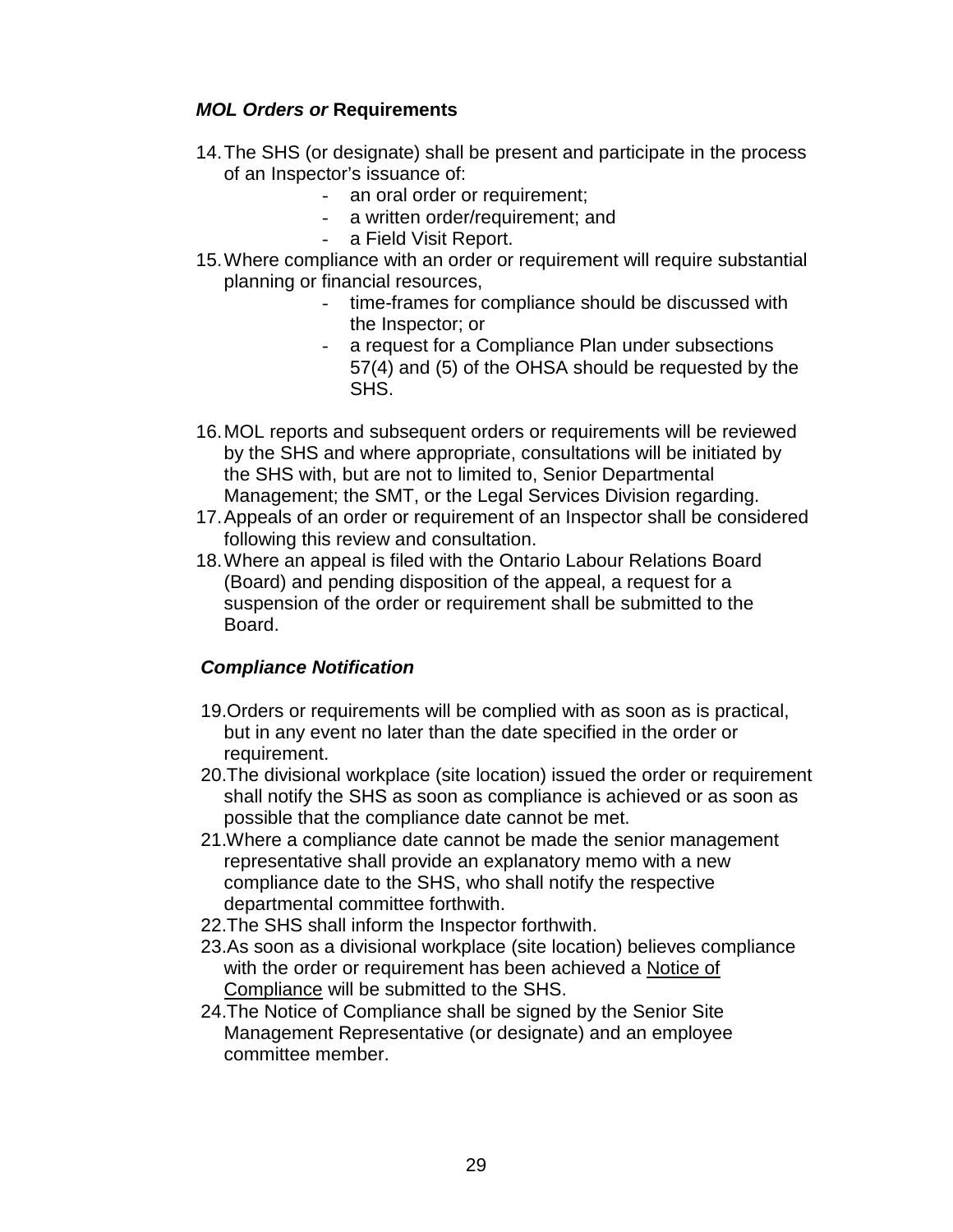- 25.The employee committee member will stipulate that they agree or disagree with the Notice or the employee member may decline to sign the Notice.
- 26.The SHS shall submit the Notice of Compliance to the MOL via *facsimile and regular post mail.*
- 27.The Notice of Compliance shall be posted conspicuously in the workplace for fourteen (14) days.
- 28.A copy of the Inspector's Field Visit Report and signed Notice of Compliance shall be provided to each Department Head.

## *Accidents – Critical Injury or Fatality*

 The following requirements apply when a person is killed or critically injured from any cause at the workplace. A critical injury is defined in O.Reg.834, and means an injury of a serious nature that,

- places life in jeopardy;
- produces unconsciousness;
- results in substantial loss of blood;
- involves the fracture of a leg or arm;
- involves the amputation of a leg, arm, hand or foot;
- consists of burns to a major portion of the body; or
- causes the loss of sight in an eye.
- 29.Provide immediate care and first-aid to the victim; arrange for medical attention and transportation to a health care facility.
- 30.Immediately arrange for, and ensure notification of the incident to Senior Management, the SHS, the committee, and the trade union.
- 31.Secure the accident scene and ensure the scene and area are not disturbed *except* for saving life and relieving human suffering.
- 32.*Immediately*, and where possible… take photographs, or video tape the accident scene; obtain witness statements (dated and signed) and secure physical evidence.
- 33.Upon arrival of the Police Department and MOL, provide full cooperation but *do not,* release any written statements or internal investigation reports; provide any statements; or make any comments or statements to the media until the SHS (or designate) has arrived, and the Legal Services Division has been consulted.
- 34.The SHS and Legal Services Division shall be consulted prior to the release and submission of any internal investigation report. No internal investigation report (with findings) is to be released to the MOL and committee until reviewed, approved and authorized.
- 35.The SHS shall submit the completed investigation report to the MOL and committee within 48 hours of the occurrence. A copy shall be provided to the SMT.
- 36.A summary of the investigation report shall be posted conspicuously in the workplace.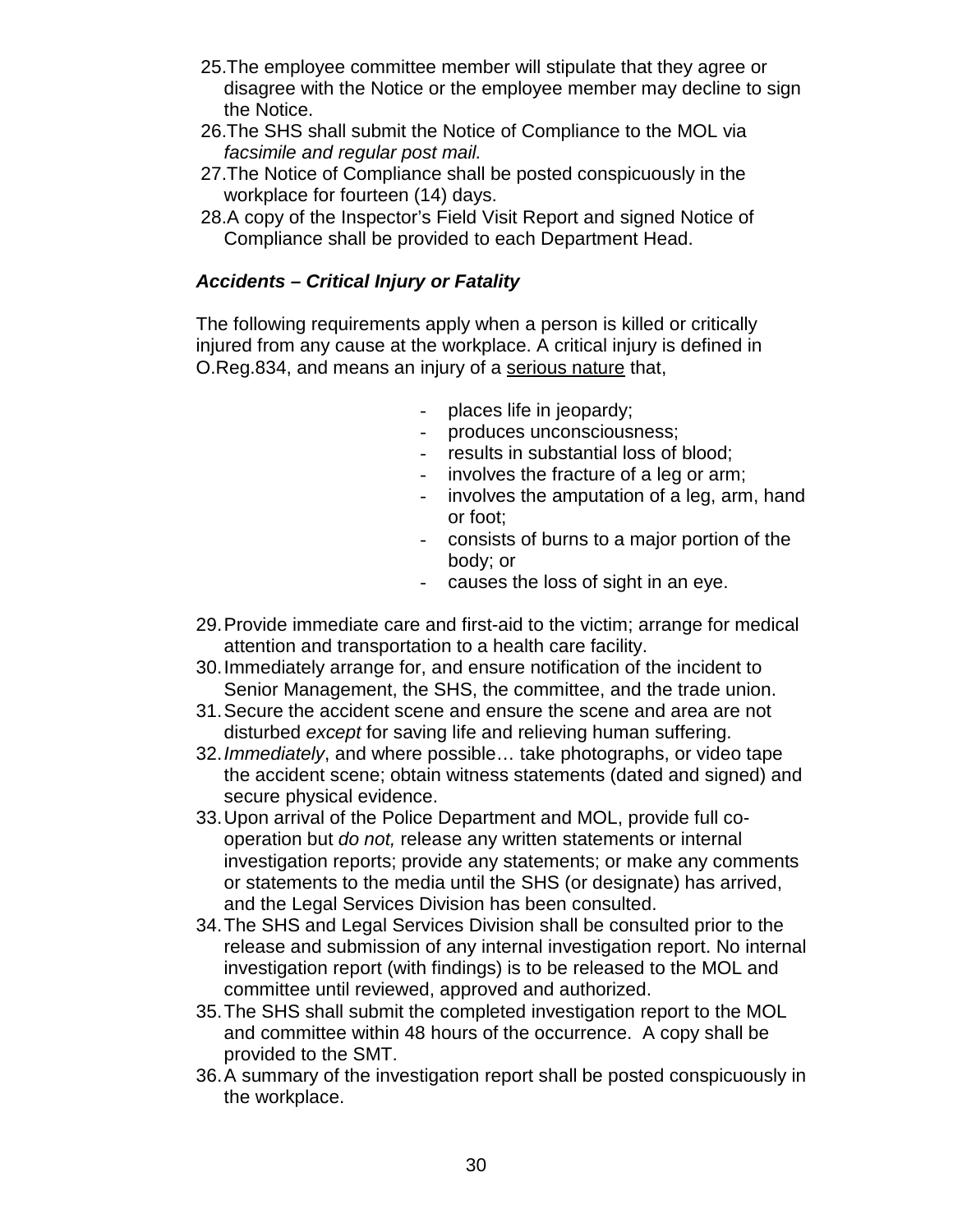#### *Work Refusals*

The following requirements apply when a employee refuses to work on health or safety grounds pursuant to subsection 43(3) of the OHSA, and where an employee has reason to believe that,

- any equipment, machine, device or thing he or she is to use or operate is like to endanger himself, herself or another employee;
- the physical condition of the workplace or the part thereof in which he or she works or is to work is likely to endanger himself or herself; or
- any equipment, machine, device or thing he or she is to use or operate or the physical condition of the workplace or the part thereof in which he or she works or is to work is in contravention of this OHSA or the regulations and such contravention is likely to endanger himself, herself or another employee.
- 37.Management shall promptly investigate or arrange for the investigation of the report by an employee of a hazardous or dangerous condition that meets the conditions as outlined above.
- 38.An employee shall promptly report to their immediate (or first available) supervisor the circumstances of their refusal to work.
- 39.The supervisor shall ensure and clarify that the report, is health and safety related; not a concern or complaint; and documented.
- 40.The supervisor shall ensure the employee remains in a safe place near their workstation.
- 41.The refusing employee is not to be assigned other work. No employee is to be assigned the work activity involved in the refusal.
- 42.The supervisor shall notify and immediately make available an employee committee member to be present for the investigation.
- 43.The supervisor shall ensure that the refusing employee and employee representative are present during the investigation.
- 44.The supervisor shall (at their discretion) request technical and special assistance (i.e., maintenance, human resources, etc.) to investigate the work refusal.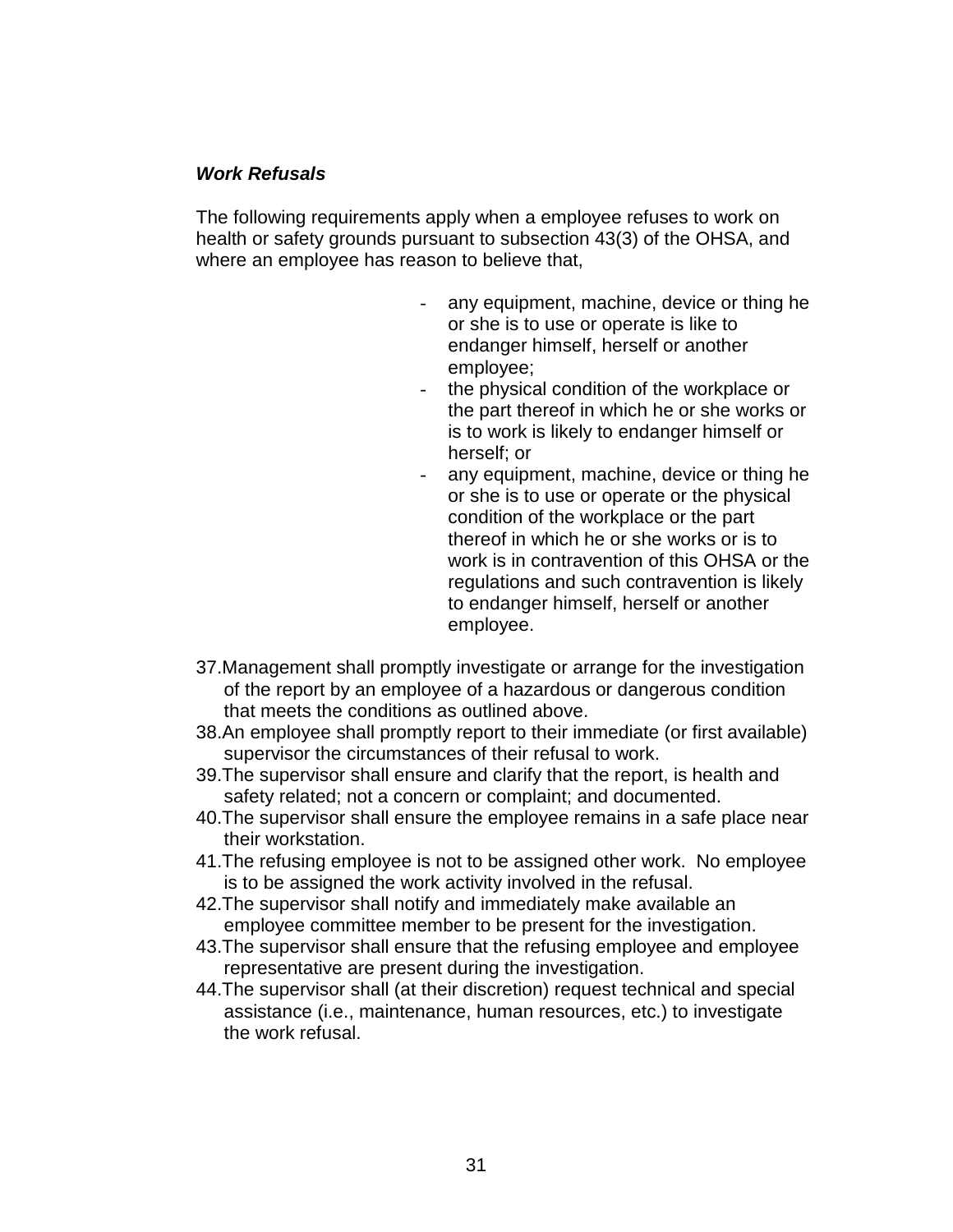- 45.The supervisor shall provide all reasonable and pertinent information to the employee during the investigation and shall, where a hazardous or dangerous condition exists, *correct the condition immediately* given the circumstances.
- 46.Where an employee has *reasonable grounds* to continue to believe that a hazardous or dangerous condition still exists following the investigation, or following correction of the condition the supervisor shall, document the employee's reasonable grounds for the continued work refusal; arrange for reasonable alternate work for the employee; and *contact the SHS immediately regarding the continued refusal.*
- 47.Another employee may be asked to perform the work activity involved in the refusal but only in the presence of an employee representative. The employee may decline.
- 48.The SHS shall immediately notify an Inspector of the continued work refusal and shall immediately attend the investigation.

## *The Right to Stop Work by Certified Members*

These requirements apply to a request for an investigation by a certified committee member who has reason to believe that *dangerous circumstances* exist, or where a certified member receives a complaint that *dangerous circumstances* exist and the *dangerous circumstances* meet the definition outlined in subsection 44(1) of the OHSA.

*Dangerous circumstances means a situation in which:*

- a provision of the OHSA or Regulations is being contravened;
- the contravention poses a danger or a hazard to an employee; and
- the danger or hazard is such that any delay in controlling it may seriously endanger an employee.
- 49.Employees shall promptly report all hazardous or dangerous conditions to their immediate supervisor or to an available supervisor.
- 50.A certified member shall promptly report the existence of *dangerous circumstances*, of which the member is aware, to a supervisor.
- 51.The supervisor shall promptly investigate the report in the presence of the certified member.
- 52.Following the investigation and any steps taken to resolve the matter, the certified member may request the presence of a *second certified member* (representing the other workplace party) to investigate the matter if *dangerous circumstances* continue to exist following the initial investigation.
- 53.The second certified member shall promptly investigate the matter in the presence of the first member.
- 54.If both certified members agree that *dangerous circumstances* exist, the SHS shall be notified and shall stop the work or the use of any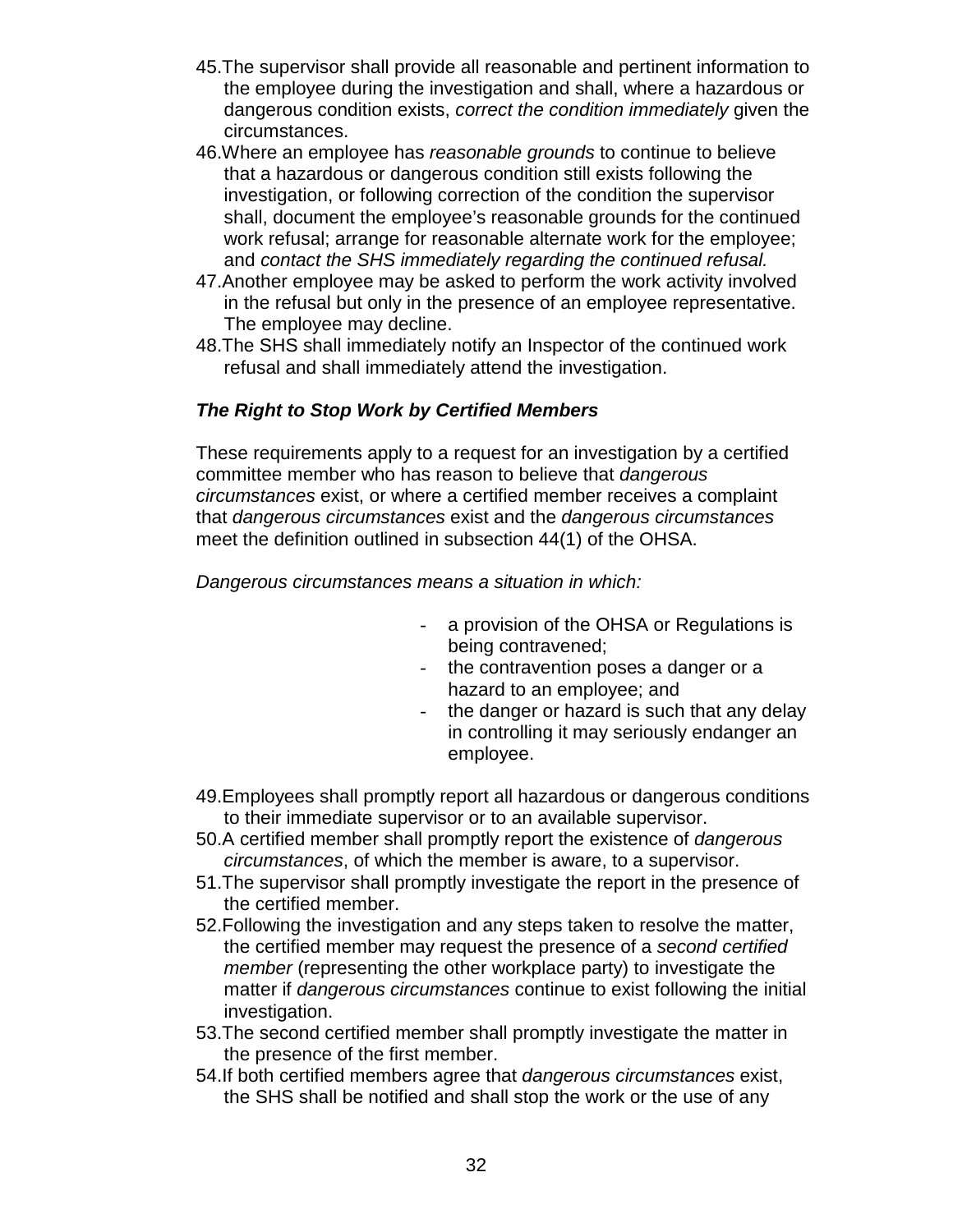equipment, machinery, etc. that is causing the *dangerous circumstances*.

- 55.The Corporation will correct or take steps to correct the situation that caused the *dangerous circumstances*.
- 56.Following correction of, or steps taken to correct the *dangerous circumstances*, the SHS will request the certified members or an inspector to cancel the direction to stop work.
- 57.Where the certified members do not agree whether *dangerous circumstances* exist, the SHS shall be notified immediately.
- 58.The SHS shall immediately notify an Inspector of the certified members' disagreement and shall immediately attend the investigation.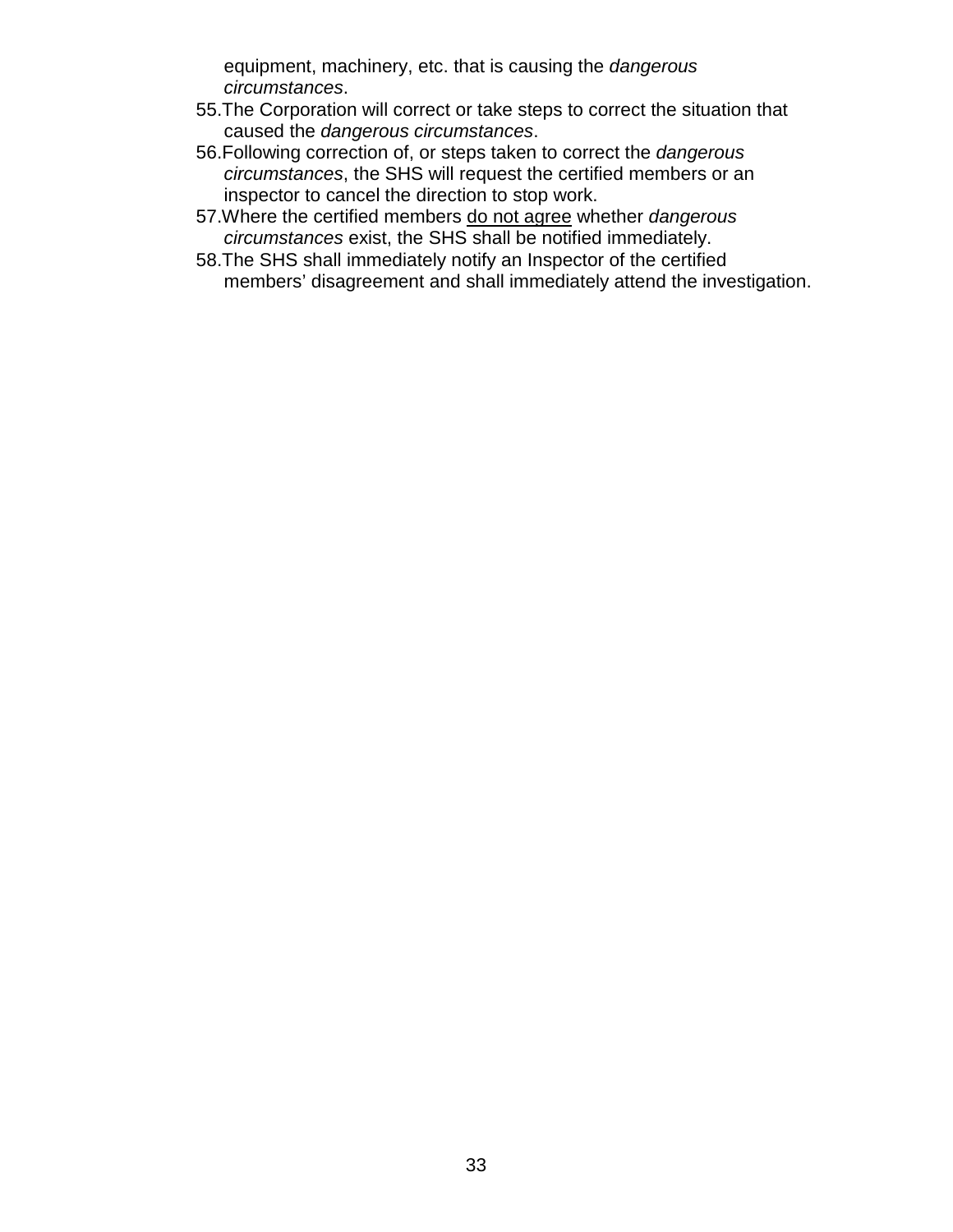## GUIDELINES

## FOR THE

## STRUCTURE AND FUNCTION

## OF THE

## CORPORATE MANAGEMENT STEERING COMMITTEE

CORPORATION OF THE CITY OF WINDSOR

Windsor, Ontario, Canada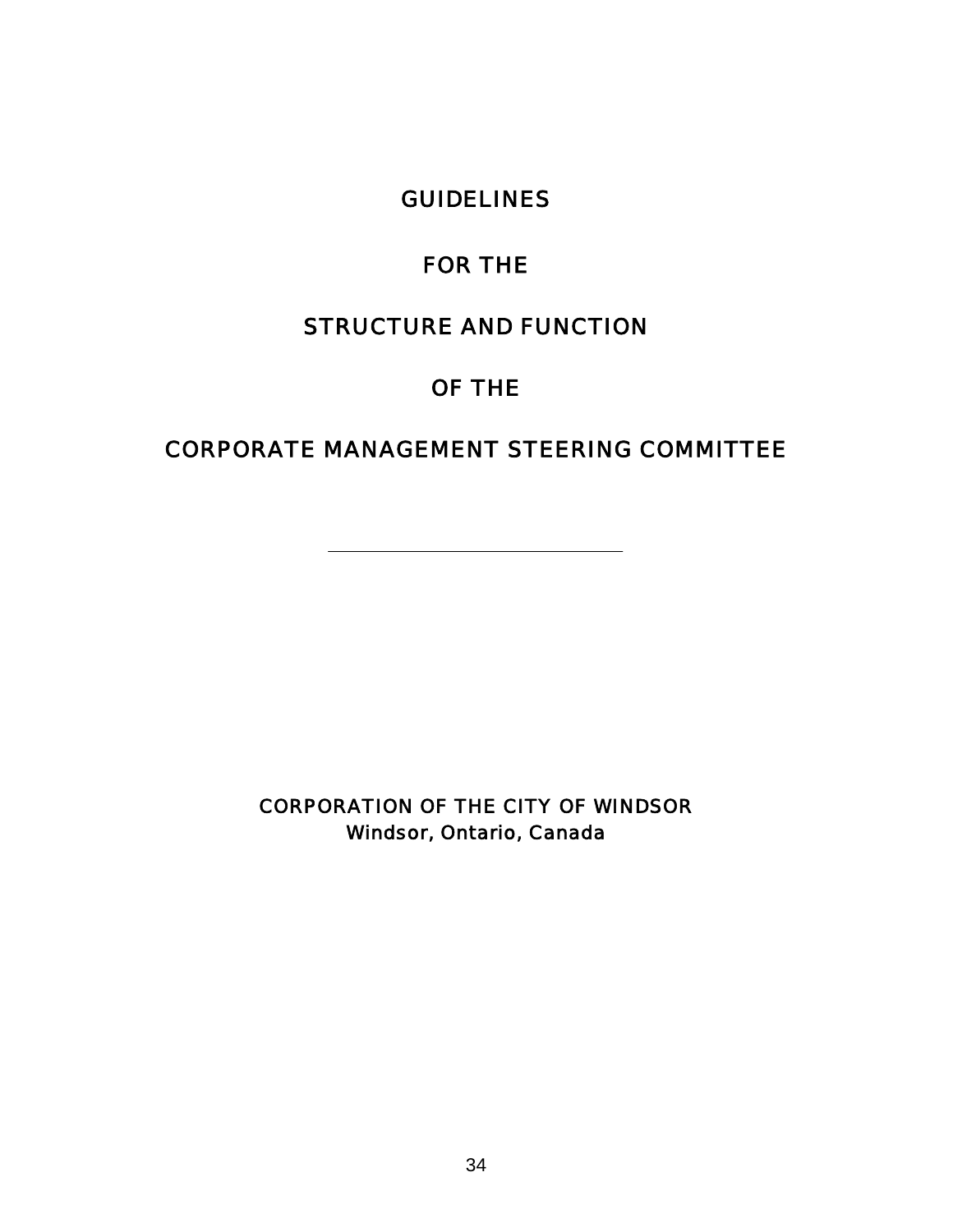## STRUCTURE AND FUNCTION

## OF THE

## CORPORATE MANAGEMENT STEERING COMMITTEE

 $\overline{a}$ 

## PREAMBLE

The Occupational Health and Safety Act (OHSA) requires an employer to develop an Occupational Health and Safety program to implement the written policy statement. As one of its ongoing efforts to improve the work environment, the Corporation is moving to a co-coordinated corporate approach to Occupational Health and Safety. It is our belief that this approach will provide a more consistent application of standards, promote a more consistent level of compliance to legislation expectations and therefore result in a healthier and safer workplace.

It is also our belief that clearly established organizational and personal roles, responsibilities and goals will result in a more improved and effective Occupational Health and Safety Program.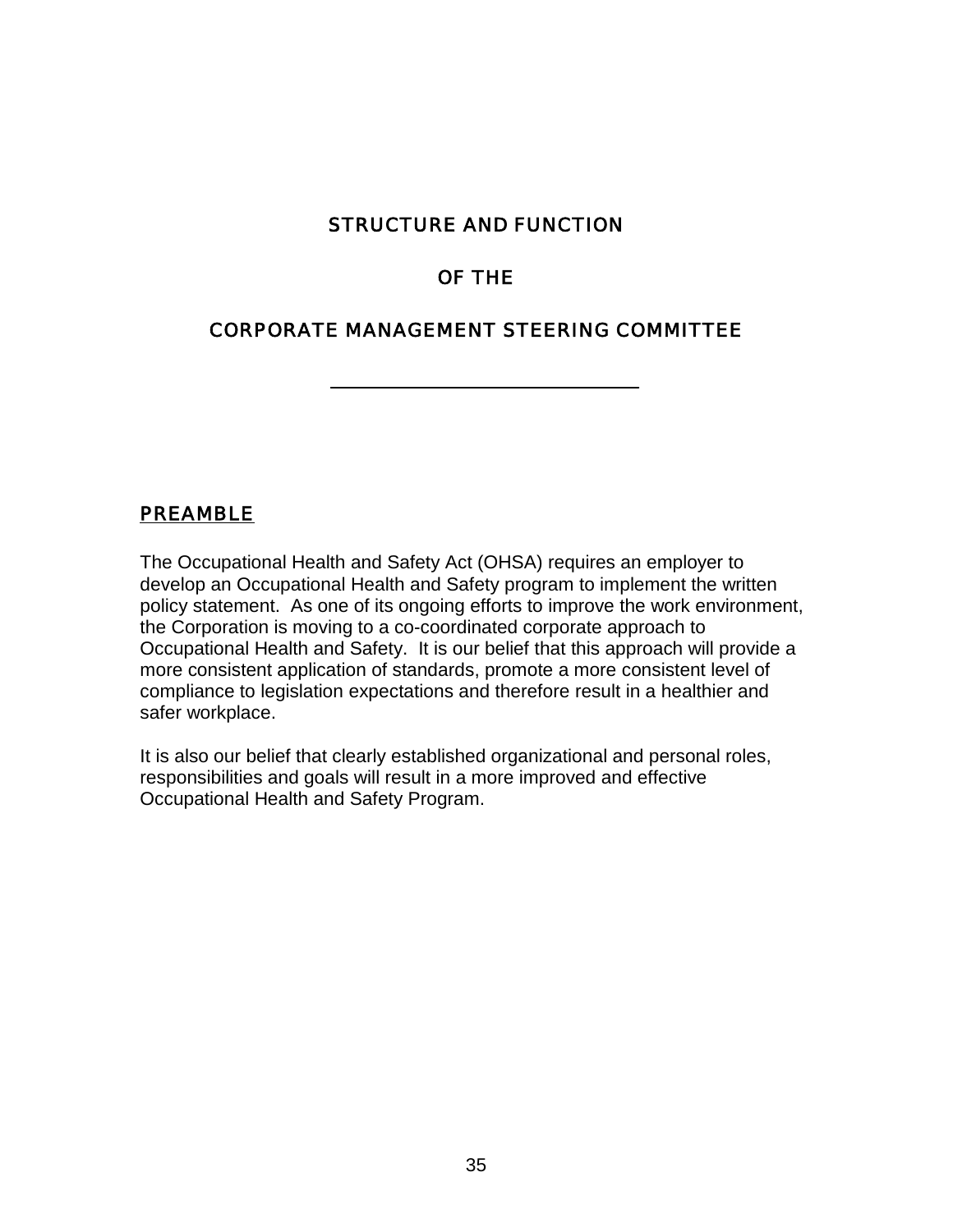### **Corporate Management Steering Committee (CMSC)**

#### **1.0 Structure of the CMSC**

The CMSC shall consist of members representing each of the following departments:

Membership is limited to department heads, or designates. The Chief Administrative Officer (CAO), or designate shall chair the CMSC. The CMSC shall meet on a regularly established schedule as follows:

Changes will be approved by the CMSC.

The CMSC may invite any person(s) to attend meetings to provide pertinent information.

The Supervisor of Health and Safety (SHS) shall act as a resource to the CMSC and its members.

#### **2.0 Role of the CMSC**

The CMSC is an advisory body and its function shall be as follows:

- To facilitate the implementation of the Occupational Health and Safety (OHS) Program Project;
- To facilitate departmental transition into a corporate focused OHS program;
- To assist in the identification, resolution and improvement of quality assurance issues related to the OHS Program Project; and
- To actively promote and communicate the OHS Program Project status, initiatives and activities;
- To recommend approval of corporate safe work procedures; training and instruction programs; and communication strategies and programs for **Authorization by the CAO** to be distributed by Legal and Human Resources Department.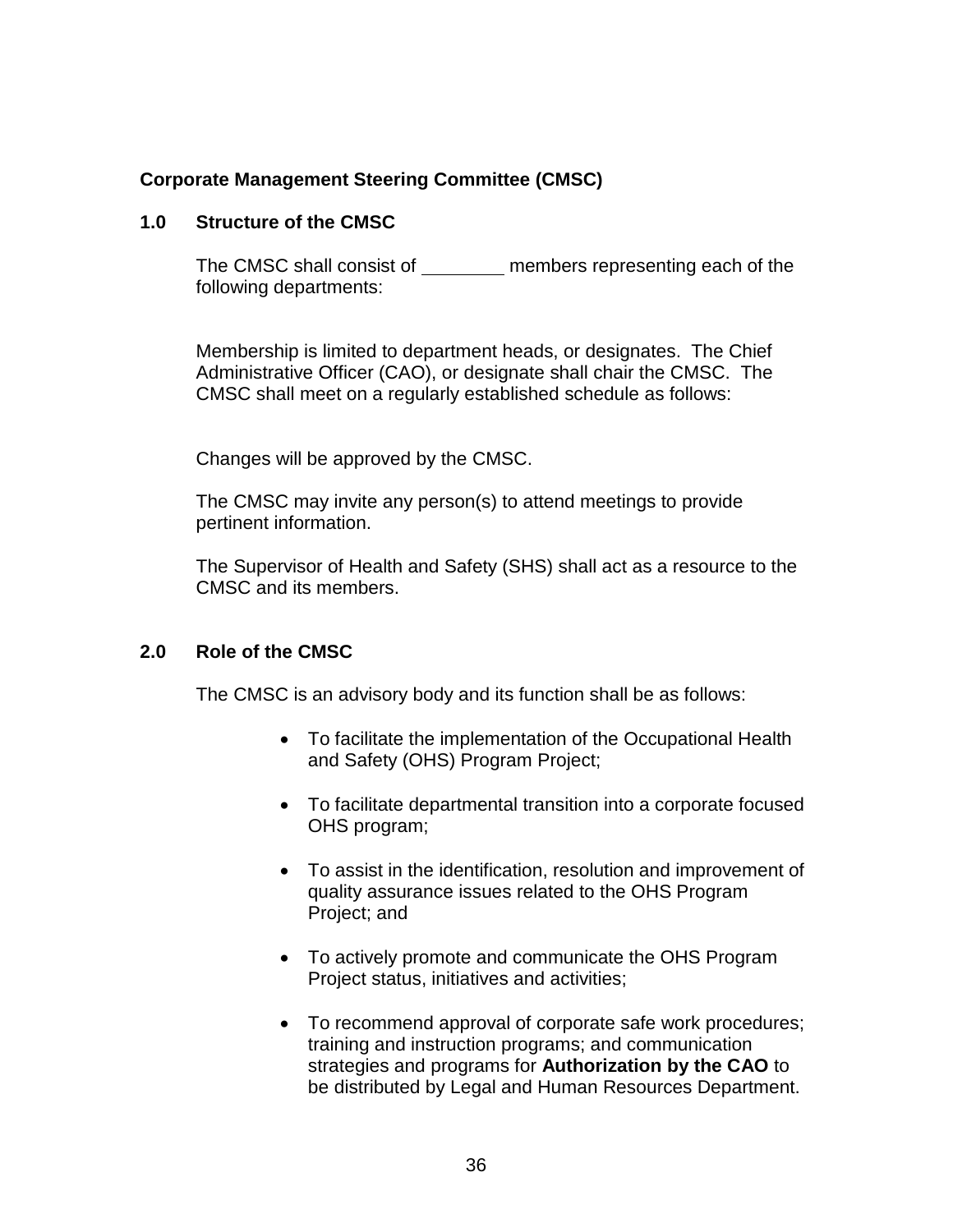### **3.0 Role of the SHS**

- report to, and advise the CMSC as to the status of the OHS Program Project;
- identify and report to the CMSC OHS Program quality assurance issues relating to implementation;
- identify and recommend resolutions and improvement to the OHS Program infrastructure and quality assurance issues.

### **4.0 Minutes of Meetings**

The CMSC will maintain minutes of its meetings, and be responsible for having the minutes types and circulated within five (5) working days of the meeting. Minutes will be signed by the Chair and circulated to all members and copies provided to:

- Departmental Committees;
- Central Committee; and
- All divisions (to be posted where they will come to the attention of employees).

### **5.0 Quorum**

The committee shall have a quorum of four (4) members present, plus the SHS in order to conduct business.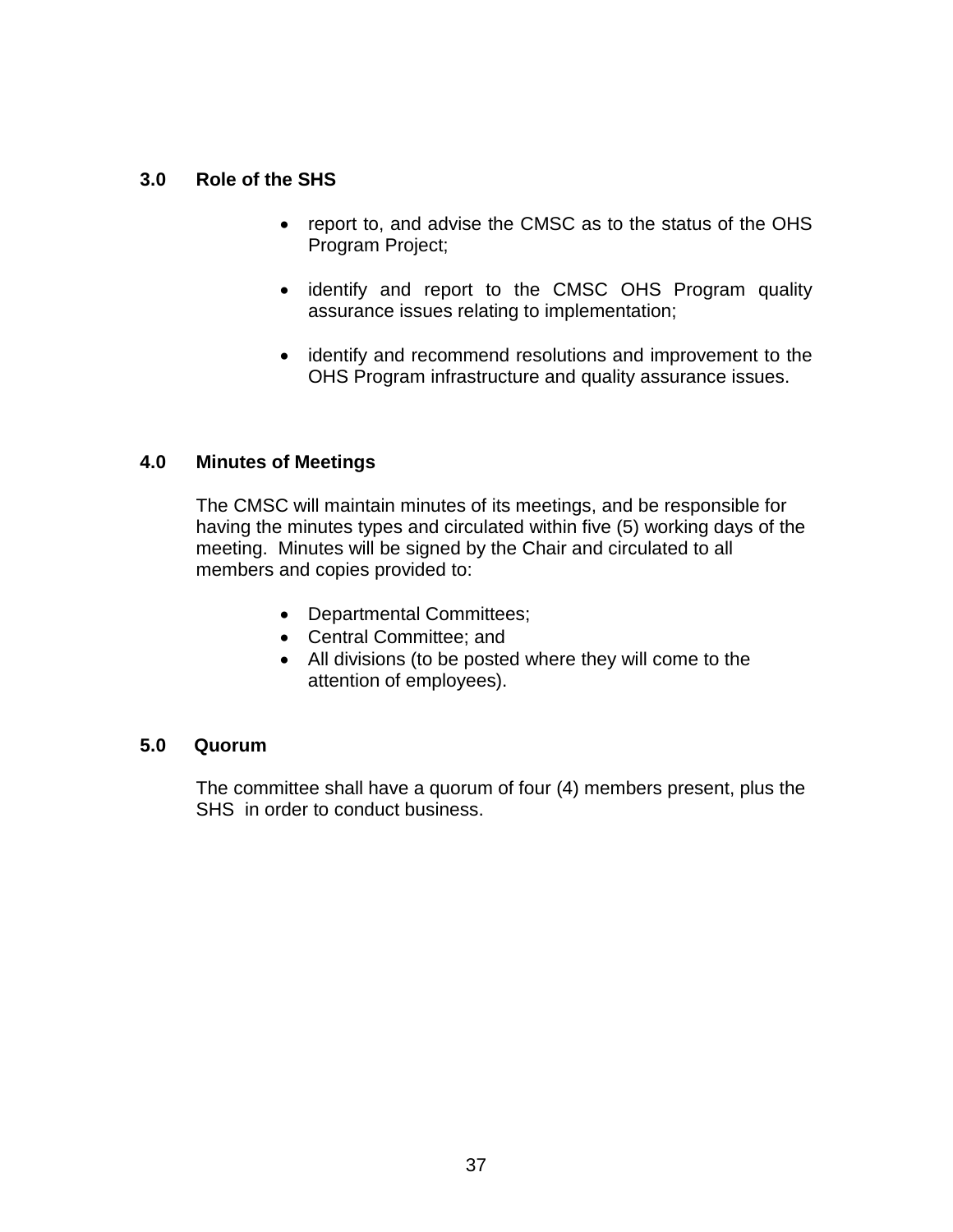#### **6.0 Meeting Agenda**

The SHS will prepare the agenda for CMSC meetings, and forward a copy of the agenda to all CMSC members at least one week in advance of the meeting. Members should contact the SHS with items to be included on the agenda. The CMSC may accept any item as proper for discussion pertaining to the committee's role. Items raised from the agenda in meetings will be dealt with on the basis of consensus. Formal motions will not be used.

All resolved or not resolved items will be reported in the minutes. Unresolved items will be placed on the agenda for the next meeting.

#### **7.0 General**

All issues regarding the OHS Program Project implementation, maintenance or monitoring are first expected to be discussed at the department/division level with the SHS prior to the CMSC considering involvement.

#### **8.0 Amendments**

Any amendments, deletions or additions to these guidelines must have the consensus of the committee, and shall be set out in writing as an appendix.

## **9.0 Management Working Committees**

The CMSC will, as the need arises, or upon the recommendation of the SHS, form **Management Working Committees (MWC)**.

The purpose of MWC is to:

- provide operational input from divisions;
- provide a practical consultation framework; and
- provide divisional expertise

 to the Legal and Human Resources Department for the development of the **Corporate Occupational Health and Safety Program**.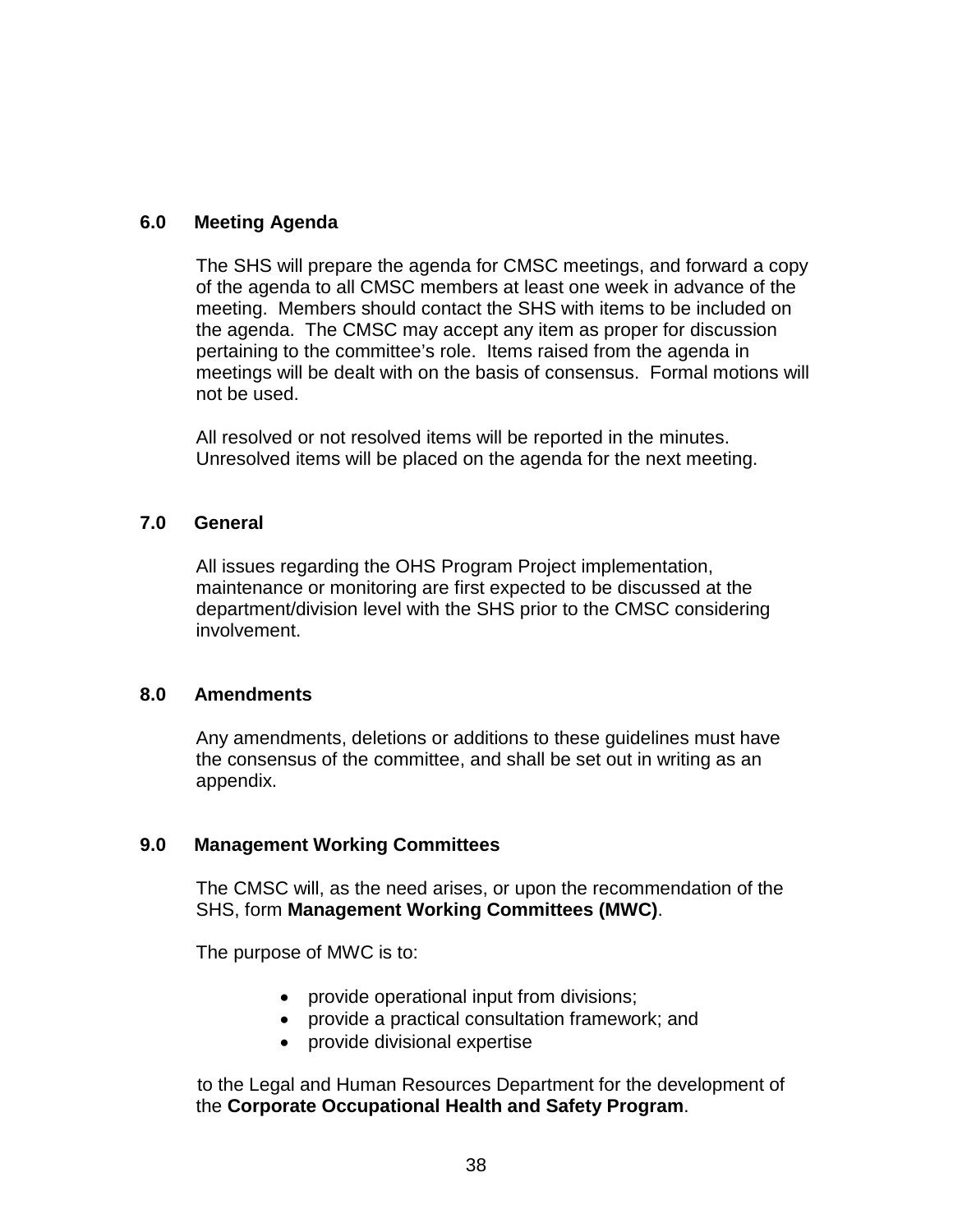## *Structure/Membership*

MWC shall:

- consist of membership representative of Operating Divisions affected by the work procedure, and approved by the CMSC.
- be chaired by the SHS, or designate.
- invite any person(s) to attend meetings to provide pertinent information.
- meet on a schedule as determined by the MWC.
- conclude their business on a date as determined by the CMSC.

### *Role of the MWC*

MWC are an advisory body and their function is as follows:

- provide information and expertise regarding division operational needs
- assist in identifying divisional quality assurance issues
- provide input to LHR Department in the development and implementation aspects of a **safe work procedure**.

## *Role of the SHS*

- facilitate MWC activities;
- report to, and advise the CMSC as to the status of MWC activities; and
- report to, and advise the CMSC as to quality assurance issues;

## *Minutes of Meetings*

MWC will maintain Minutes of their meetings. Minutes will be provided to the CMSC.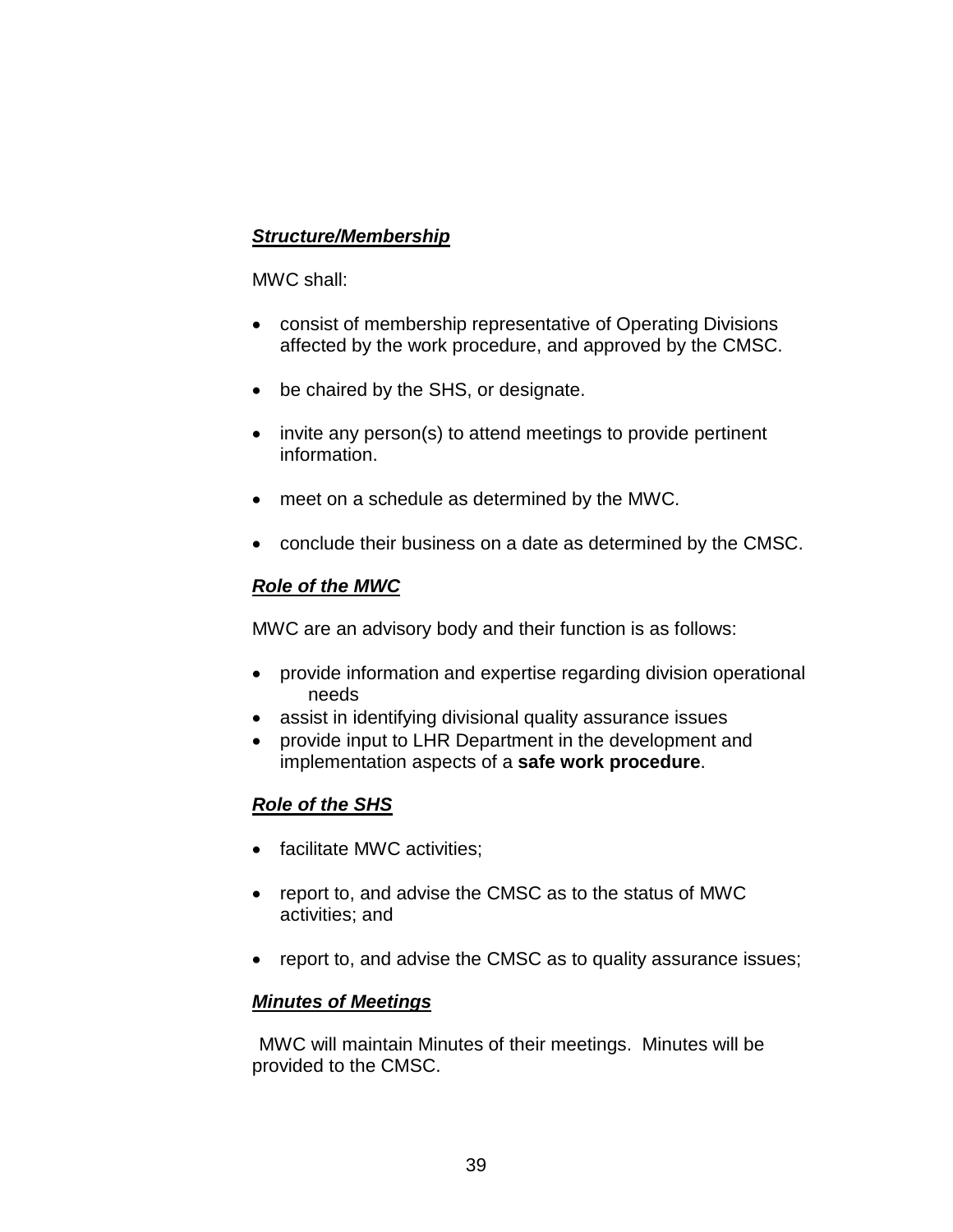## *Operating Parameters*

The CMSC will establish the mandate, and parameters of each MWC.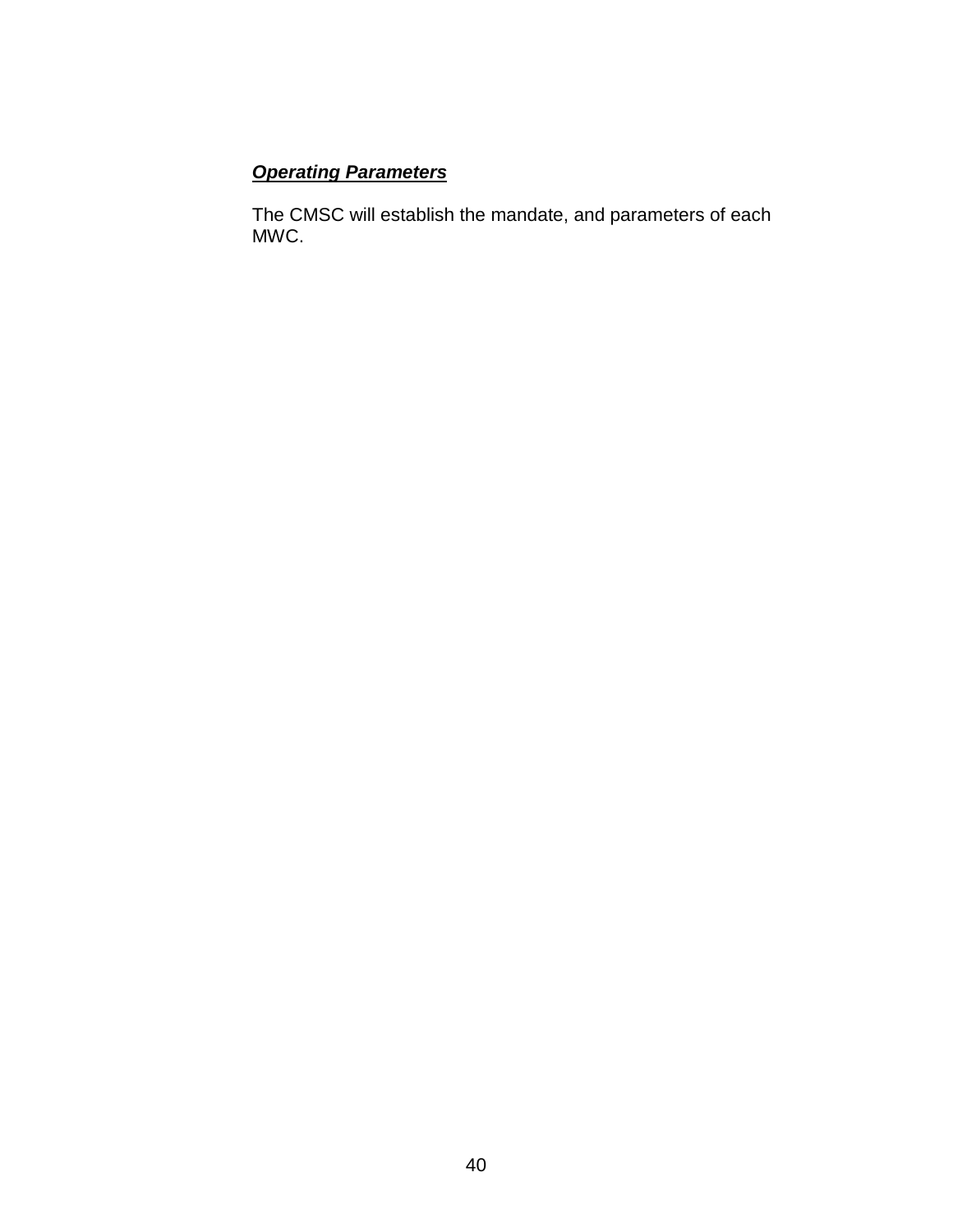## *SAMPLE AGENDA*

Date:

Time:

Location:

## *AGENDA*

- 1. Call to order
- 2. Minutes of the last meeting
- 3. Unfinished business
- 4. Regular reports
- 5. New business
- 6. Date of next meeting
- 7. Adjournment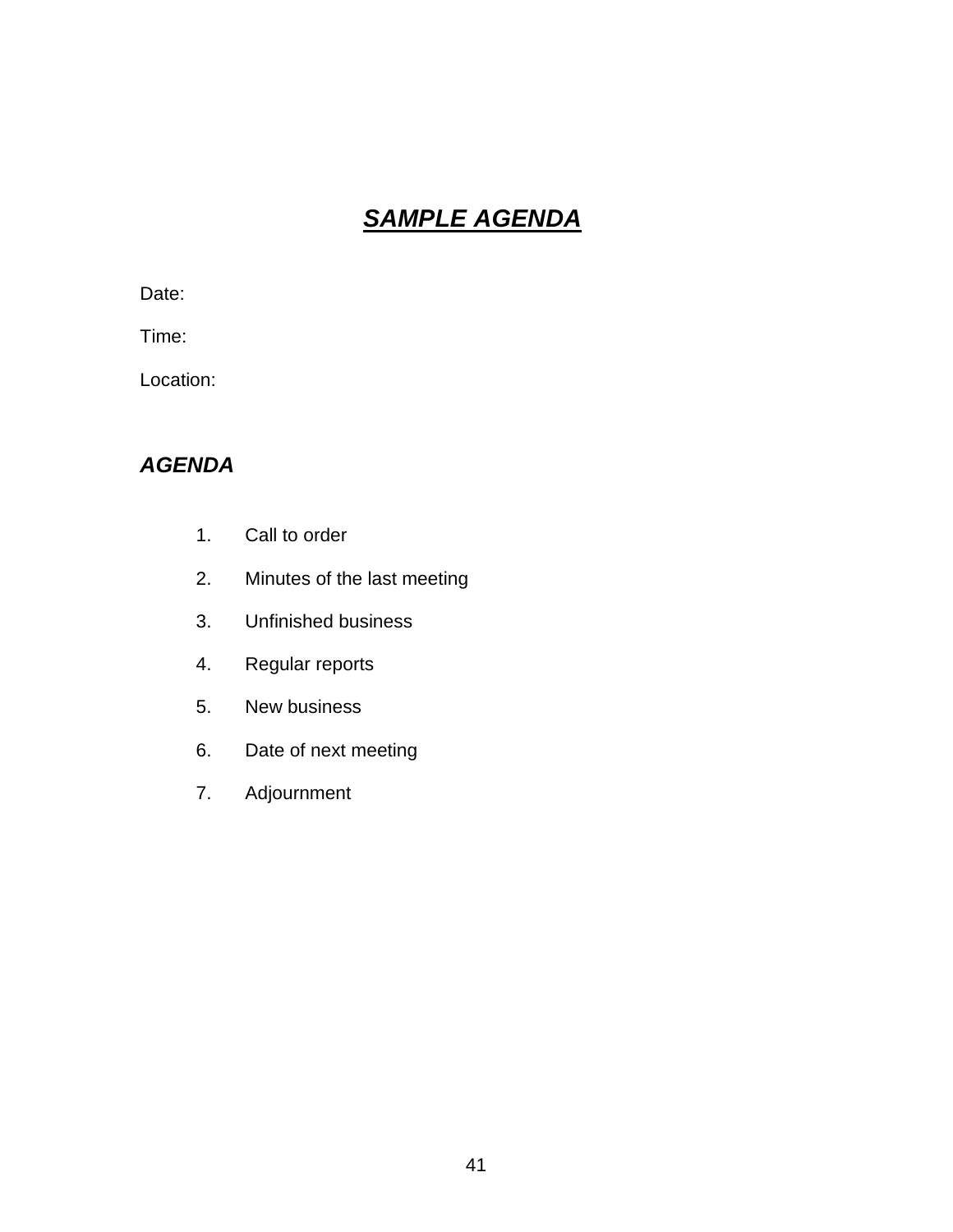## *SAMPLE AGENDA ITEMS*

- **Date**
- Time of meeting
- **Location of meeting**
- **Review of last meeting's minutes**
- Changes or omissions in the last meeting's minutes
- **Approval of last meeting's minutes**
- **Unfinished business**
- Accident/incident review
- **Internal/external reports**
- **Training**
- **New business**
- Adjournment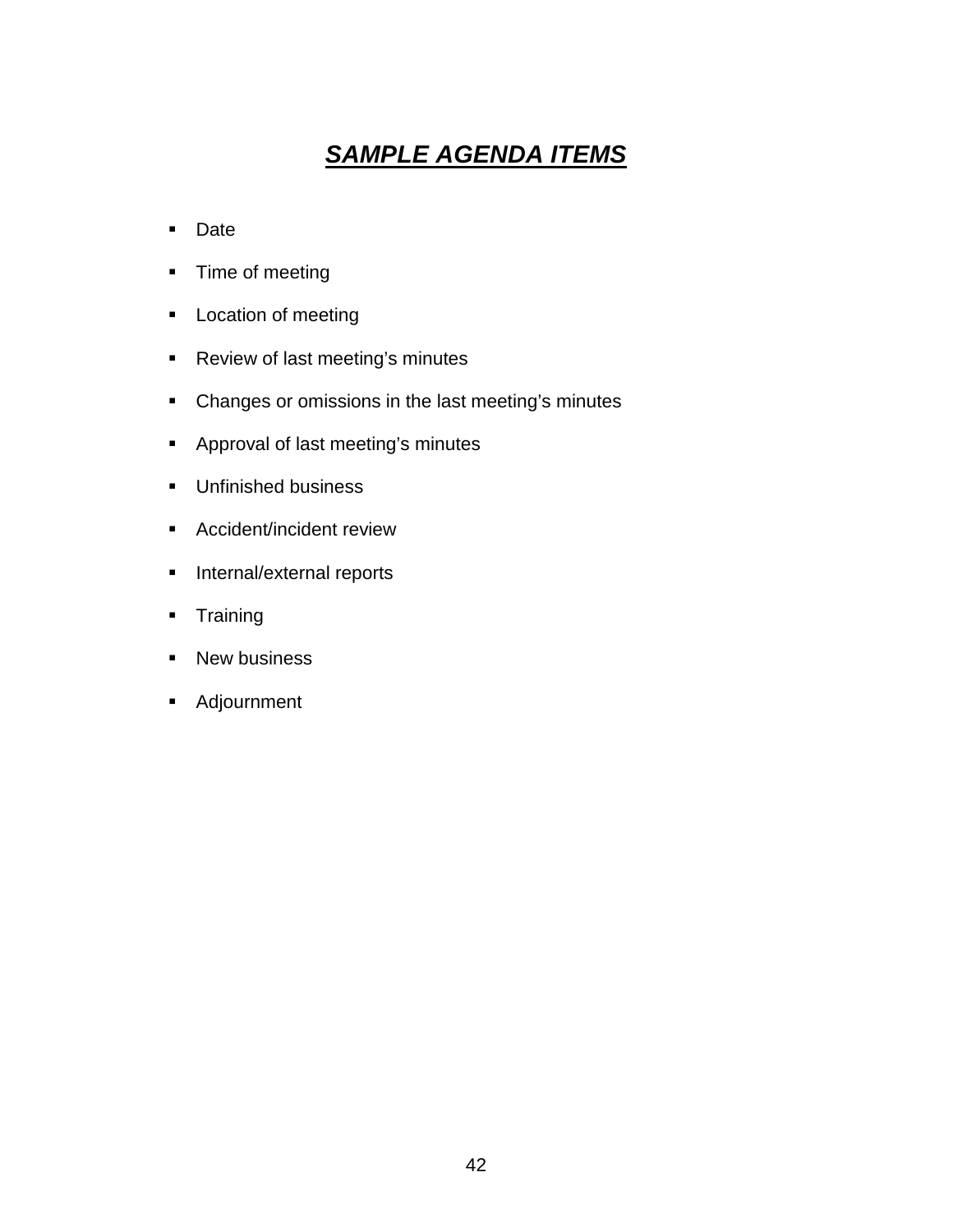### DEVELOPMENT, REVIEW, APPROVAL

## AUTHORIZATION AND DISTRIBUTION

## FLOW CHART



- CAO Chief Administrative Officer
- SHS Supervisor of Health and Safety
- HRD Human Resources Department
- MWC Management Working Committee
- CMSC Corporate Management Steering Committee

**NOTE: Review, Approval and Authorization cycle is approximately 4 weeks.**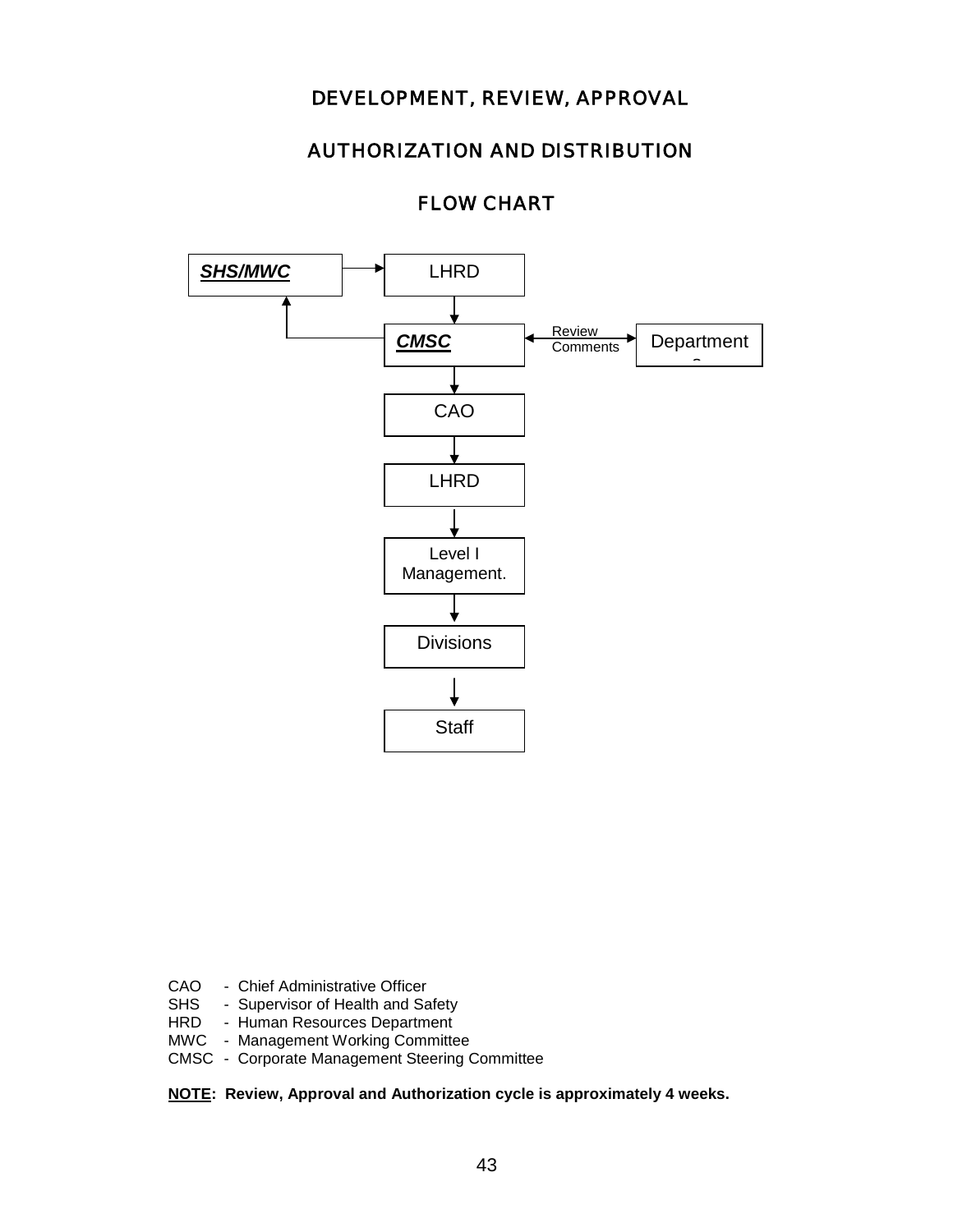## ALLEGED REPRISALS

## PROCEDURE

The following procedure applies where an employee makes an allegation that the Corporation, or a person acting on behalf of the Corporation, has taken an action or reprisal against him/her, where the employee has acted in compliance with, or sought enforcement of the *OHSA or regulations*; or acted in compliance with, or sought enforcement of the *Corporate OHS Program.*

- 1. The matter shall be promptly investigated by the Supervisor of Health and Safety (or *Designate*).
- 2. Where the investigation determines that a person acting on behalf of the Corporation has taken any action or reprisal, or threatened to take any action or reprisal against an employee (for the reasons stated) then that person will be held accountable by the Corporation; and
- 3. Where an employee is not satisfied with the Corporation's investigation, or the steps taken to deal with the circumstances of the matter, then the employee may exercise any appropriate rights under the applicable collective agreement.
- 4. Nothing in this procedure is meant to prevent or prohibit an employee from initiating a complaint to the Ministry of Labour under *section 50 of the OHSA.*

*Reference: OHSA s***ection 50.**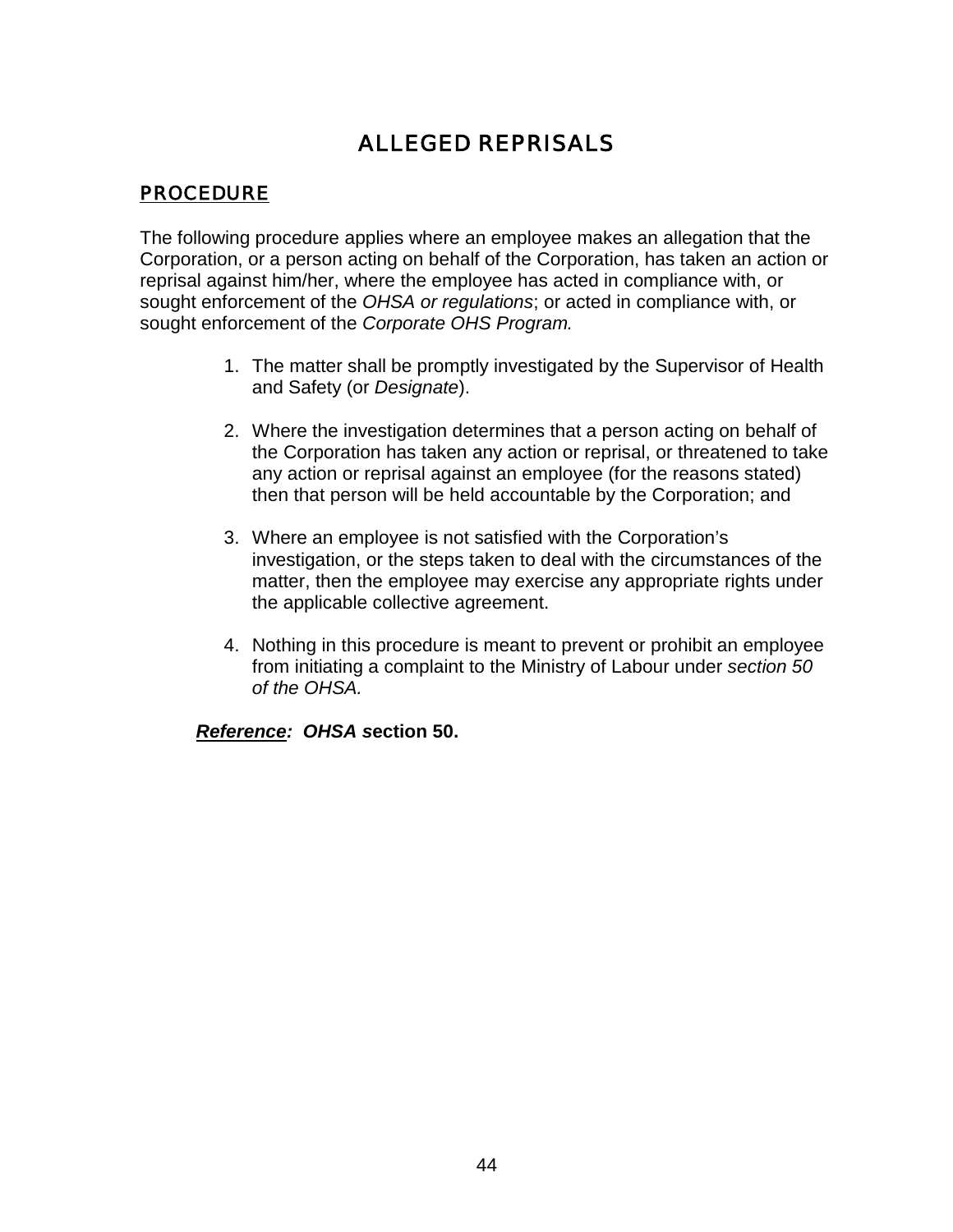## DISCIPLINE AND ENFORCEMENT

## **POLICY**

The Corporation of the City of Windsor (Corporation) is proud of its tradition of a professional work environment that promotes occupational health and safety; and prohibits unsafe and unhealthy… work conditions, practices and activities. These types of workplace conditions, practices and activities are unacceptable and will not be tolerated. All reasonable precautions and efforts will be taken to prevent and effectively deal with non-compliance related to provisions of the *Occupational Health and Safety Act* (*OHSA*) and r*egulations;* and the requirements of the *Corporate Occupational Health and Safety* (*OHS*) *Program.*

## PURPOSE

The purpose of these requirements is to provide a standardized and effective corrective action mechanism for… employee OHS performance related to noncompliance with Corporate OHS Program policies, procedures and work instructions; and non-compliance with the *OHSA and regulations*.

## SCOPE

These requirements apply to all Corporation employees.

## *Definitions*

**Corporation** – means the Corporation of the City of Windsor.

**Employee** – means a person employed by the Corporation, and includes management and supervision.

**Management** – means the CAO, General Managers, and Executive Directors as identified in the Corporate OHS Organizational Structure.

**Supervision** – means front-line authority as identified in the Corporate OHS Organizational Structure.

**Workplace** – land, facilities and premises including mobile equipment and vehicles being utilized by the Corporation and its employees.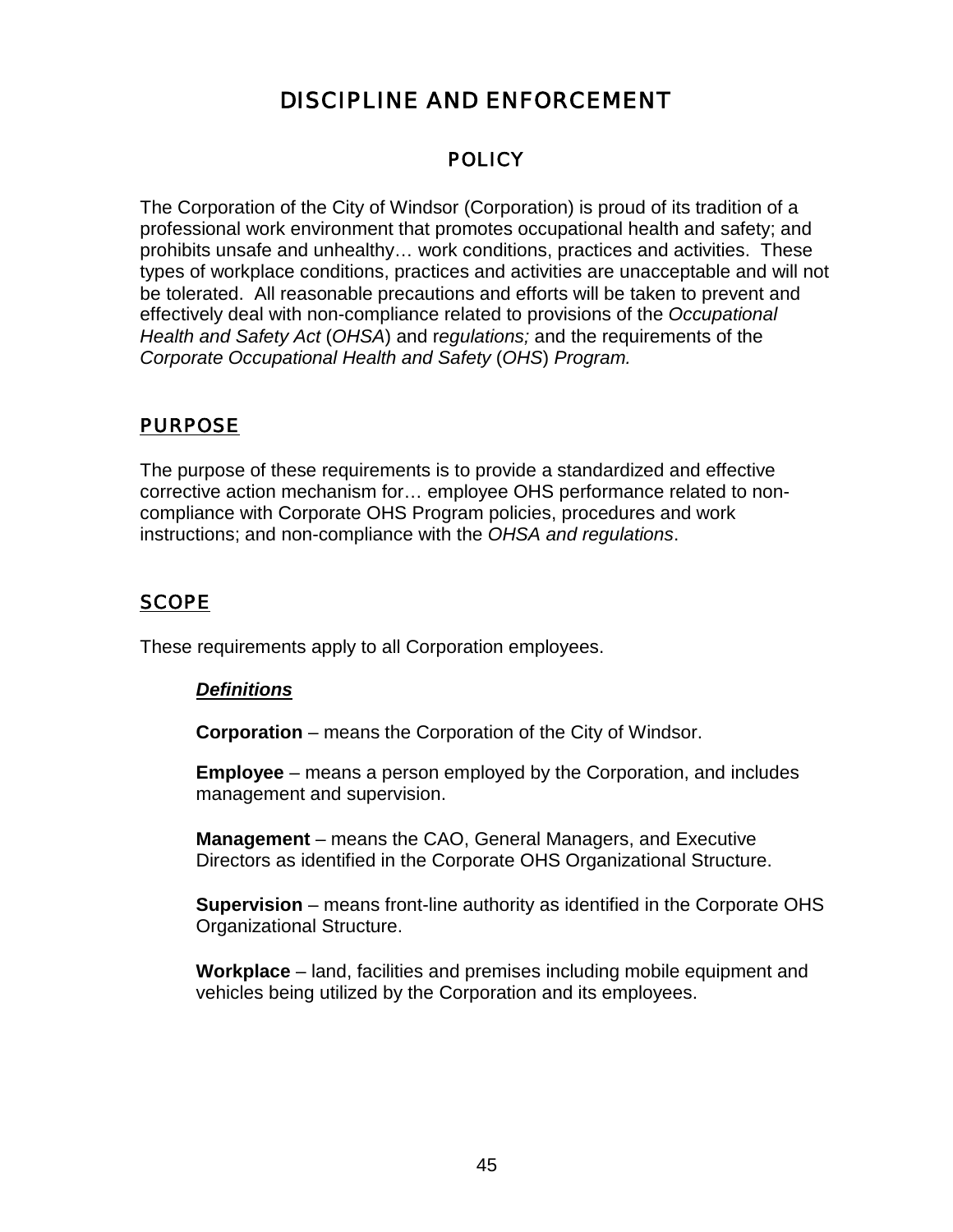## RESPONSIBILITY

#### *Employees*

Responsible to:

- Comply with these requirements;
- Promote a safe and healthy working environment; and
- Comply with applicable provisions of the *OHSA and regulations*; and applicable requirements of the Corporate *OHS Program*.

### *Supervision*

Responsible to:

- Comply with these requirements;
- Promote a safe and healthy working environment;
- Comply with, and enforce the applicable provisions of the *OHSA and regulations*; and applicable requirements of the Corporate *OHS Program*.
- Monitor and manage employee OHS performance; and monitor compliance with these requirements.

## *Management (CAO, General Managers, Executive Directors)*

Responsible to:

- Ensure that the Corporation is in compliance with these requirements; and
- Monitor and manage employee OHS performance.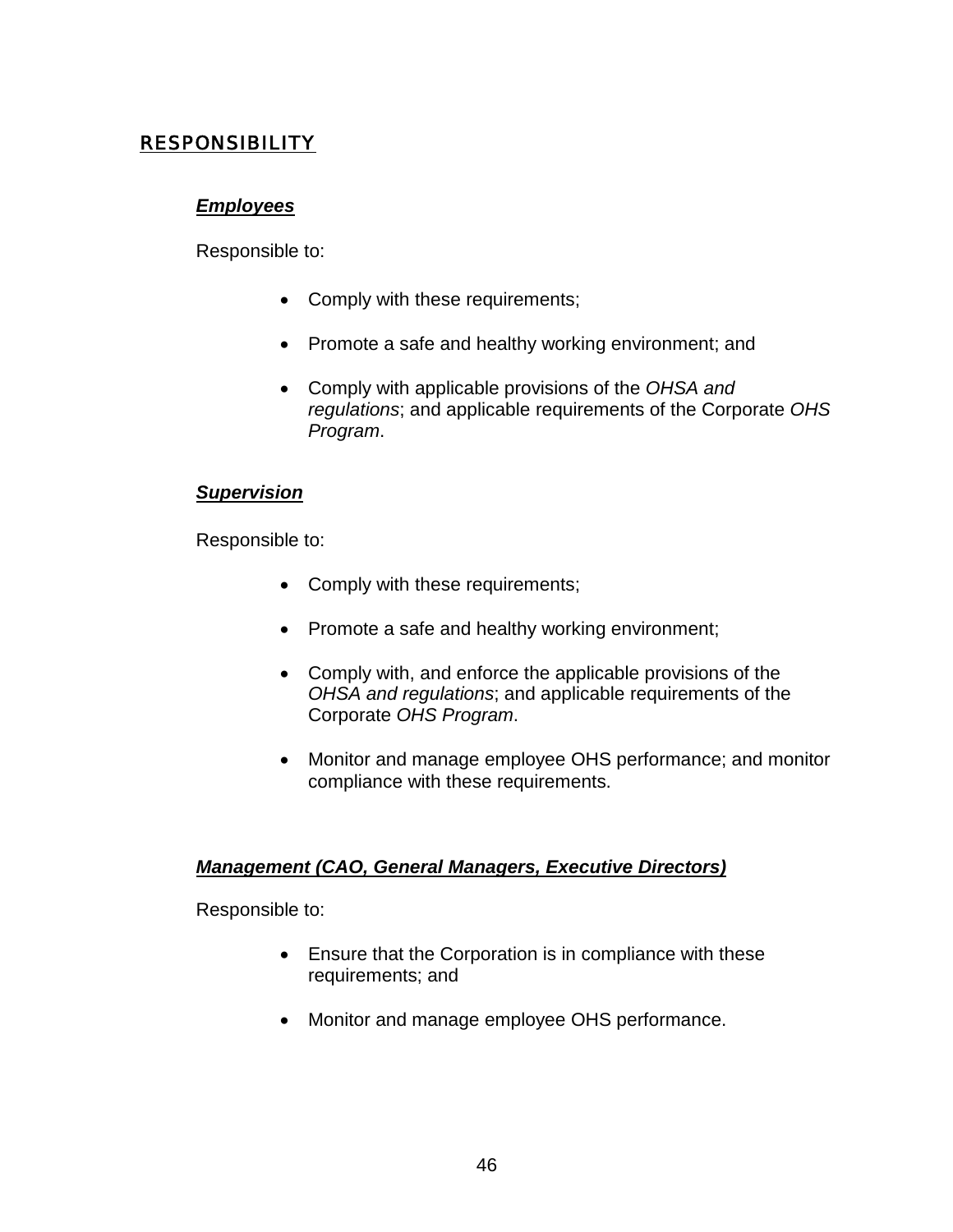## PROCEDURE

#### *General*

- i) Management and supervision are required to comply with their duties and responsibilities under the *OHSA and regulations;* and the applicable requirements of the *Corporate OHS Program;*
- *ii)* Employees are required to comply with their duties and responsibilities under the *OHSA and regulations;* and the applicable requirements of the *Corporate OHS Program.*
- iii) Management and supervision are required to monitor and manage employee OHS performance and Departmental compliance to Corporate OHS Program standards.
- iv) Employees are responsible, and will be held accountable for any act, or neglect or failure to act where the employee is aware of:
	- a danger or hazard;
	- a provision of the *OHSA* or r*egulations*; or
	- a requirement of the Corporate *OHS Program.*
- v) No employee will be held accountable for any act, or neglect or failure to act where the employee is not aware of:
	- a danger or hazard;
	- a provision of the *OHSA* or r*egulations*; or
	- a requirement of the Corporate *OHS Program.*
- vi) Compliance with Corporate OHS Program standards will be managed through a combination of employee performance management and corrective action that will include:
	- a. Management *documented* identification of deficient or substandard activities, work practices or performance; or non-compliance to a provision or requirement of the OHSA and regulations; or Corporate OHS Program standard(s); and

Management *documented* review and re-instruction, with the employee, of the appropriate and applicable provision or requirement of the OHSA or regulations; or Corporate OHS Program standard(s).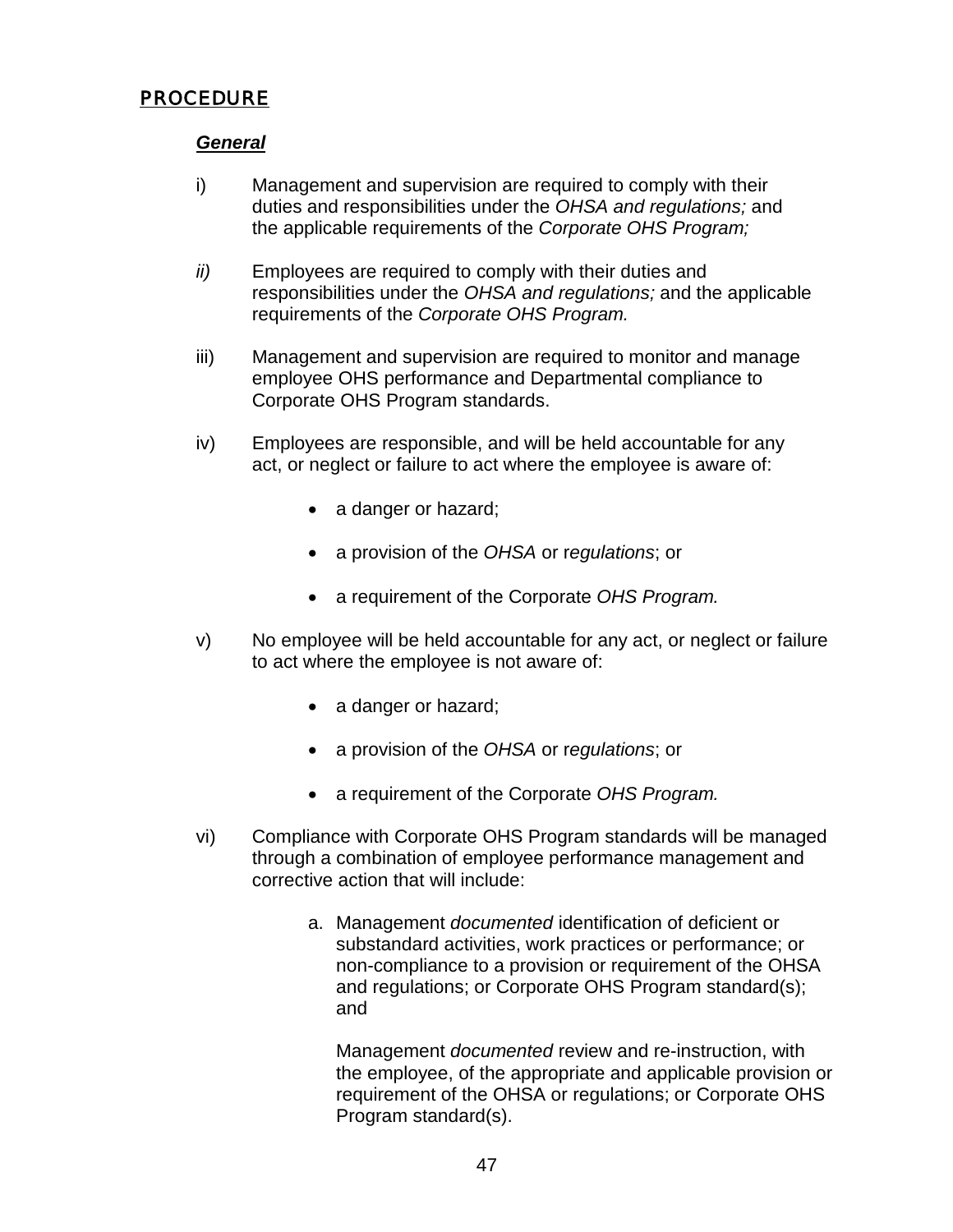- vii) Enforcement will be maintained through the following *progressive discipline steps* that include, but are not limited to:
	- a. verbal warning first offence;
	- b. written warning second offence;
	- c. progressive suspension third offence; or
	- d. employee termination.
- viii) Where an employee has committed a contravention of the *OHSA or regulations*; or contravened a requirement of the *Corporate OHS Program* and that contravention is, in the opinion of the Corporation, deemed to be of such a serious nature, these *progressive discipline steps* may be accelerated up to, and including employee termination.
- ix) The Corporation will provide opportunities for employee training and instruction in Corporate OHS Program standards.
- ix) The Corporation, or any person acting on behalf of the Corporation, will not take any action or reprisal, or threaten to take any action or reprisal against an employee, because the employee has acted in compliance with, or has sought enforcement of these requirements.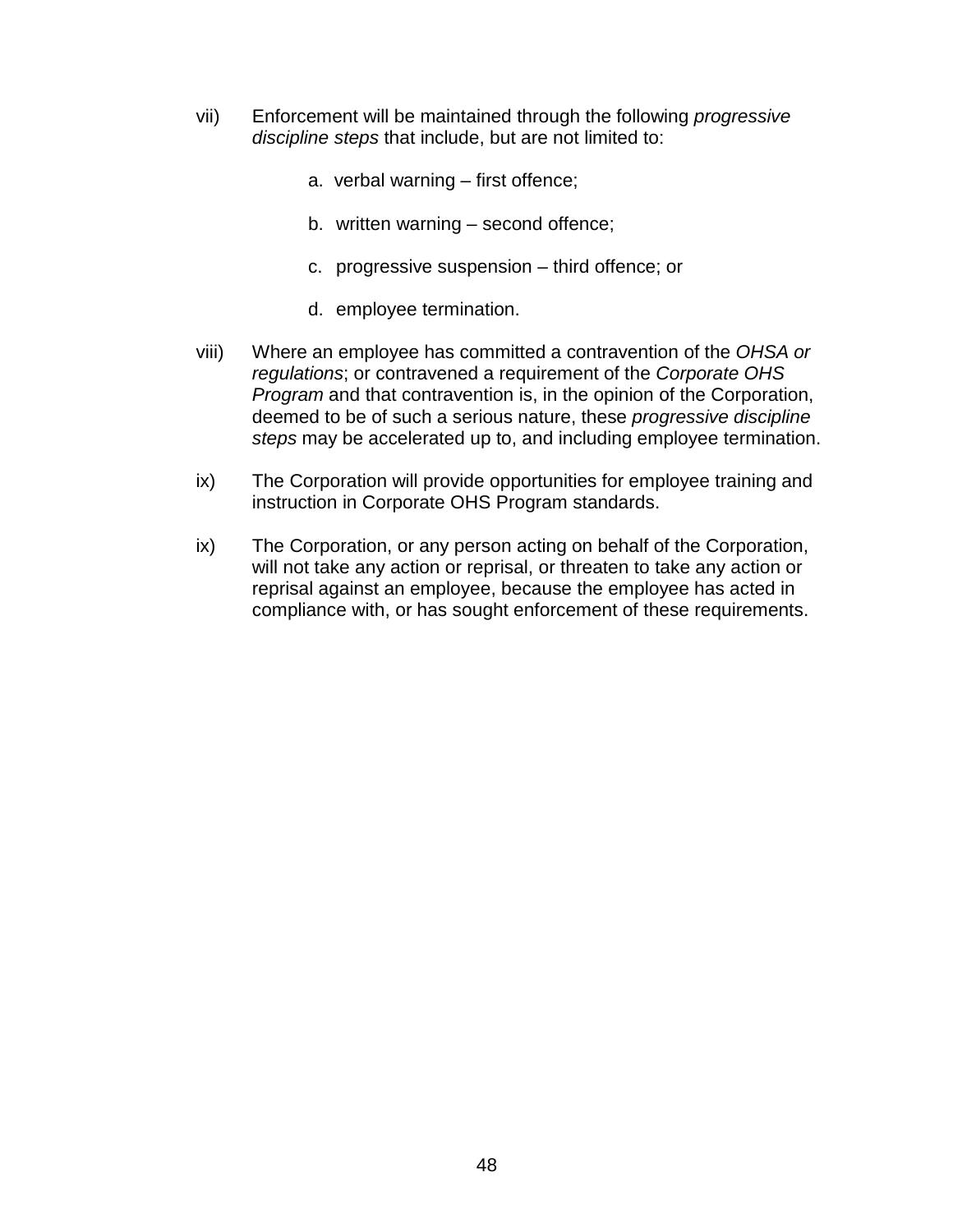## MANAGEMENT COMMUNICATION

## **Policy**

It is the policy of the Corporation to ensure and require that an effective training and communication process is established and maintained under the OHS Program. The Corporation acknowledges its responsibility to health and safety at the workplace, and will effectively promote, communicate to, and train employees in the provisions and requirements of the OHS Program.

## **Purpose**

The purpose of these requirements is to ensure and require that a regular training and communication process is established and maintained; and that OHS Program requirements are communicated to employees;

## Scope

The OHS Program training and communication process will set out the minimum requirements for training and communication and applies to all Corporation employees.

## *Definitions*

**Corporation –** means Corporation of the City of Windsor

**Employee –** means a person employed by the Corporation, and includes managers, and supervisors.

**Workplace –** land, facilities and premises including mobile equipment and vehicles being utilized by the Corporation and its employees.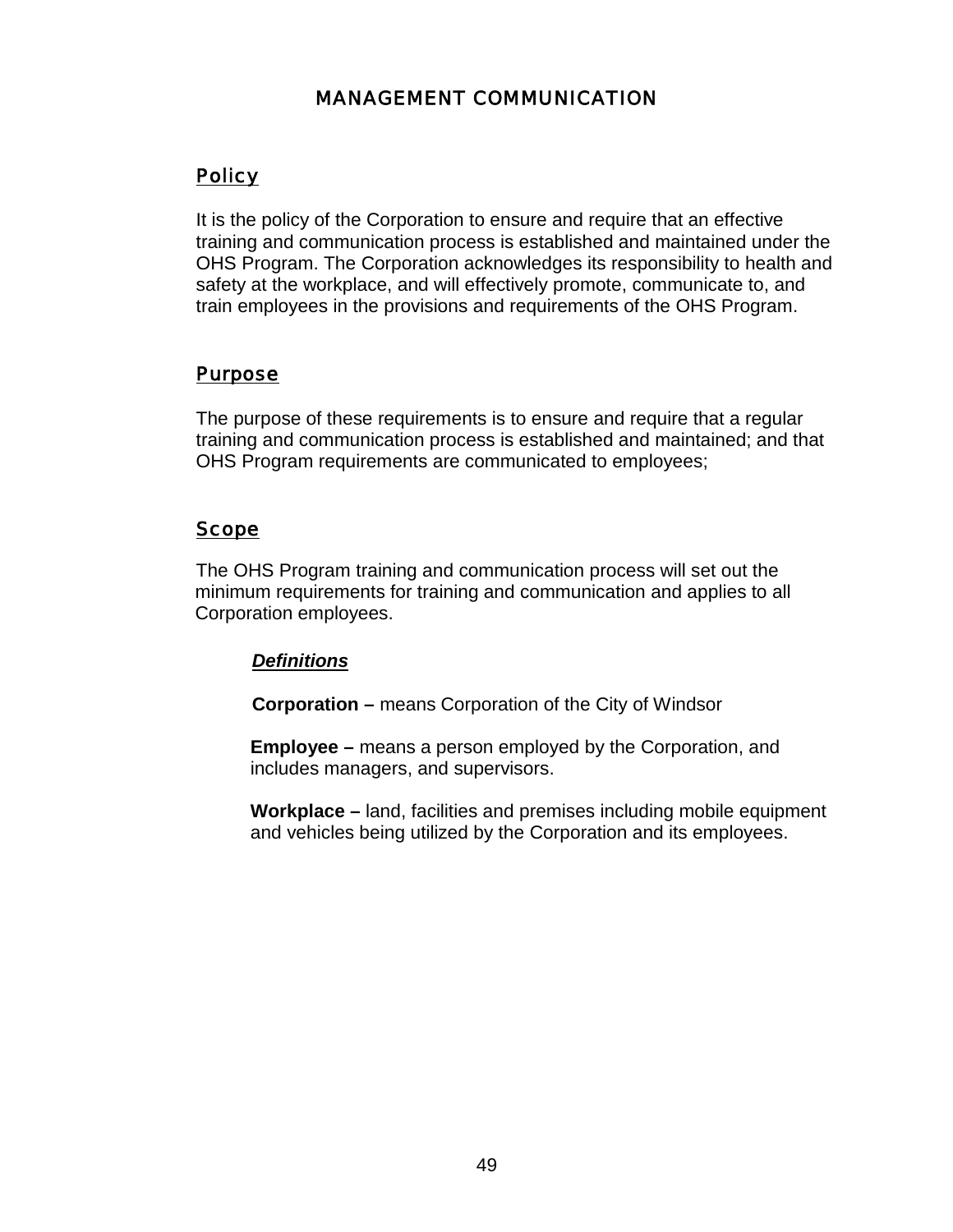## Responsibilities

### *Employees*

Responsible to:

- Comply with these requirements; and
- Attend all applicable, and scheduled training and communication sessions.

### *Managers and Supervisors*

Responsible to:

- Comply with these requirements;
- Deliver scheduled OHS Program communication sessions to employees under their supervision;
- Ensure, to the extent possible, that each employee attends applicable and scheduled training and communication sessions; and
- Monitor employee compliance and performance to these requirements

### *Executive Directors*

Responsible to:

- ensure that the Corporation is in compliance with these requirements; and
- monitor and manage employee compliance and performance to these requirements.

## Procedure

## *General*

- i) All levels of Management are required to comply with their responsibilities and all applicable provisions and requirements of the OHS Program;
- ii) Employees are required to comply with their responsibilities and all applicable provisions and requirements of the OHS Program;
- iii) All levels of Management are required to monitor and manage employee OHS performance and compliance to these requirements;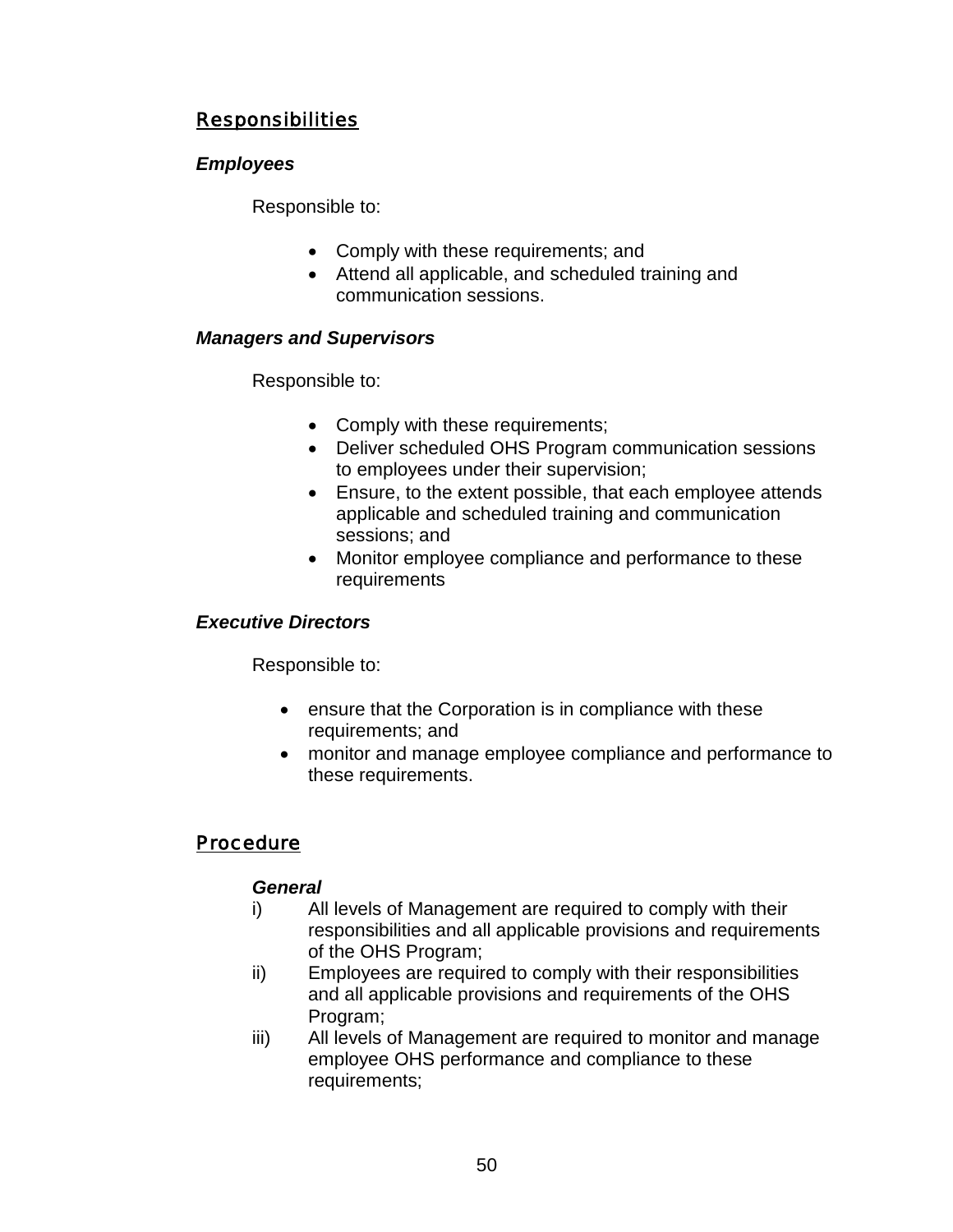- iv) The Health & Safety Division shall develop a Training and Communication Plan based on a Training Needs Analysis;
- v) The Training Needs Analysis will consider the following:
	- general health & safety skill requirements for employees; and
	- specific health and safety skill for *specific* employee classifications.
- vi) The Plan shall be developed, in consultation with a Working Committee, and approved for distribution by the SMT;
- vii) The Health & Safety Division shall develop a master list of deliverable OHS Program *monthly* communication topics;
- viii) The master list shall be developed, in consultation with the Working Committee, and approved for distribution by the SMT;
- ix) The master list shall be distributed to the respective Departments/Divisions by the Health & Safety Division;
- x) Each Department/Division shall develop a communication schedule that lists the OHS topics to be delivered *monthly* to employees;
- xi) All schedules shall be approved by the SMT;
- xii) Schedules shall be provided to each Departmental Committee and posted in departmental workplaces where they will come to the attention of employees; and
- xiii) Employee attendance and delivery of monthly communication sessions will be documented.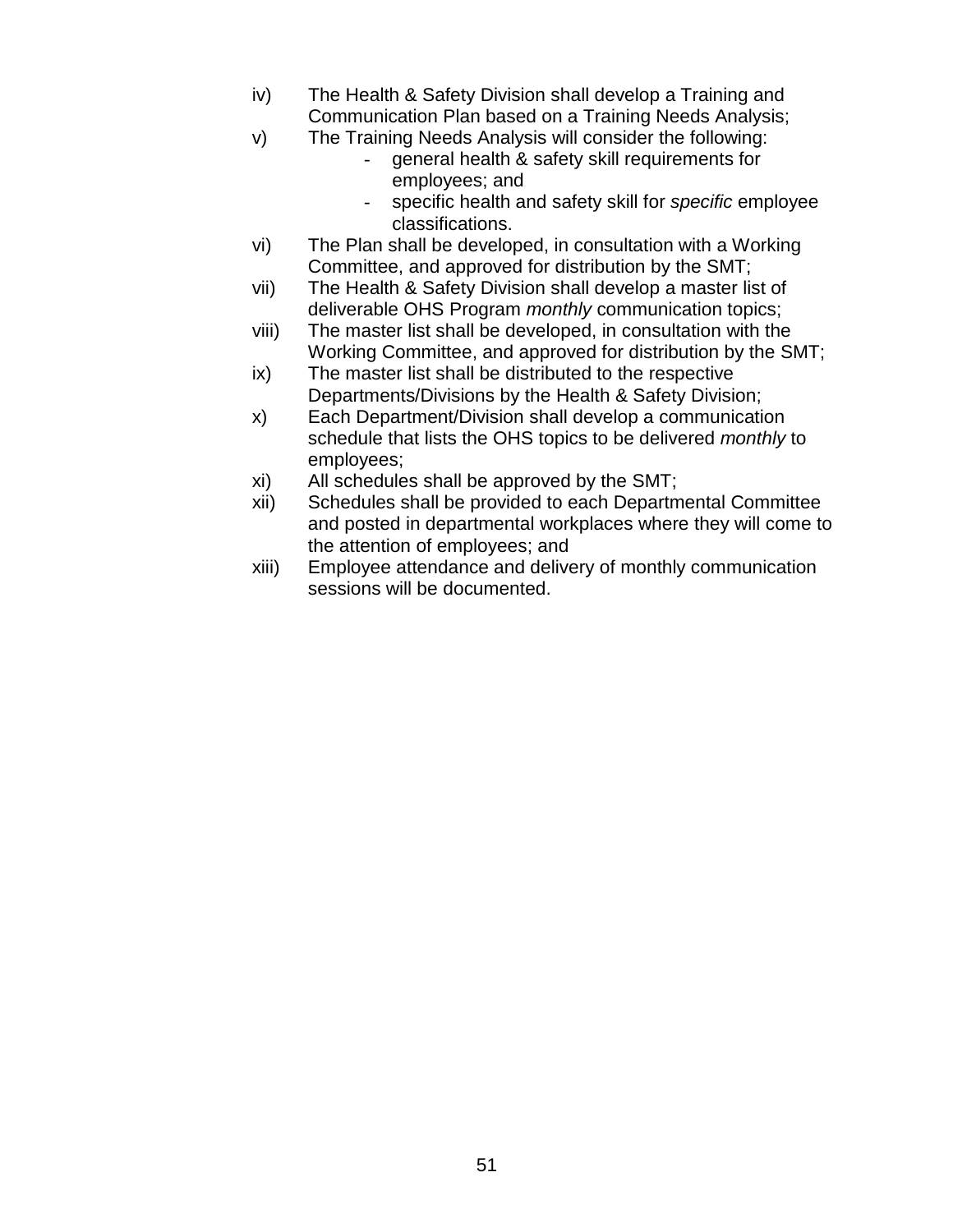## PHYSICAL CONDITIONS INSPECTIONS

## **Policy**

It is Corporation policy to ensure and require that regularly scheduled *physical conditions inspections* are conducted and carried out in all Corporation workplaces. This OHS Program Element will assist in promoting, communicating and demonstrating the Corporation´s commitment to workplace health and safety. These inspections will serve as an important evaluation tool and measurement for the OHS Program continuous improvement process.

## **Purpose**

The purpose of these requirements is to ensure and require that a physical conditions inspection process is established, implemented and maintained that will reduce the potential for injury, illness and loss, and:

- ensure the workplace receives regular physical conditions inspections;
- identify substandard activities and conditions;
- evaluate these activities and conditions to established OHS Program requirements; and
- ensure effective *root cause* corrective action is implemented and maintained to *control* identified substandard practices.

## **Scope**

The OHS Program physical conditions inspection process will set out the minimum requirements for workplace inspections by managers, supervisors and Committee members.

## Responsibilities

#### *Employees*

Responsible to:

- Comply with these requirements; and
- Co-operate with, and provide all requested and applicable documentation and information, to inspection team members.

## *Managers and Supervisors*

Responsible to:

- Comply with these requirements;
- Co-operate with, and provide all requested and applicable documentation and information, to inspection team members.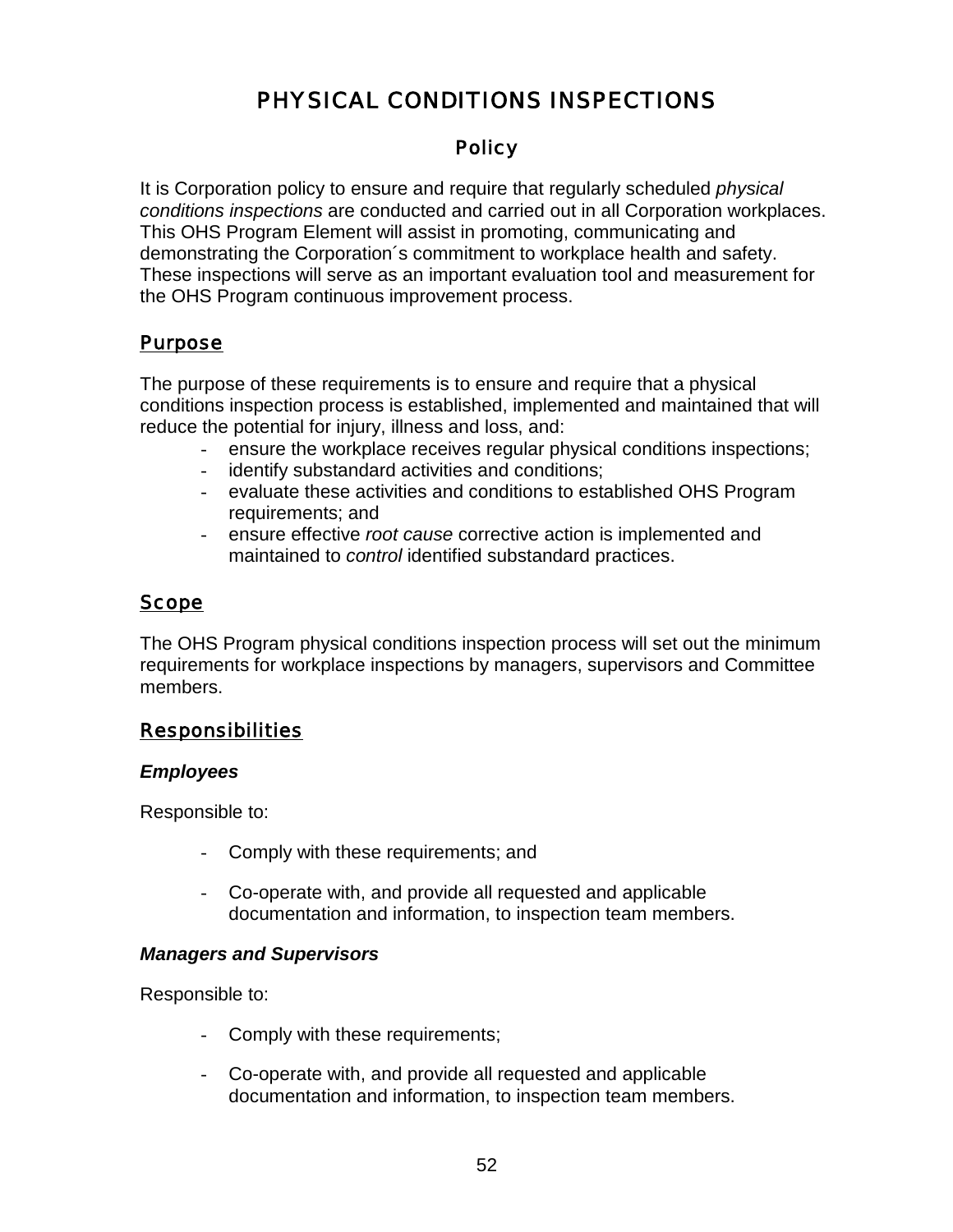- Conduct scheduled physical conditions inspections;
- Assist in implementing applicable corrective action controls for identified substandard practices;
- Ensure corrective action complies with established OHS Program requirements;
- Regularly monitor and evaluate implementation and maintenance of controls; and
- Communicate inspection summaries to the Health and Safety Division, Committees and post copies in the department/area where they will come to the attention of employees.

## *Executive Directors*

Responsible to:

- ensure that the Corporation is in compliance with these requirements; and
- monitor and manage employee compliance and performance to these requirements

## Procedure

#### *General*

- i) Managers, and supervisors are required to comply with their responsibilities and all applicable provisions and requirements of the OHS Program;
- ii) Employees are required to comply with their responsibilities and all applicable provisions and requirements of the OHS Program;
- iii) Managers, and supervisors are required to monitor and manage employee OHS performance and compliance to these requirements;
- iv) The Health and Safety Division, in consultation with the Departmental Committees, will develop the physical conditions inspection process and determine the frequency of those inspections;
- *v)* The Health and Safety Division, in consultation with the Departmental Committees, will develop *inspection checklists and a follow-up process;*
- vi) The inspection and follow-up process will be approved by the CMSC;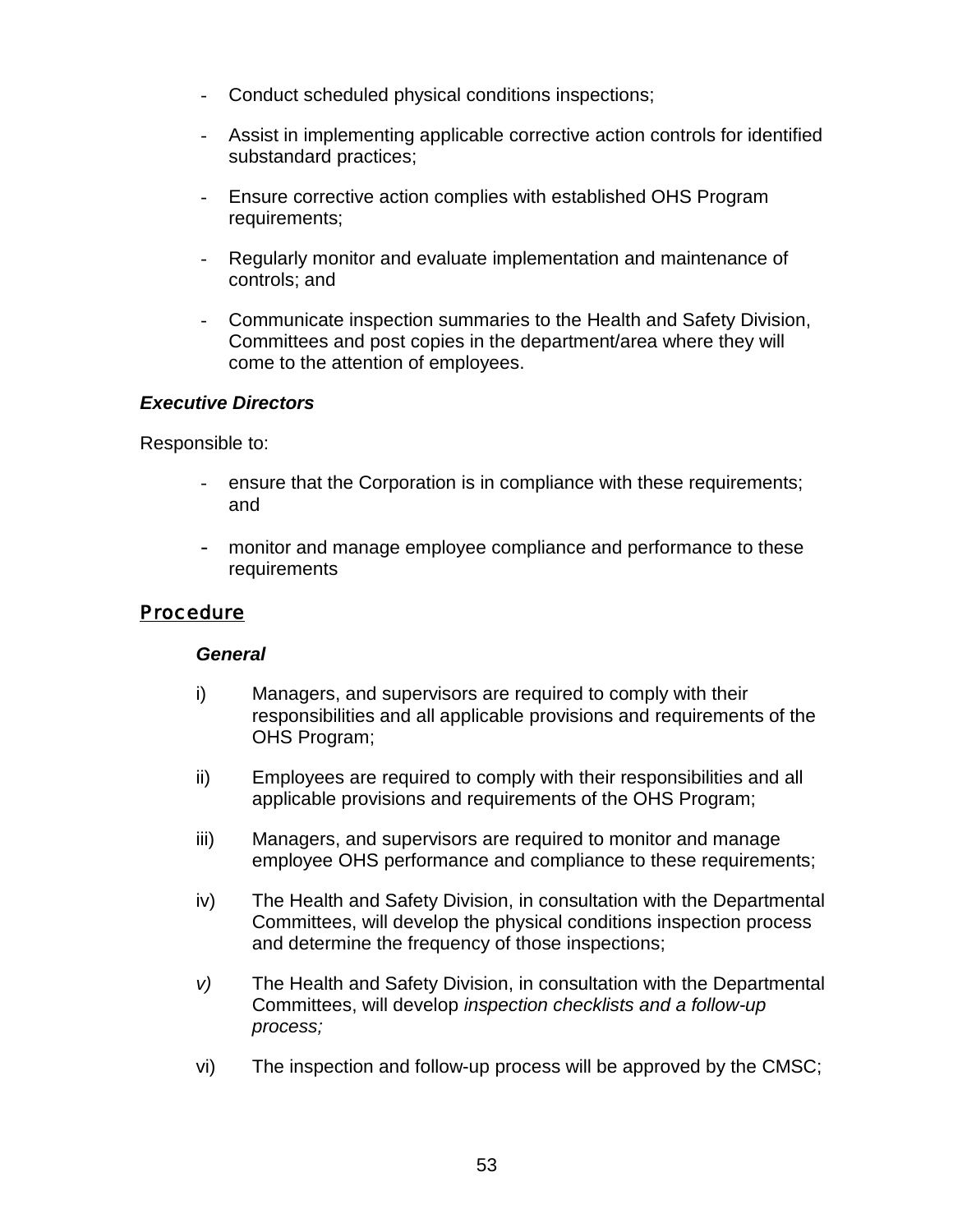- vii) Departmental workplaces will be inspected by all levels of Departmental Management pursuant to an annual schedule and frequency established and approved by the General Manager;
- viii) The Departmental schedule will be provided by the General Manager (or designate) to the Health and Safety Division;
- $ix$ ) Departmental Committee members designated to inspect the workplace will conduct the inspection at least *monthly*, pursuant to the Committee Operating Guidelines;
- x) Physical conditions inspections will be documented on the *approved* forms, and distributed to:
	- the Health and Safety Division;
	- the Departmental Committee;
	- the Central Committee; and
	- the Department/Division.
- *xi)* Inspection Checklists will be completed by the individual, or team, conducting the inspection and must identify the *substandard practice and priority rating;*
- *xii)* The Department/Division Manager will determine the *corrective action, target date* and *assigned responsibility* for identified substandard practices. This information will be communicated to:
	- the Health and Safety Division;
	- the Departmental Committee; and
	- the Central Committee.
- xiii) *Priority Ratings* will assigned as follows:
	- **HIGH...** means the *substandard practice* has the potential to cause injury or illness resulting in a *lost time case.*
	- *LOW...* means the *substandard practice* has the potential to cause injury or illness resulting in a *first-aid* or *medical attention.*
- xiv) An identified substandard practice that is a repeat item (from a previous inspection) will be assigned a *Red Flag;* and
- xv) *Red Flag* items will be forwarded to the CMSC for review and consideration.